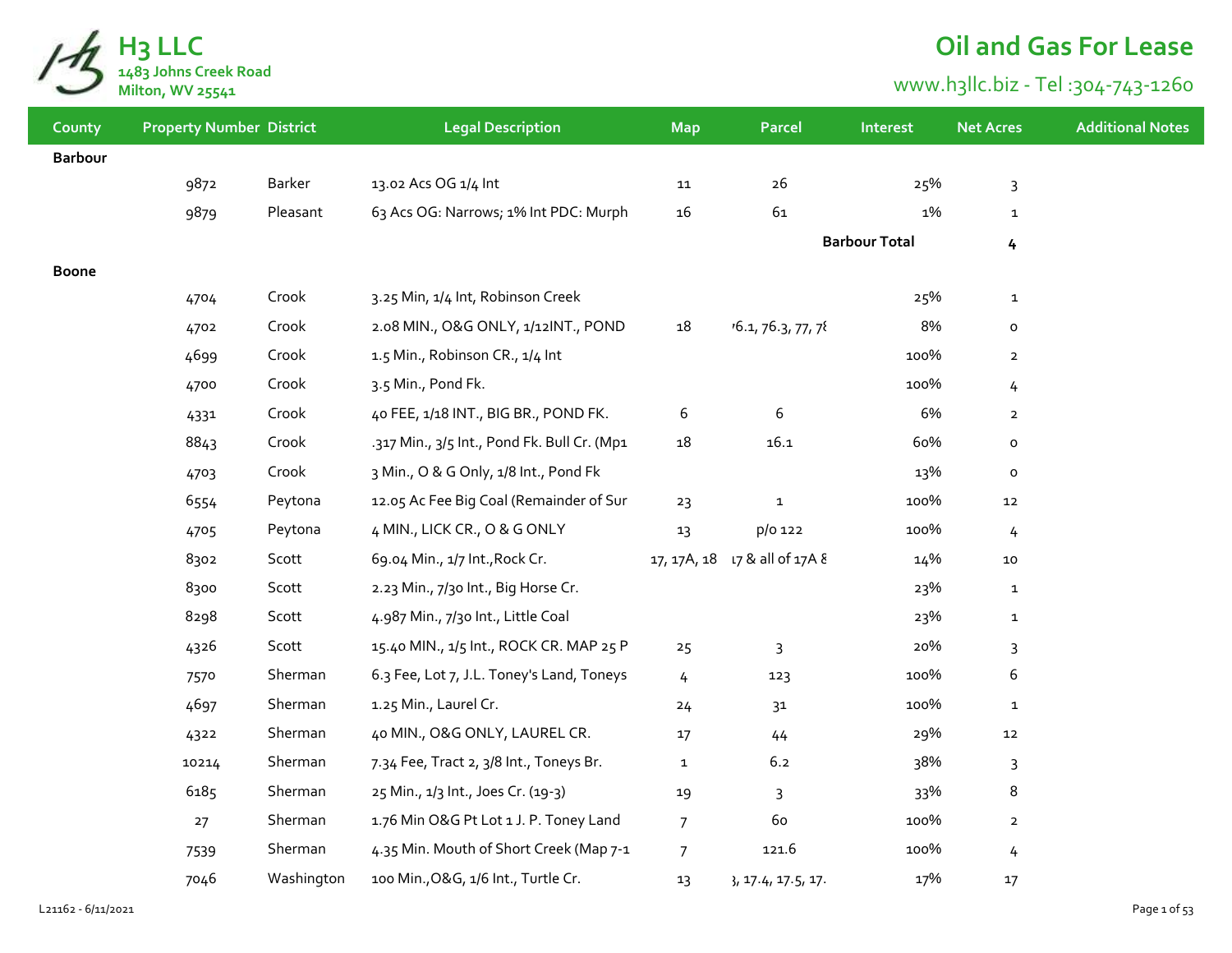| County         | <b>Property Number District</b> |             | <b>Legal Description</b>                             | <b>Map</b>       | Parcel          | Interest             | <b>Net Acres</b> | <b>Additional Notes</b> |
|----------------|---------------------------------|-------------|------------------------------------------------------|------------------|-----------------|----------------------|------------------|-------------------------|
|                | 4321                            | Washington  | 28.9 Min, & 28.9 Sf, Less Timber 1/4 Int             | ${\bf 28}$       | 169             | 25%                  | $\overline{7}$   |                         |
|                | 8314                            | Washington  | 100 Min., O&G, 1/10 Int., Turtle Cr.                 | 13               | $17\,$          | 10%                  | $10\,$           |                         |
|                | 6186                            | Washington  | 14 Fee, 5/16 Int., Hewett Cr.                        | ${\bf 28}$       | 158             | 31%                  | 4                |                         |
|                | 8862                            | Washington  | 28.3 Min. 1/8 Int. Spars Cr (Lot 3A By Sur           | 10               | 19              | о%                   | 4                |                         |
|                | 8859                            | Washington  | 36.8 Min., 1/8 Int., Spars Cr. (Lot 4A By S          | $10\,$           | 3 and subparce  | 13%                  | 5                |                         |
|                | 7045                            | Washington  | 57.5 Min., 1/3 Int., 1 Wess (Plugged) Low            | 14               | 37, 37.1        | 33%                  | 19               |                         |
|                | 6874                            | Washington  | 48 Fee 1/18 INT, Spruce FK                           | 29               | 40              | 6%                   | 3                |                         |
|                | 6872                            | Washington  | 270 Min, 1/18 INT, Spruce FK                         | 29               | 5               | 6%                   | 15               |                         |
|                | 6871                            | Washington  | 79.06 Min, Lot 1, Big Ugly                           | $18\,$           | 3, 5            | 100%                 | 79               |                         |
|                | 6870                            | Washington  | 30 Min, 8/54 INT Mouth Of Hewett                     |                  |                 | 15%                  | 4                |                         |
|                |                                 |             |                                                      |                  |                 | <b>Boone Total</b>   | 243              |                         |
| <b>Braxton</b> |                                 |             |                                                      |                  |                 |                      |                  |                         |
|                | 4423                            | Birch       | 1.1AC OG WTS BIRCH                                   | 5R               | p/o g           | 100%                 | $\mathbf{1}$     |                         |
|                | 4806                            | Otter       | 1/2 of 13.75 Ac OG Buffalo 9.25                      | 7 <sup>N</sup>   | 58              | 50%                  | 5                |                         |
|                | 4424                            | Otter       | 1/2 OF 1/4 OF 25AC OG STEER CREEK                    |                  |                 | 13%                  | 3                |                         |
|                | 4807                            | Otter       | 1/4 of 142.56 Ac Perkins Fk                          |                  |                 | 25%                  | 36               |                         |
|                | 4805                            | Otter       | 1/2 of 37 Ac COG O'Brien                             | 4J               | 18              | 50%                  | 19               |                         |
|                | 4804                            | Otter       | 4 Ac OG Racoon                                       |                  |                 | 100%                 | 4                |                         |
|                |                                 |             |                                                      |                  |                 | <b>Braxton Total</b> | 67               |                         |
| <b>Brooke</b>  |                                 |             |                                                      |                  |                 |                      |                  |                         |
|                | 66                              | Cross Creek | 20.2 Ac Shaft Coal & Other Min (Deplete              | W2L, W2M         | & 34 thru 68, 2 | 100%                 | 20               |                         |
|                | 55                              |             | Follansbee Cor 31.41 Acres, Shaft Coal Davidson Add. | CC <sub>18</sub> | 14              | 100%                 | 3 <sup>1</sup>   |                         |
|                | 6120                            |             | Weirton Corp 1.07 Ac Shaft Coal                      | W <sub>3</sub> F | $p/o$ 2         | 100%                 | $\mathbf{1}$     |                         |
|                |                                 |             |                                                      |                  |                 | <b>Brooke Total</b>  | 53               |                         |
| Cabell         |                                 |             |                                                      |                  |                 |                      |                  |                         |
|                | 110                             | Grant       | 76.17 Ac Min Kilgore Crk                             |                  |                 | 50%                  | 38               |                         |
|                | 109                             | Grant       | 112.75 Ac Min 3/4 Int Charleys Crk                   |                  |                 | о%                   | 83               |                         |
|                | 84                              | Grant       | 25 Ac Min 1/4 Int Saunders Crk                       | 24               | p/o 6           | 25%                  | 6                |                         |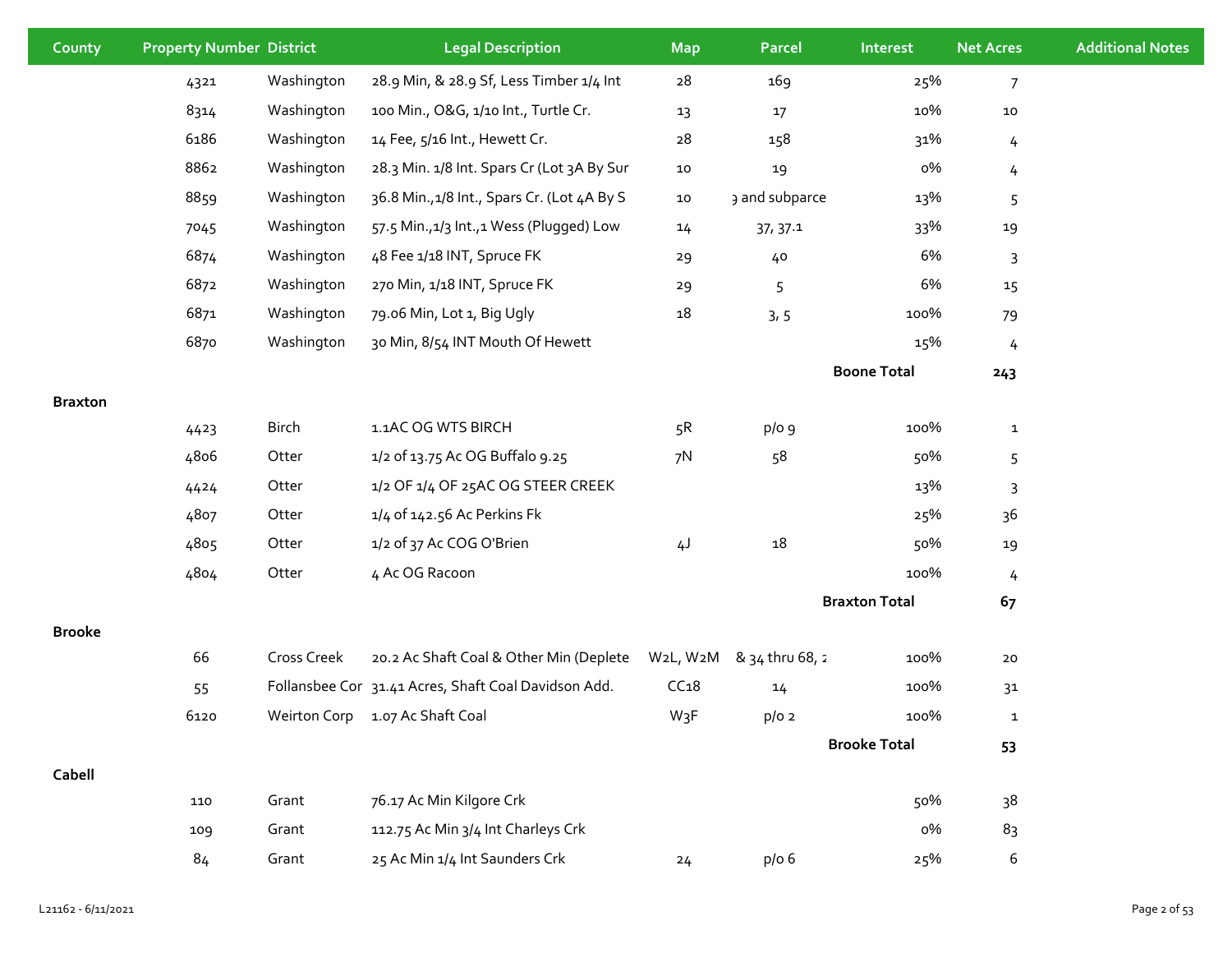| County  | <b>Property Number District</b> |            | <b>Legal Description</b>                            | <b>Map</b>     | Parcel          | Interest            | <b>Net Acres</b> | <b>Additional Notes</b> |
|---------|---------------------------------|------------|-----------------------------------------------------|----------------|-----------------|---------------------|------------------|-------------------------|
|         | 82                              | Grant      | Lt 53-54 Min Midway Cy Sec H                        | 22K            | $17$            | 100%                | $\mathbf{1}$     |                         |
|         | $111\,$                         | Grant      | 112.75 Ac Min Charleys Crk                          |                |                 | 100%                | 113              |                         |
|         | 7056                            |            | Huntington-K 6.12 Ac Min Honeysuckle Ln C/F 69/85 2 | 69             | 85              | 100%                | 6                |                         |
|         | 7057                            |            | Huntington-K 9.17 Ac Min Plum Tree Ln C/F 70/4 2010 | 70             | 4               | 100%                | 9                |                         |
|         | 9031                            |            | Huntington-Gi Lt A & 53-65Inc Garden Farms #1 Mohaw | 76             | 145             | о%                  |                  |                         |
|         | 9030                            |            | Huntington-Gi Lt 43-52Inc Garden Farms #1 Mohawk Tr | 76             | 125             | о%                  |                  |                         |
|         | 123                             | McComas    | 60.9 AC MIN BOWEN CRK                               | ${\bf 21}$     | p/o 17, 38.2    | 100%                | 61               |                         |
|         | 9032                            | McComas    | 27 Ac Min Merritts Crk                              |                |                 | 100%                | 27               |                         |
|         | 117                             | McComas    | 136 AC MIN 1/2 INT GUY RIV                          | 16             | 17              | 50%                 | 68               |                         |
|         | 9033                            | Union      | 9 Ac Min 7 Mile Ck                                  | $17$           | 35.2            | 100%                | 9                |                         |
|         |                                 |            |                                                     |                |                 | <b>Cabell Total</b> | 421              |                         |
| Calhoun |                                 |            |                                                     |                |                 |                     |                  |                         |
|         | 125                             | Lee        | 1/2 78 Leatherbark                                  | $22$           | 51              | 50%                 | 39               |                         |
|         | 4825                            | Lee        | 3/27 31/160 Jesses Run O&G                          | 18             | 5               | 100%                | $\mathsf{o}\,$   |                         |
|         | 165                             | Lee        | 1/4 236 WF Richardson Flood Tract #12 (             | P/O 10         | 40              | 13%                 | 30               |                         |
|         | 126                             | Lee        | 1/2 12 Leatherbark                                  | $22$           | 41              | 50%                 | 6                |                         |
|         | 7579                            | Lee        | 1/16 26 Jesses Run                                  | 18             | p/o 21          | 6%                  | $\overline{2}$   |                         |
|         | 4290                            | Sheridan   | 20 LEADING 3/8 Int Holpp Maritn & Roth              | $\overline{4}$ | 9/061, 62, 62.1 | 38%                 | 8                |                         |
|         | 7242                            | Sheridan   | 1/2 3 leading                                       |                |                 | 50%                 | $\overline{a}$   |                         |
|         | 4826                            | Sheridan   | 2/9 13 Katys                                        | 13             | 9               | 22%                 | 3                |                         |
|         | 4827                            | Sheridan   | 1/2 2 Big Root                                      | 15             | $P/O$ 47        | 50%                 | $\mathbf{1}$     |                         |
|         | 4824                            | Sherman    | 1/4 4.39 Road Run                                   | 9              | $\overline{2}$  | 25%                 | $\mathbf{1}$     |                         |
|         | 4823                            | Sherman    | 1/12 29 Steer Creek                                 | 12             | 8               | 8%                  | $\overline{2}$   |                         |
|         | 6201                            | Washington | 1/2 3-3/4 Beech                                     | $26\,$         | $p/o$ 1         | 50%                 | $\mathbf{2}$     |                         |
|         | 6670                            | Washington | 1/7 23 Sears                                        | 13             | ${\bf 22}$      | 14%                 | 3                |                         |
|         | 6669                            | Washington | 7/56 62 Beech                                       | 25             | 29              | 13%                 | 8                |                         |
|         | 7479                            | Washington | 1/9 5 Ac Bee Run                                    |                |                 | 11%                 | $\mathbf{1}$     |                         |
|         | 4314                            | Washington | 1/8 81 WALKER                                       | 24             | 25              | 13%                 | ${\bf 10}$       |                         |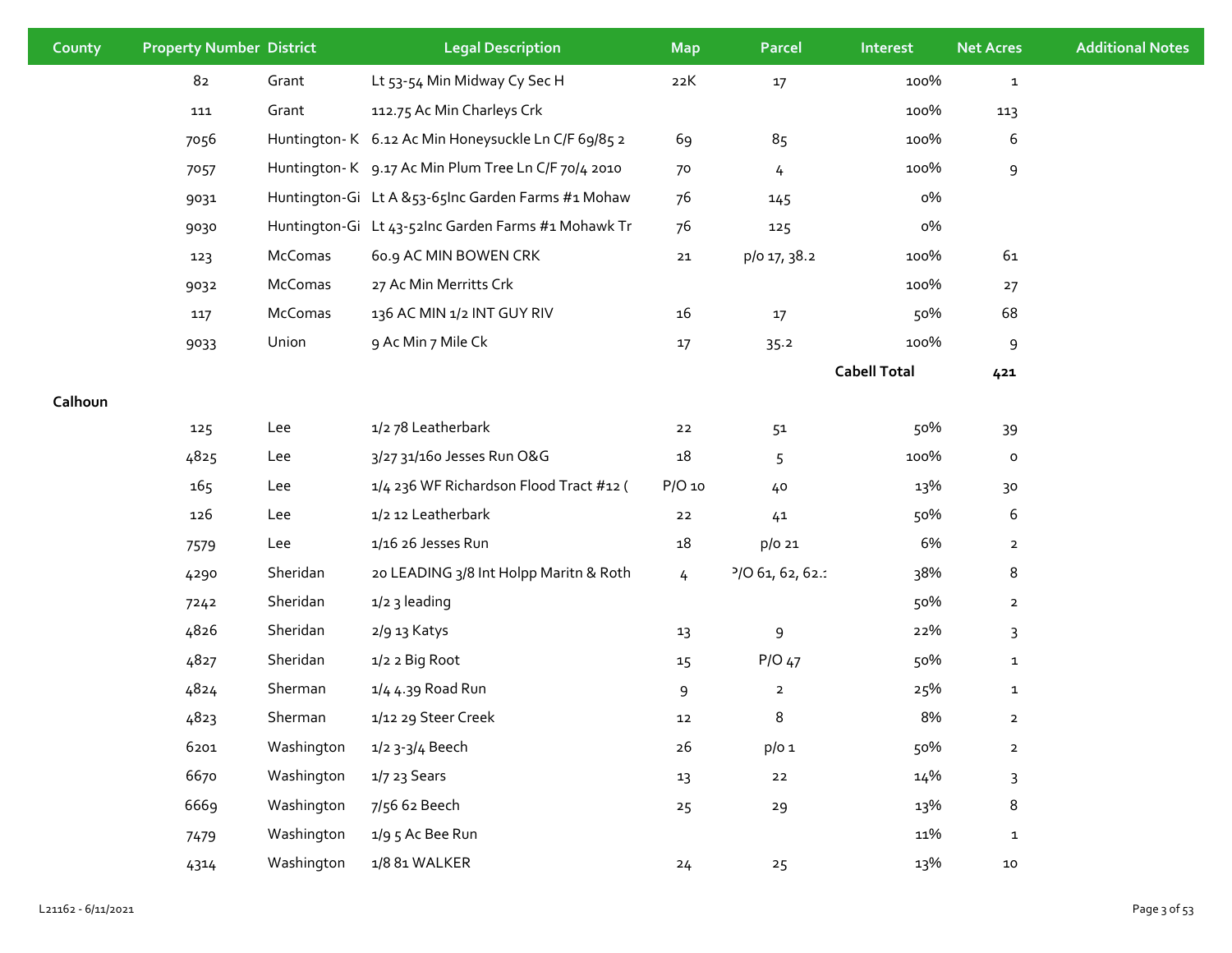| County    | <b>Property Number District</b> |                | <b>Legal Description</b>                           | <b>Map</b> | <b>Parcel</b>             | Interest               | <b>Net Acres</b> | <b>Additional Notes</b> |
|-----------|---------------------------------|----------------|----------------------------------------------------|------------|---------------------------|------------------------|------------------|-------------------------|
|           |                                 |                |                                                    |            |                           | <b>Calhoun Total</b>   | 116              |                         |
| Clay      |                                 |                |                                                    |            |                           |                        |                  |                         |
|           | 4839                            | Buffalo        | 5.64 Ac Strange Creek Min 1/4 Int                  | ${\bf 20}$ | 7,7.1                     | 25%                    | $\mathbf{1}$     |                         |
|           | 168                             | Buffalo        | 73 AC STRANGE CREEK EQUITABLE MI                   | 19         | $3+3.1$                   | 100%                   | 55               |                         |
|           | 4838                            | Buffalo        | 11 Ac Strange Creek Min 1/4 of 1/2 Int             | 20         | 6                         | 13%                    | $\mathbf{1}$     |                         |
|           | 4840                            | <b>Buffalo</b> | 1 Ac Strange Creek Min                             | $20\,$     | 45.6                      | 100%                   | $\mathbf{1}$     |                         |
|           | 169                             | Henry          | 76.75 AC WTS OTTER MIN 4/5 OF 4/6 OF               | 5          | 26                        | 8%                     | 6                |                         |
|           | 170                             | Henry          | 80 AC WTS RUSH FORK MIN 4/5 OF 4/6 18 (Otter Dist) |            | 9                         | 8%                     | 6                |                         |
|           | 7701                            | Henry          | 13 Ac Leatherwood Min 1/2 of 1/4 of 1/6 I          |            |                           | 2%                     | о                |                         |
|           | 174                             | Otter          | 74 AC WTS STINSON O&G 1/4 OF 1/2 IN                | 3, 2       | $1.1 + 1.2 + 2 + 2.1 + 1$ | 13%                    | 9                |                         |
|           | 7703                            | Otter          | 10.5 Ac Wts W Fk O&G 1/4 of 1/2 Int                | 3          | 36, 72                    | 13%                    | $\mathbf{1}$     |                         |
|           | 7704                            | Otter          | 30 Ac Wts Otter Min 1/2 of 1/4 of 1/6 Int          | 18         | 11                        | 2%                     | $\mathbf{1}$     |                         |
|           | 4833                            | Otter          | Oil 1/2 Int 2-7/8 A Rush Fork                      | ${\bf 11}$ | 50                        | 50%                    | $\mathbf{1}$     |                         |
|           | 5603                            | Otter          | 44 Ac WTS West Fork Min 1/4 O&G Out                |            |                           | 75%                    | 33               |                         |
|           | 173                             | Otter          | 80 AC WTS OTTER MIN 1/4 INTEREST                   | 9, 14      | 29 & 18, 15               | 25%                    | ${\bf 20}$       |                         |
|           | 5604                            | Otter          | 8 Ac Wts West Fork Min 1/4 O&G Out                 |            |                           | 75%                    | 6                |                         |
|           | 4836                            | Union          | 2 Ac S S Elk Min                                   | 6B         | 4                         | 100%                   | $\overline{2}$   |                         |
|           |                                 |                |                                                    |            |                           | <b>Clay Total</b>      | 145              |                         |
| Doddridge |                                 |                |                                                    |            |                           |                        |                  |                         |
|           | 8259                            | Greenbrier     | Int O&G 45 Ac Birch Run                            | 17         | $10\,$                    | 1%                     | о                |                         |
|           | 179                             | Greenbrier     | 1/64 O&G 24 A Dry Fk Less Ints                     | 15         | 22                        | 2%                     | 0                |                         |
|           | 8260                            | Greenbrier     | Int O&G 6o Ac Greenbrier                           | 10         | 35                        | 1%                     | 0                |                         |
|           | 8882                            | Greenbrier     | Int O&G 6o Ac Greenbrier                           | 10         | 35                        | о%                     |                  |                         |
|           | 8883                            | Greenbrier     | Int O&G 24 Ac Dry Fk                               | 15         | $22$                      | о%                     |                  |                         |
|           | 8881                            | Greenbrier     | Int O&G 45 Ac Birch Run                            | $17\,$     | $10\,$                    | о%                     |                  |                         |
|           |                                 |                |                                                    |            |                           | <b>Doddridge Total</b> | $\mathbf{1}$     |                         |
| Fayette   |                                 |                |                                                    |            |                           |                        |                  |                         |
|           | 281                             | Ansted Corp    | Min 12 19/Hawks Nest                               | 17         | 25                        | 100%                   | 12               |                         |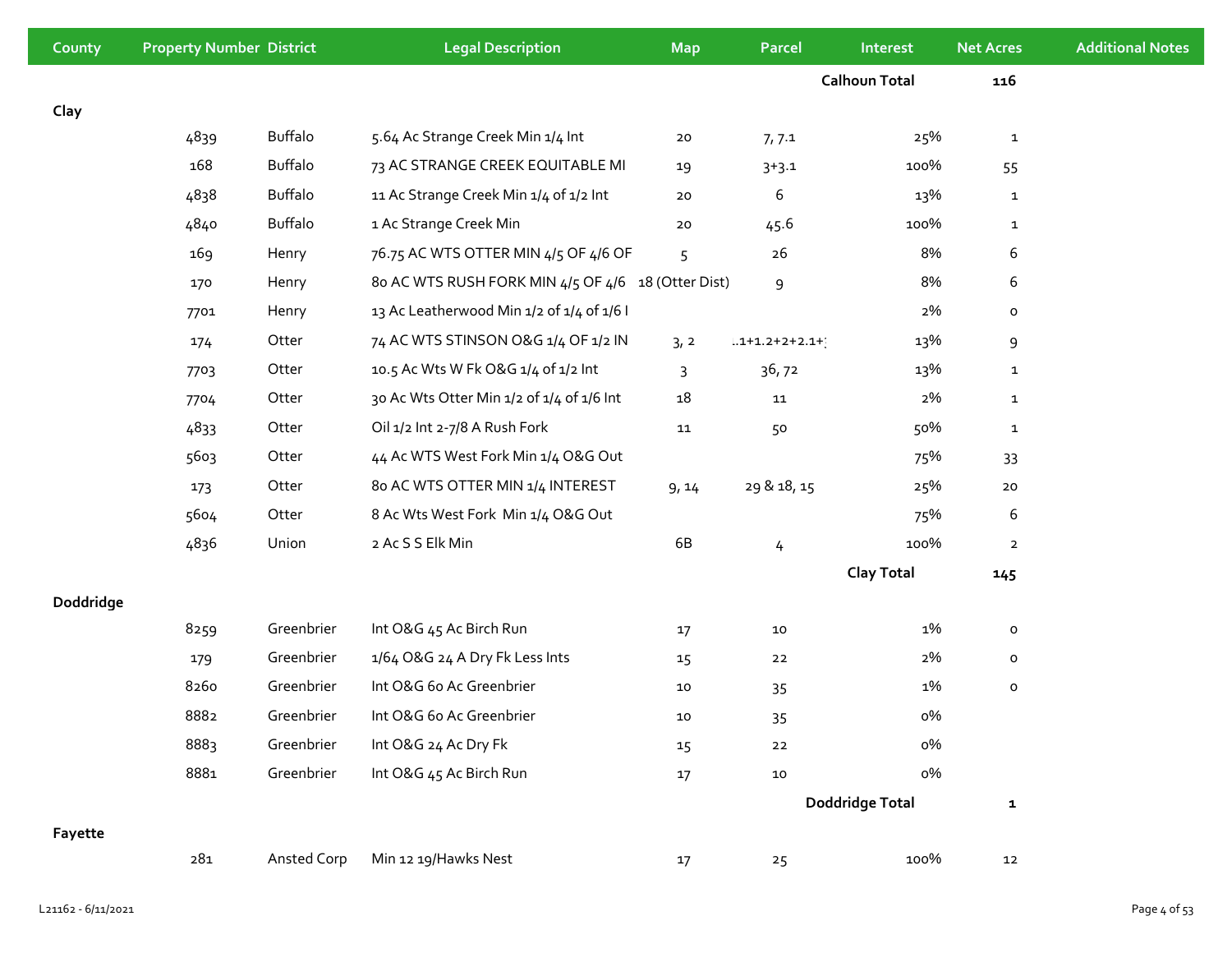| County | <b>Property Number District</b> |             | <b>Legal Description</b>                   | <b>Map</b> | <b>Parcel</b> | Interest | <b>Net Acres</b>        | <b>Additional Notes</b> |
|--------|---------------------------------|-------------|--------------------------------------------|------------|---------------|----------|-------------------------|-------------------------|
|        | 324                             | Ansted Corp | MIN 138/HAWKS NEST                         | 17         | 22, 23        | 100%     | $\mathbf{1}$            |                         |
|        | 323                             | Ansted Corp | MIN 2.543/ ANSTED 360 345                  | 12         | 123           | 100%     | 3                       |                         |
|        | 6736                            | New Haven   | 1/2 Int Min 11 Ac Dogwood Ridge            |            |               | 50%      | 6                       |                         |
|        | 6927                            | New Haven   | Min .18/Meadow Riv 398/265                 | 46         | 100           | 100%     | $\mathsf{o}\,$          |                         |
|        | 6735                            | New Haven   | Min 75 Sewell Mtn 304/363 1/6lnt           |            |               | 100%     | 75                      |                         |
|        | 6577                            | New Haven   | Min 1.50 / Spy Rock                        |            |               | 100%     | $\overline{\mathbf{2}}$ |                         |
|        | 5858                            | New Haven   | Min 7 1/2 Sewell Mtn                       |            |               | 100%     | 8                       |                         |
|        | 5585                            | New Haven   | Min 3 Meadow Riv                           |            |               | 100%     | 3                       |                         |
|        | 5859                            | New Haven   | Min 40 Sugar Ck 349/580                    |            |               | 33%      | 13                      |                         |
|        | 369                             | New Haven   | 1/4 Int Min 39 19/20 T Pike                |            |               | 25%      | 10                      |                         |
|        | 362                             | New Haven   | Min 18 6/10 T Pike                         |            |               | 100%     | 19                      |                         |
|        | 400                             | New Haven   | Min .829 Ac Dogwood Ridge                  | 27         | 12            | 100%     | $\mathbf{1}$            |                         |
|        | 398                             | New Haven   | 1⁄4 of 1⁄2 Int Min 47 Ac A & G Under Map 3 | 37         | 13            | 6%       | 3                       |                         |
|        | 387                             | New Haven   | Min 100 Meadow Riv.                        | 66         | 10            | 17%      | $17\,$                  |                         |
|        | 381                             | New Haven   | Min 1 War Ridge                            |            |               | 100%     | $\mathbf{1}$            |                         |
|        | 402                             | New Haven   | 1/7 Int in 1/5 Int Min 70 Dogwood Ridge    | 34, 26     | 1 & 107, 108  | 3%       | $\overline{2}$          |                         |
|        | 370                             | New Haven   | Min 5.24/Laural Ck                         | 47         | 40            | 100%     | 5                       |                         |
|        | 403                             | New Haven   | 23 30/ Mill Ck Mineral 491/156 463/295 1/2 | 25         | 4             | 50%      | 12                      |                         |
|        | 368                             | New Haven   | 1/10 Int Min 11 88/Meadow Riv              | 10         | 23            | 10%      | $\mathbf{1}$            |                         |
|        | 367                             | New Haven   | Min 20 Dogwood Ridge WB 15/277             | ${\bf 21}$ | $25$          | 100%     | 20                      |                         |
|        | 366                             | New Haven   | Min 30 Dogwood Ridge WB 15/277             | 14         | 62            | 100%     | 30                      |                         |
|        | 365                             | New Haven   | Min 34.056/Hedricks Ck WB15/277            |            |               | 100%     | 34                      |                         |
|        | 364                             | New Haven   | Min 52 Hedricks Ck WB 15/277               | 28         | 17, 17.1      | 100%     | 52                      |                         |
|        | 275                             | New Haven   | Min 34 Big Ck                              | $17\,$     | 10            | 100%     | 34                      |                         |
|        | 372                             | New Haven   | Min 14 07/Meadow Riv                       |            |               | 100%     | 14                      |                         |
|        | 418                             | New Haven   | 1/2 Int Min 28 16/ Horseshoe               | 13         | 24            | 50%      | 14                      |                         |
|        | 448                             | New Haven   | Min Less Coal 70 Bend Gauley               |            |               | 100%     | 70                      |                         |
|        | 451                             | New Haven   | 1/2 Int Min 11 26/ Horseshoe               |            |               | 50%      | 6                       |                         |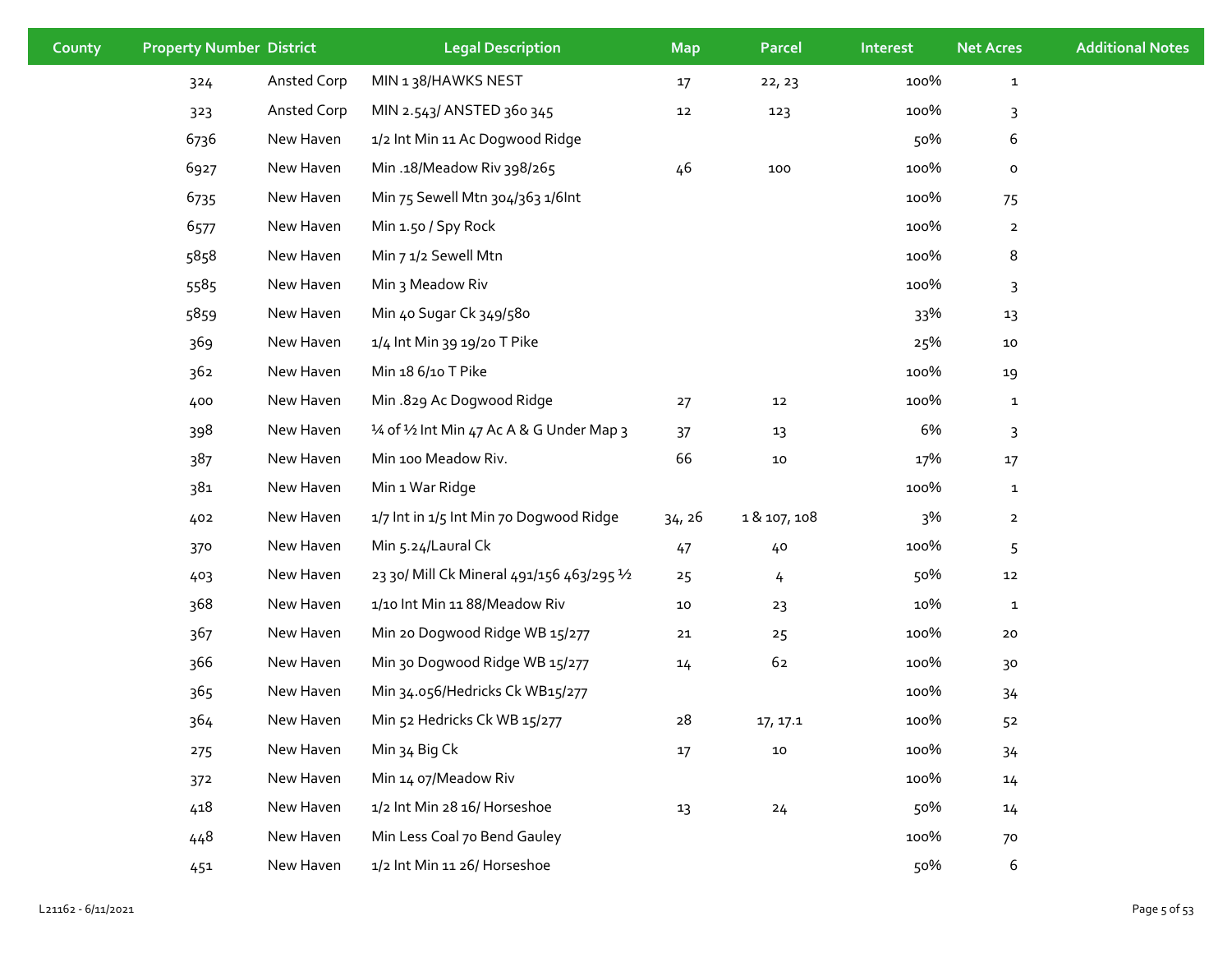| County | <b>Property Number District</b> |           | <b>Legal Description</b>                | <b>Map</b>  | Parcel                            | Interest | <b>Net Acres</b> | <b>Additional Notes</b> |
|--------|---------------------------------|-----------|-----------------------------------------|-------------|-----------------------------------|----------|------------------|-------------------------|
|        | 478                             | New Haven | 1/5 Int Min 65 Dogwood Ridge            | $P/O$ 34    | $\overline{2}$                    | 20%      | 13               |                         |
|        | 444                             | New Haven | 1/7 Int In Min 105.915/ Dogwood Ridge   |             | 16L, 26R, 26K, 98, 99, 101, 10    | 14%      | 15               |                         |
|        | 443                             | New Haven | Fee 2.09/ Turkey Ck                     | 24          | 30                                | 100%     | $\overline{2}$   |                         |
|        | 401                             | New Haven | 1/7 Int In 1/5 Int Min 65 Dogwood Ridge | 26, 34      | 109, & 3, 2                       | 3%       | $\overline{a}$   |                         |
|        | 441                             | New Haven | Min 46.58 Ac Sewell Ck Under 1-112-16 6 | 120         | 66                                | 100%     | 47               |                         |
|        | 361                             | New Haven | 1/7 Int in 1/5 Int Min 70 Dogwood Ridge | 15          | 34, 2, 3                          | 3%       | $\overline{a}$   |                         |
|        | 417                             | New Haven | 1/2 int Min 45 07/ Horseshoe            | 13          | 24                                | 50%      | 23               |                         |
|        | 414                             | New Haven | Min 15.25/ Bend Gauley                  | 13          | $10$                              | 100%     | 15               |                         |
|        | 407                             | New Haven | 1/5 Int Min 135 Dogwood Ridge           | P/O 26 & 34 | 109 & 3, 2                        | 20%      | 27               |                         |
|        | 406                             | New Haven | 1/10 Int Min 11 88/ Meadow Riv          |             |                                   | 10%      | $\mathbf{1}$     |                         |
|        | 405                             | New Haven | Min 20 Meadow Riv                       | 65          | 17, 18                            | 100%     | $20\,$           |                         |
|        | 404                             | New Haven | Min 33.75/ Bend Gauley                  | 8, 13       | 48, 10                            | 100%     | 34               |                         |
|        | 442                             | New Haven | Min 16.50/ Laurel Creek                 | 9           | 69                                | 100%     | $17\,$           |                         |
|        | 4080                            | New Haven | MIN 16.125/ WALLOW HOLE                 | 128         | 106                               | 100%     | 16               |                         |
|        | 363                             | New Haven | Min 8o 57/Dogwood Ridge WB 15/277       | 15          | L, 34.2, 35, 35.1                 | 100%     | $8\mathtt{1}$    |                         |
|        | 289                             | New Haven | O&G 110.09/War Ridge                    | 134         | 106                               | 100%     | 110              |                         |
|        | 288                             | New Haven | Min 60 War Ridge Less Coal 621/469      | 134         | 16, 42, 43, 44                    | 100%     | 60               |                         |
|        | 287                             | New Haven | Min 37/Nr Quinnimont Less Coal 621/469  |             |                                   | 100%     | $\mathsf{o}$     |                         |
|        | 286                             | New Haven | Min 23 Greenwood L Less Coal 621/469    | 114         | $p/o$ 7                           | 100%     | 23               |                         |
|        | 310                             | New Haven | 3/8 Int Min 11 1/2 Dogwood Ridge        | 20          | 62                                | 38%      | $\frac{1}{2}$    |                         |
|        | 4079                            | New Haven | MIN 106 WALLOW HOLE                     |             |                                   | 100%     | 106              |                         |
|        | 317                             | New Haven | 1/9 Int Min 43 Dogwood Ridge Rosa Cam   | 20          | +, 54.1, 54.2, 54                 | 11%      | 5                |                         |
|        | 4081                            | New Haven | MIN 39 58/BRACKEN CK                    | 45          | 4                                 | 100%     | 40               |                         |
|        | 283                             | New Haven | 1/16 Int Min 47 75/Dogwood Ridge        | 20          | 67,50                             | 6%       | $\mathsf{3}$     |                         |
|        | 282                             | New Haven | Min 1 139/New Riv                       | 131         | 5                                 | 100%     | ${\bf 1}$        |                         |
|        | 357                             | New Haven | Min 22 50 Laurel Ck                     | 58          | 13                                | 100%     | 23               |                         |
|        | 276                             | New Haven | Min 8 Big Ck                            | 17          | 38                                | 100%     | 8                |                         |
|        | 270                             | New Haven | Min 260 og/Wallow Hole                  |             | 8 120 8 129 8 1 8 1, 1.1, 2, 3, 3 | 50%      | 130              |                         |
|        |                                 |           |                                         |             |                                   |          |                  |                         |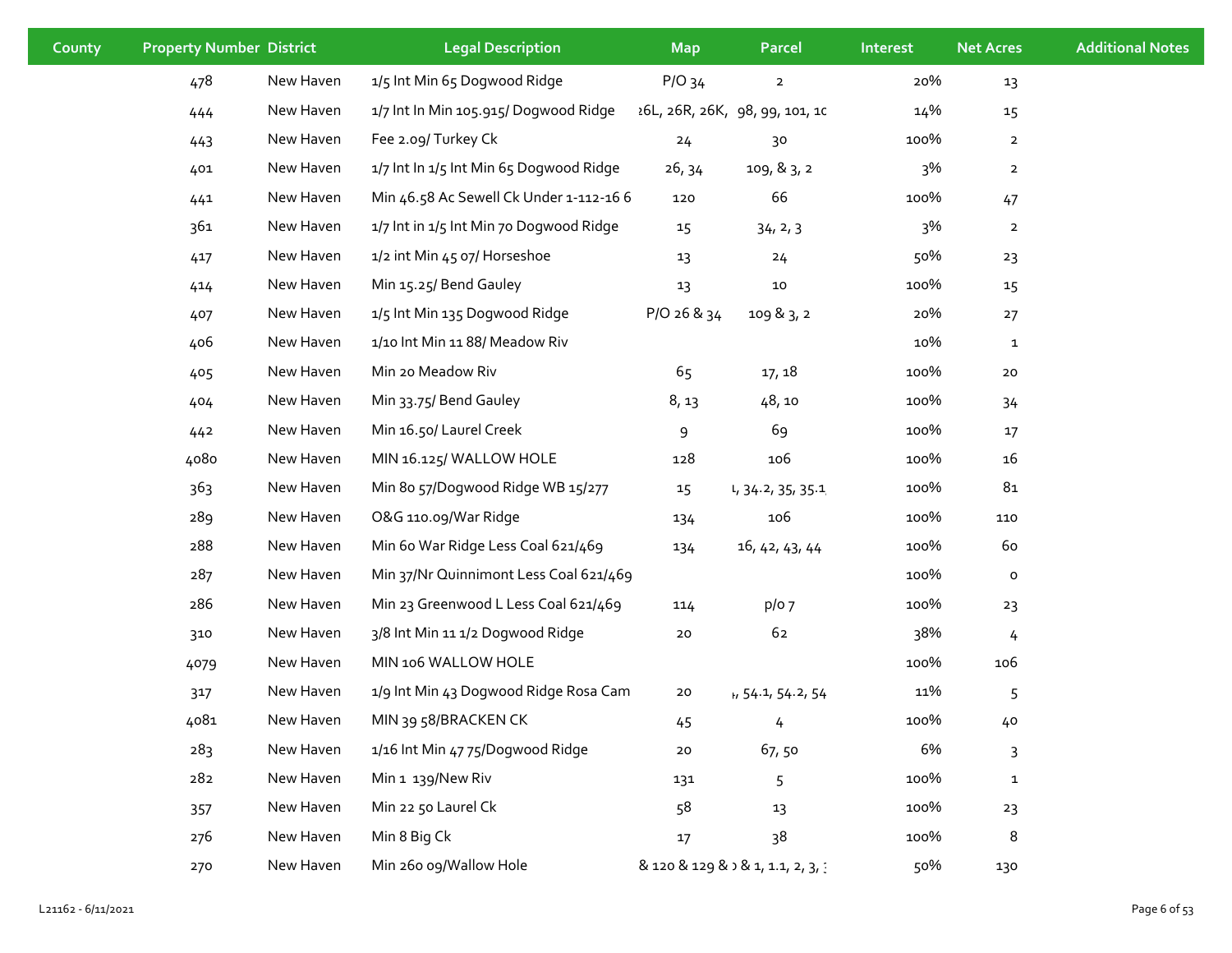| <b>County</b> | <b>Property Number District</b> |               | <b>Legal Description</b>                   | <b>Map</b>     | Parcel                         | Interest | <b>Net Acres</b>    | <b>Additional Notes</b> |
|---------------|---------------------------------|---------------|--------------------------------------------|----------------|--------------------------------|----------|---------------------|-------------------------|
|               | 284                             | New Haven     | Min 8o Nr Qinnimont                        |                | 4 & 132C & 12 9 & all of 132C  | 100%     | 80                  |                         |
|               | 347                             | New Haven     | 1/3 Int Min 54.90/ Horseshoe               | 13             | 64, 65, 72                     | 33%      | $18\,$              |                         |
|               | 360                             | New Haven     | 1/7 Int in 1/5 Int Min 65 Dogwood Ridge    | 42             | 70                             | 3%       | $\overline{a}$      |                         |
|               | 445                             | New Haven     | MIN 52.50/LAUREL CK                        | 13             | 11                             | 100%     | 53                  |                         |
|               | 359                             | New Haven     | 1/7 Int in Min 105.915/T Pike              |                | 101, 26R, 26K, 98, 99, 101, 10 | 14%      | 15                  |                         |
|               | 356                             | New Haven     | Min 11 38/Laurel Cr                        | 3 <sup>2</sup> | 33                             | 100%     | 11                  |                         |
|               | 354                             | New Haven     | Min 35 Laurel Ck                           |                |                                | 100%     | 35                  |                         |
|               | 309                             | New Haven     | 1/2 Int Min 120 Laurel Ck                  | 88             | 11                             | 50%      | 60                  |                         |
|               | 352                             | New Haven     | Min 1 o2/Meadow River                      | 62             | 65                             | 100%     | $\mathbf{1}$        |                         |
|               | 269                             | New Haven     | 4 Ac Min Wallow Hole                       | 128            | 115                            | 100%     | $\frac{1}{2}$       |                         |
|               | 346                             | New Haven     | 1/10 Int Min 11.88/Meadow River            | M1             | 558                            | 10%      | $\mathbf{1}$        |                         |
|               | 343                             | New Haven     | Min 54 71/Laurel Ck                        | 40             | $1 - 16$                       | 100%     | 55                  |                         |
|               | 342                             | New Haven     | Min Lots 16 17 18 19 Blk 9 Jrf Farm Includ | 26K            | 60                             | 100%     | $\mathbf{1}$        |                         |
|               | 340                             | New Haven     | Int in 45 Ac G & O only                    |                |                                | 100%     | 45                  |                         |
|               | 338                             | New Haven     | O&G 30 CAMP GROUNDS                        |                |                                | 100%     | $\mathbf{1}$        |                         |
|               | 325                             | New Haven     | Min Ex Outcrop Seam Coal 10.60 Opossu      | 34             | 98                             | 100%     | 11                  |                         |
|               | 353                             | New Haven     | Min 2 36/ Meadow River                     |                |                                | 100%     | $\overline{2}$      |                         |
|               | 7279                            | New Haven     | 1/2 Int Min 47 Ac A & G Cks Under Map 3    | 37             | 13                             | 50%      | $\mathsf 9$         |                         |
|               | 8823                            | New Haven     | Min 11 30/Mill Ck                          | 25             | 34                             | о%       | 11                  |                         |
|               | 8827                            | New Haven     | Min 2 137 1/2 P Little Meadows             | 136            | p/o 28                         | 100%     | $\mathsf{3}$        |                         |
|               | 8831                            | New Haven     | 10.88 Ac Min T Pike 576/429                | 34             | 16                             | 100%     | 11                  |                         |
|               | 411                             | Oak Hill Corp | Min .475 White Oak Rd                      | 37             | p/o 91, 91.1                   | 100%     | $\mathsf{o}$        |                         |
|               | 4060                            | Plateau       | Min 3 5/10 Paint Creek 404/459 R/S         |                |                                | 100%     | 4                   |                         |
|               | 8835                            | Plateau       | Min 4.709/Paint Ck Rd                      | 27             | 89.1                           | 100%     | 5                   |                         |
|               | 272                             | Plateau       | MIN LESS COAL 95.50 MOSSEY CK SP           | ${\bf 28}$     | 4                              | 100%     | 96                  |                         |
|               | 6151                            | Plateau       | Lot 169 Roaring River LLC 0.48 Ac Fee      | 16C            | 16                             | 100%     | $\mathsf{o}\xspace$ |                         |
|               | 7700                            | Plateau       | Fee 8.791/ White Oak Whipple               | 29             | 80                             | 100%     | $\mathsf 9$         |                         |
|               | 6397                            | Plateau       | Min 82 55/T Pike 26/40 Int                 |                |                                | 65%      | 54                  |                         |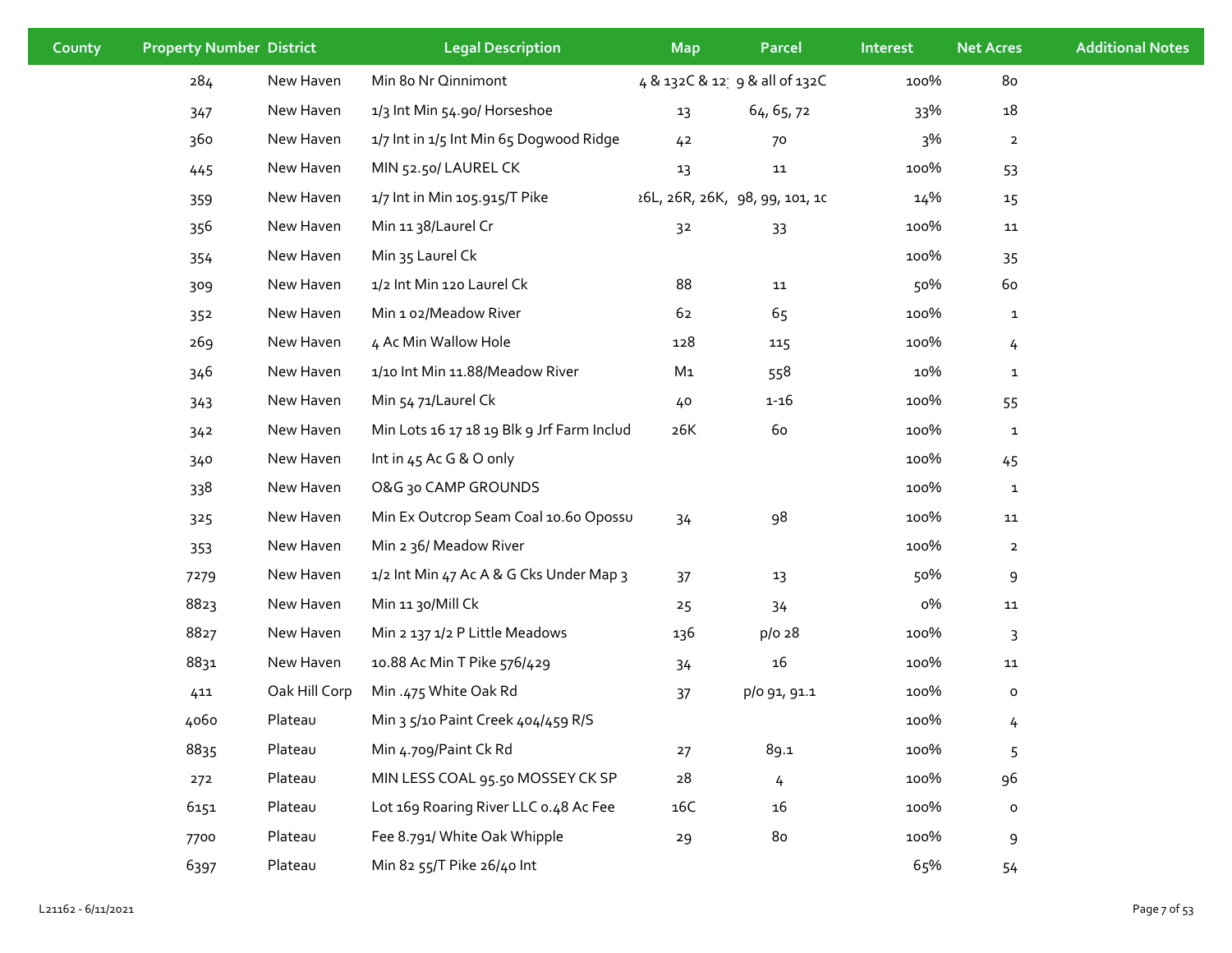| County | <b>Property Number District</b> |         | <b>Legal Description</b>                 | <b>Map</b>  | Parcel         | Interest | <b>Net Acres</b> | <b>Additional Notes</b> |
|--------|---------------------------------|---------|------------------------------------------|-------------|----------------|----------|------------------|-------------------------|
|        | 419                             | Plateau | MIN 7 6/10 PAINT CREEK 404/459 R/S       | 19          | 82             | 100%     | 8                |                         |
|        | 5583                            | Plateau | Min 15.01 Ac Paint Ck Min Under 2-35-6   | 35          | 6              | 100%     | 15               |                         |
|        | 424                             | Plateau | Min 16 51/ Paint Ck                      |             |                | 100%     | 17               |                         |
|        | 425                             | Plateau | Min 6.50/ Paint Ck                       |             |                | 100%     | $\overline{7}$   |                         |
|        | 426                             | Plateau | Min 10 Paint Ck                          |             |                | 100%     | 10               |                         |
|        | 428                             | Plateau | Min 19.50/ Paint Ck                      | 35 & 43     | 58 & 5         | 100%     | 20               |                         |
|        | 374                             | Plateau | MIN LESS COAL 53.71/WOLF CK SPLIT F      | 8           | 41, 51, 52     | 100%     | 54               |                         |
|        | 271                             | Plateau | Min 46 55/Paint Ck Fayette Tk Farms Inc  | 43          | +78+72+70+67+  | 100%     | 47               |                         |
|        | 6152                            | Plateau | Min 2 Town Br                            | 34          | $\overline{2}$ | 100%     | $\overline{2}$   |                         |
|        | 390                             | Plateau | Min 19 1/4 Mossy Ck                      | 28          | 52,53,54       | 100%     | 19               |                         |
|        | 4061                            | Plateau | Min 12.50/ Paint Creek 404/459 R/S       | 27          | 16             | 100%     | 13               |                         |
|        | 4062                            | Plateau | Min 10 Paint Creek 404/459 R/S           |             |                |          | 10               |                         |
|        | 388                             | Plateau | Min 25.60/Paint Ck.                      | 43          | 57             | 100%     | 26               |                         |
|        | 4063                            | Plateau | MIN 15 PAINT CREEK 404/459 R/S           | 19          | 84, 85         |          | 15               |                         |
|        | 4076                            | Plateau | MIN EX COAL 8 50/ RICH MTN               | 13          | 18             | 100%     | 9                |                         |
|        | 277                             | Plateau | 1/4 Int Min 140 54/Ex Sew Seam           | 13          | 18             | 25%      | 35               |                         |
|        | 266                             | Valley  | Min 22.6 A Mossy Creek                   | 74          | $12\,$         | 100%     | 23               |                         |
|        | 348                             | Valley  | Min 17 64/Paint Ck                       | Plateau 27  | 58,59          | 100%     | 18               |                         |
|        | 375                             | Valley  | Min Less Coal 6 41/Loup Ck Split From o  | 64          | 78, 27         | 100%     | 6                |                         |
|        | 376                             | Valley  | Min Less Coal 3 Bell Ck Split From 06319 | 4           | 36,72          | 50%      | $\overline{2}$   |                         |
|        | 322                             | Valley  | Min 396/UNDER LTS 9 10 BLK A & ADJ P     | 37J         | 60             | 100%     | o                |                         |
|        | 314                             | Valley  | Min 7 526/ Loup CK FD 21/478             | 59J         | 60,61          | 100%     | 8                |                         |
|        | 306                             | Valley  | Min 4 Kana Riv                           | 4           | 5              | 100%     | 4                |                         |
|        | 307                             | Valley  | Min 4 40/Loup Ck                         | 44          | 34             | 100%     | 4                |                         |
|        | 6580                            | Valley  | Min 12 1/3 Mth 20 Mile                   |             |                | 17%      | $\overline{2}$   |                         |
|        | 6956                            | Valley  | Min 2 17/ Montgomery Hts Res 293/179     |             |                | 100%     | $\overline{2}$   |                         |
|        | 265                             | Valley  | 4.41 A Min Loup Creek                    | Gen area 64 | 58             | 100%     | 4                |                         |
|        | 378                             | Valley  | 1/2 Int Min 17 71/AC Paint Ck            | Plateau 27  | 25             | 6%       | $\mathbf{1}$     |                         |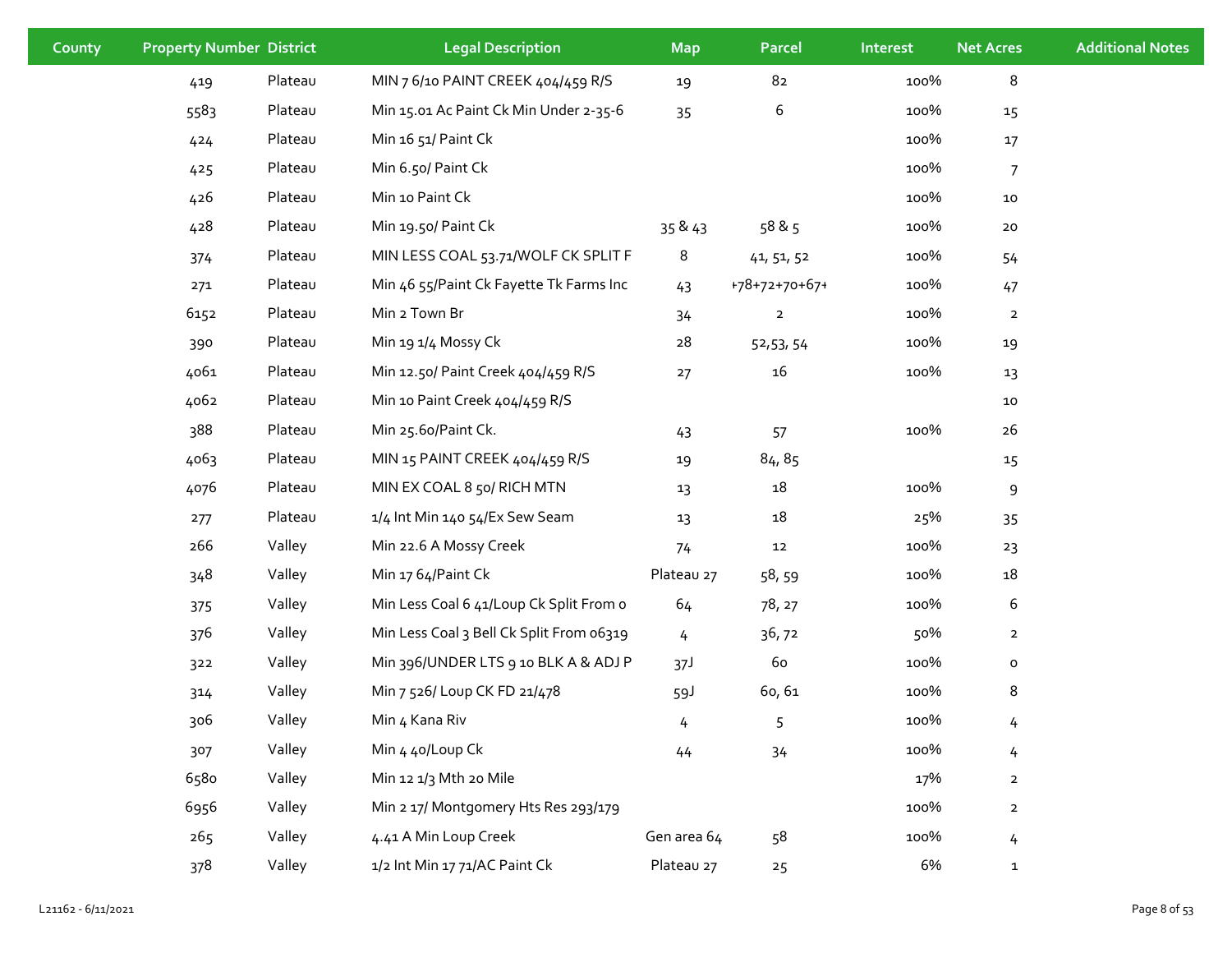| County             | <b>Property Number District</b> |              | <b>Legal Description</b>                               | <b>Map</b>      | <b>Parcel</b>     | Interest                | <b>Net Acres</b> | <b>Additional Notes</b> |
|--------------------|---------------------------------|--------------|--------------------------------------------------------|-----------------|-------------------|-------------------------|------------------|-------------------------|
|                    |                                 |              |                                                        |                 |                   | <b>Fayette Total</b>    | 2,266            |                         |
| Gilmer             |                                 |              |                                                        |                 |                   |                         |                  |                         |
|                    | 511                             | Center       | 1/99 MIN 71.25 AC Brier Lick                           |                 |                   | 1%                      | $\mathbf{1}$     |                         |
|                    | 512                             | Center       | 1/24 OG 124 AC BULL RUN                                |                 |                   | 4%                      | $\overline{2}$   |                         |
|                    | 509                             | Center       | 1/27 OG 111.50 Acres Peach Tree                        | 16              | 28                | 4%                      | 4                |                         |
|                    | 7728                            | Dekalb       | 1/10 OG 4.41 Ac Bull Fork                              | $\mathbf{1}$    | 3                 | 10%                     | $\mathsf{o}\,$   |                         |
|                    | 510                             | Dekalb       | 1/12 COG 220.75 Ac Tanner Fork Boylen                  | 15              | 1025, p/035, p    | 8%                      | 18               |                         |
|                    | 7729                            | Dekalb       | 1/10 OG 6.50 Ac Bull Fork                              |                 |                   | 10%                     | $\mathbf{1}$     |                         |
|                    | 7731                            | Glenville    | 1/12 OG 4.50 Ac Buffalo & Long Shoal                   |                 |                   | 8%                      | $\mathsf{o}\,$   |                         |
|                    | 7062                            | Glenville    | 1/2 Fee-C 21.25 Acres Duck Run                         | 23              | 16                | 50%                     | 11               |                         |
|                    | 4626                            | Glenville    | 1/54 OG 56 Ac Duck Run M B Summers/E                   | ${\bf 22}$      | 9                 | 2%                      | 3                |                         |
|                    | 479                             |              | Sand Fork Cor Min 2.125 Ac Wabash                      |                 |                   | 100%                    | $\overline{2}$   |                         |
|                    | 507                             | Troy         | 1/42 Min-C 22 Ac Laurel of Fink Winsema                | 12              | 24                | 2%                      | $\mathbf{1}$     |                         |
|                    |                                 |              |                                                        |                 |                   | <b>Gilmer Total</b>     | 43               |                         |
| Greenbrier         |                                 |              |                                                        |                 |                   |                         |                  |                         |
|                    | 544                             |              | Falling Springs 37.457 Ac Minerals Only Surface Map 47 | 47              | 37                | 100%                    | 37               |                         |
|                    | 542                             | Fort Springs | 55 A 92 P Minerals Only From Whanger/                  |                 |                   | 100%                    | 56               |                         |
|                    | 563                             | Irish Corner | 70 A Oil & Gas Land Comm                               | 15              | $\mathbf{2}$      | 100%                    | 70               |                         |
|                    | 551                             | Lewisburg    | 1/2 Int 140.87 A. Laing (Minerals) From C              | 17              | p/o 31            | 50%                     | 70               |                         |
|                    | 4128                            | Williamsburg | 67.19 MINERAL                                          | 14              | 14                | 100%                    | 67               |                         |
|                    |                                 |              |                                                        |                 |                   | <b>Greenbrier Total</b> | 301              |                         |
| Hampshire          |                                 |              |                                                        |                 |                   |                         |                  |                         |
|                    | 4519                            | Gore         | 134.5 Ac (1/2 lnt) 225 (1/3 125 Ac (1/4 lnt)           |                 |                   |                         | 174              |                         |
|                    | 564                             | Gore         | 2/3 Int in 126.5 Ac Minerals                           | 9               | 5, 15.1, 15.2, 15 | 67%                     | 84               |                         |
|                    | 565                             | Gore         | Interest in 134 Ac 4 Accts Comb = Int in 5             |                 |                   | 67%                     | 404              |                         |
|                    |                                 |              |                                                        |                 |                   | <b>Hampshire Total</b>  | 662              |                         |
| Hancock            |                                 |              |                                                        |                 |                   |                         |                  |                         |
|                    | 586                             | Clay         | 1 A Creek Bottom 9.4 A (Min) Ohio River                | C <sub>26</sub> | 37                | 100%                    | 9                |                         |
|                    | 9428                            | Clay         | (25% Int) 12.930 Ac Hardins Run (Mineral               | C <sub>27</sub> | 5                 | 25%                     | $\mathsf 3$      |                         |
| L21162 - 6/11/2021 |                                 |              |                                                        |                 |                   |                         |                  | Page 9 of 53            |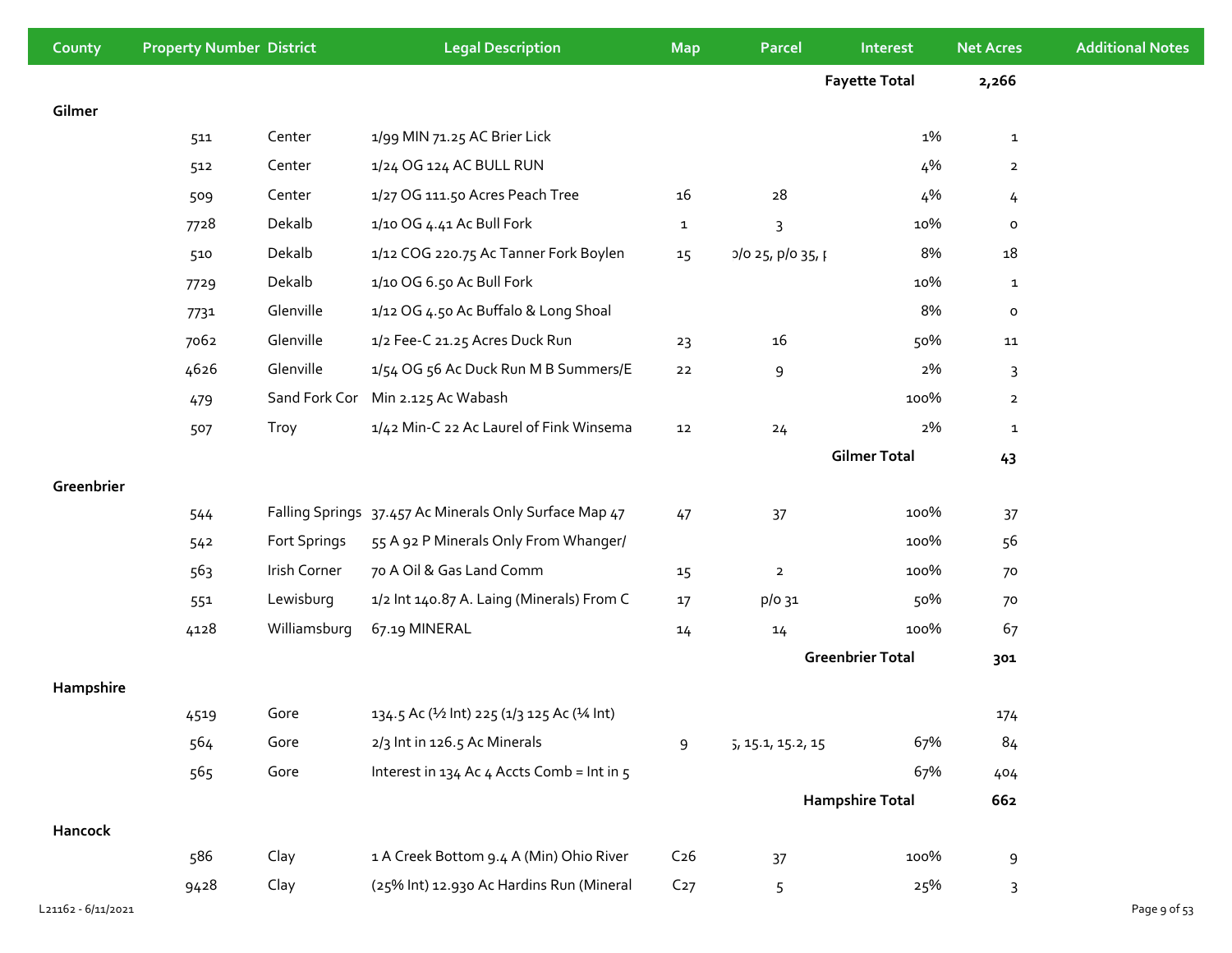| County   | <b>Property Number District</b> |                     | <b>Legal Description</b>                  | <b>Map</b>        | Parcel            | Interest              | <b>Net Acres</b> | <b>Additional Notes</b> |
|----------|---------------------------------|---------------------|-------------------------------------------|-------------------|-------------------|-----------------------|------------------|-------------------------|
|          | 9131                            | Grant               | Lot 2 A Cowl Bros Adn (Minerals Only) (.  | G10               | 239               | 100%                  | $\mathsf{o}\,$   |                         |
|          | 10104                           | Grant/Newell        | 6.69 Ac (Minerals Only) (P/O G6H-1)       | G6H & G7E         | 41, 42, 43, 44,   | 100%                  | $\overline{7}$   |                         |
|          | 7717                            | <b>Weirton Corp</b> | Lot 120 Harvard Hts (Minerals Only) (0.1  | W <sub>43</sub> B | 452               | 100%                  | $\mathsf{o}\,$   |                         |
|          | 7719                            | <b>Weirton Corp</b> | Lot 157 Hagerty Sub Div 4 (Minerals Only  | w <sub>43</sub> e | 114               | 100%                  | o                |                         |
|          | 7718                            | <b>Weirton Corp</b> | Lot 15 Mar Hts (Minerals Only) (0.151 Ac) | W <sub>425</sub>  | 378               | 100%                  | $\mathsf{o}\,$   |                         |
|          | 591                             | <b>Weirton Corp</b> | 60 Min Acres Kings Creek                  | W <sub>43</sub> A | 33-93, 165-171    | 100%                  | 60               |                         |
|          |                                 |                     |                                           |                   |                   | <b>Hancock Total</b>  | 80               |                         |
| Harrison |                                 |                     |                                           |                   |                   |                       |                  |                         |
|          | 8376                            | Coal-Outside        | 72 As O&G West Fork 1/12 Int              | 267               | 147, 148          | 86%                   | 12               |                         |
|          | 598                             | Sardis              | O & G Under 1/2 As Lot                    | 142A              | 13                | 100%                  | $\mathbf{1}$     |                         |
|          |                                 |                     |                                           |                   |                   | <b>Harrison Total</b> | 13               |                         |
| Jackson  |                                 |                     |                                           |                   |                   |                       |                  |                         |
|          | 4728                            | Grant               | 29 1/2 Ac 1/4 O G M Hafer Land            | 22                | 3                 | 25%                   | $\overline{7}$   |                         |
|          | 7584                            | Grant               | 19 Ac 1/24 O G M Clay Lick                | 21                | p/o 20            | 4%                    | ${\bf 1}$        |                         |
|          | 4727                            | Grant               | 25 Ac 1/5 O G M Little Pond Creek         | 6                 | 23                | 20%                   | 5                |                         |
|          | 4729                            | Grant               | 27 1/2 Ac 1/6 O G Thomas Balis Land       | 35                | 34                | 17%                   | 5                |                         |
|          | 4635                            | Ravenswood          | 40 AC 279/576 O G M SAND CREEK            | 20                | $\mathbf{1}$      | 100%                  | 40               |                         |
|          | 9741                            | Ravenswood          | 9.72 Ac Int O G M Sandyville              | 21                | 17, 17.1          | о%                    |                  |                         |
|          | 4686                            | Ravenswood          | 46 49/80 AC 1/4 O G M TURKEY FORK-H       | 10                | 10                | 25%                   | $12\,$           |                         |
|          | 4636                            | Ravenswood          | 32 1/2 AC 9/36 O G M SARVIS FORK          | 21                | 40                | 100%                  | 33               |                         |
|          | 7127                            | Ravenswood          | 140 Ac 1/2 O G M R F S 379-147            |                   |                   | 50%                   | 70               |                         |
|          | 9740                            | Ravenswood          | 48.480 Ac Int O G M L F S Sandyville      | 21                | 16.3              | о%                    |                  |                         |
|          | 4681                            | Ravenswood          | 70 5/8 AC 1/4 O G TURKEY FORK             | 16                | 3 (plus subs)     | 25%                   | 18               |                         |
|          | 6361                            | Ravenswood          | 1.22 Ac Int O G M Mud Run 294-40          | 27                | 114.1             | 100%                  | $\mathbf{1}$     |                         |
|          | 7588                            | Ravenswood          | 55 Ac 1/64 O G M 474-167 Sand Creek-H     |                   |                   | 2%                    | ${\bf 1}$        |                         |
|          | 4730                            | Ripley              | 62.37 Ac Int Minerals                     | 62                | $41\,$            | 25%                   | 16               |                         |
|          | 8551                            | Ripley              | 85 Ac Int O G J W Whetherholt Land        | 62 & 63           | 5 & 1, 23, 24, 2! | о%                    |                  |                         |
|          | 6363                            | Ripley              | 7 Ac Int O G M Grass Lick                 | 29                | ${\bf 20}$        | 100%                  | $\overline{7}$   |                         |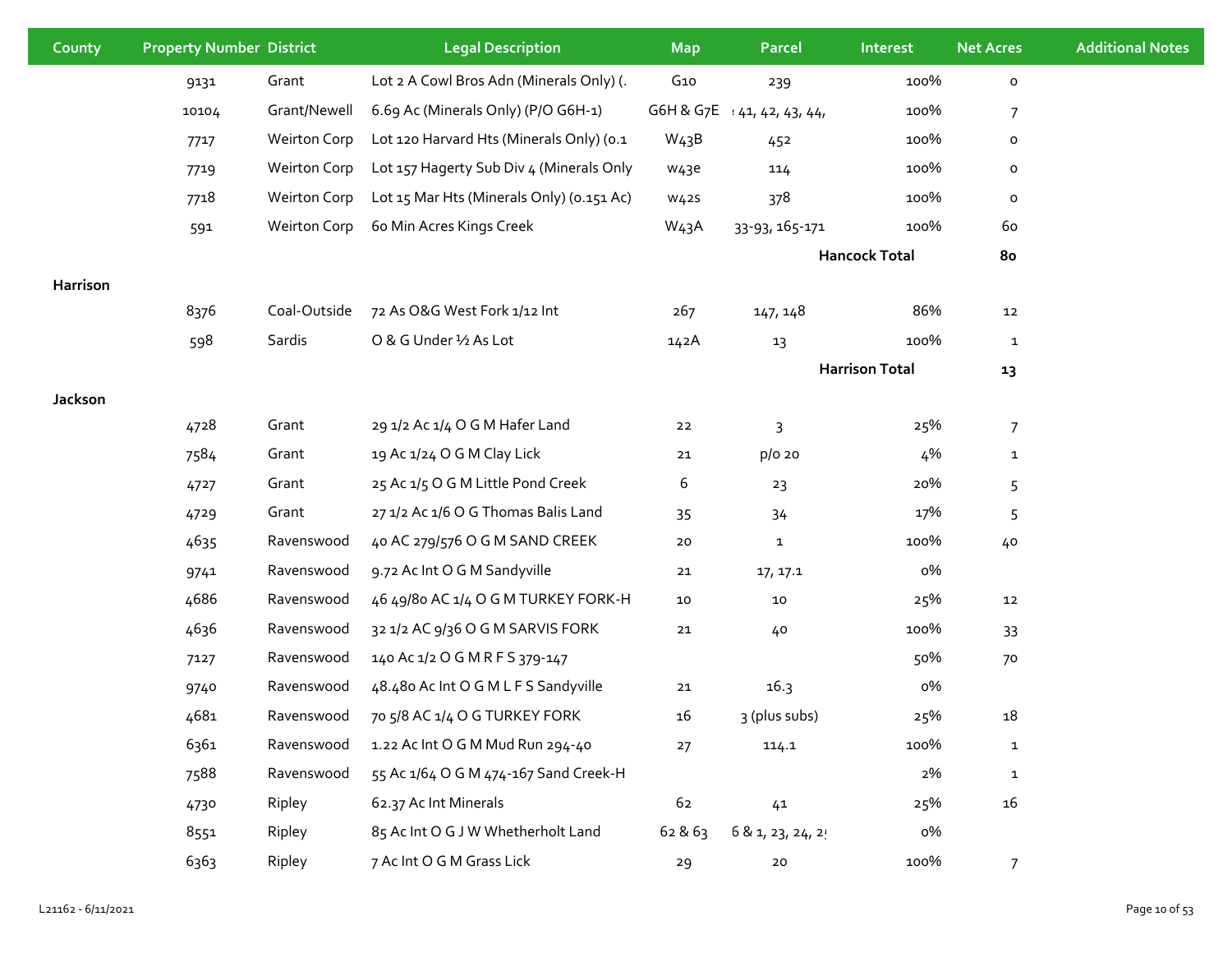| County | <b>Property Number District</b> |        | <b>Legal Description</b>                   | <b>Map</b> | Parcel                | Interest | <b>Net Acres</b> | <b>Additional Notes</b> |
|--------|---------------------------------|--------|--------------------------------------------|------------|-----------------------|----------|------------------|-------------------------|
|        | 4709                            | Ripley | 75 Ac & 51 poles 1/56 Int O G Parchment    | 43         | $\overline{4}$        | 2%       | $\mathbf{1}$     |                         |
|        | 4734                            | Ripley | 19.59 Ac Int O G M Mill Creek 298-740      | 17         | 6                     | 20%      | 4                |                         |
|        | 9473                            | Ripley | 3.539 Ac Int O G M Charleston Pike         | 20         | 11                    | 100%     | 4                |                         |
|        | 8553                            | Ripley | 1.53 Ac 1/4 O G M Johns Run 487-246        | 15         | 29.4                  | 25%      | o                |                         |
|        | 4671                            | Ripley | 13.39 AC Int OGM Isaacs Run                | 15         | 18.4                  | 100%     | 13               |                         |
|        | 9474                            | Ripley | .423 Ac All O G M Charleston Pike          | 20         | 9                     | о%       | $\mathsf{o}$     |                         |
|        | 6959                            | Ripley | 60 Ac 1/24 O G Trace Fork-Waskie Land      |            |                       | 4%       | 3                |                         |
|        | 4637                            | Ripley | 19.59 Ac Int O G M Mill Creek 394-142      | $4 - 17$   | 6                     | 20%      | 4                |                         |
|        | 4638                            | Ripley | 4 AC Int OGM Mill Creek                    | 17         | 6.1, 6.2, 6.3         | 100%     | 4                |                         |
|        | 4639                            | Ripley | 67.5 Ac Int O G M Parchment-Redman 3       | 27         | 27                    | 2%       | $\mathbf{1}$     |                         |
|        | 4640                            | Ripley | 5 3/4 Ac 1/64 OG Myers Land                | 24         | $44$                  | 2%       | $\mathsf{o}\,$   |                         |
|        | 4641                            | Ripley | 2 1/2 Ac Int OGM Mill Creek                | 23         | P/O 17                | 100%     | 3                |                         |
|        | 4642                            | Ripley | 5 1/2 AC Int OGM                           | 24         | $\overline{4}$        | 100%     | 6                |                         |
|        | 4643                            | Ripley | 3 Ac Int OGM                               | 24         | 4                     | 100%     | 3                |                         |
|        | 5535                            | Ripley | 177 1/2 Ac Int O G Lum Tree Hollow         | 58         | $5.2 + 15.3 + 15.4 +$ | 2%       | 4                |                         |
|        | 4665                            | Ripley | 75 AC & 51 Poles 4/56 Int OG Parchment     | 43         | 4                     | 7%       | 5                |                         |
|        | 4677                            | Ripley | 2.61 AC 1/2 O G M Grass Lick (Sold to Sta  | 34         | 32.2                  | 50%      | $\mathbf{1}$     |                         |
|        | 4678                            | Ripley | 5 A & 21 SQ RDS 1/4 O G M GRASS LICK       | 34 & 34A   | O 35 & P/O 19,        | 25%      | $\mathbf{1}$     |                         |
|        | 4680                            | Ripley | 128 Ac 1/8 O G M Scottmore-King Land       | 26         | 1, 2                  | 13%      | 16               |                         |
|        | 4690                            | Ripley | 76 1/2 AC 1/4 O G C A Hill Land            | 31         | 15                    | 25%      | 38               |                         |
|        | 4682                            | Ripley | 103 AC Int. O G M Thirteen                 | 37         | 13, 23                | 33%      | 34               |                         |
|        | 6687                            | Ripley | 1/135 O G Myrtle Conant Land               | 14         | 14                    | 1%       | $\mathsf{o}$     |                         |
|        | 6689                            | Ripley | 1/135 O G Myrtle Conant Land               | 14         | 14                    | 1%       | o                |                         |
|        | 6690                            | Ripley | 19 Ac Less 1/4 O G Sycamore 3/480 Und I    | 3          | $\overline{7}$        | о%       | $\mathsf{o}\,$   |                         |
|        | 5536                            | Ripley | 177 1/2 Ac Int O G Lum Tree Hollow         | 58         | $5.2 + 15.3 + 15.4 +$ | о%       | 4                |                         |
|        | 6685                            | Ripley | 182 Ac 5/768 O G Young Land-Poca 402-      |            |                       | 1%       | $\mathbf{1}$     |                         |
|        | 4695                            | Ripley | 177 1/2 Ac Int O G Lum Tree Hallow         | 58         | $15 +$ all subs       | 2%       | 4                |                         |
|        | 7592                            | Ripley | Lot 12 (2.11 Ac) 1/2 Int O G M Grass Lick- | 34E        | 3                     | 50%      | $\mathbf{1}$     |                         |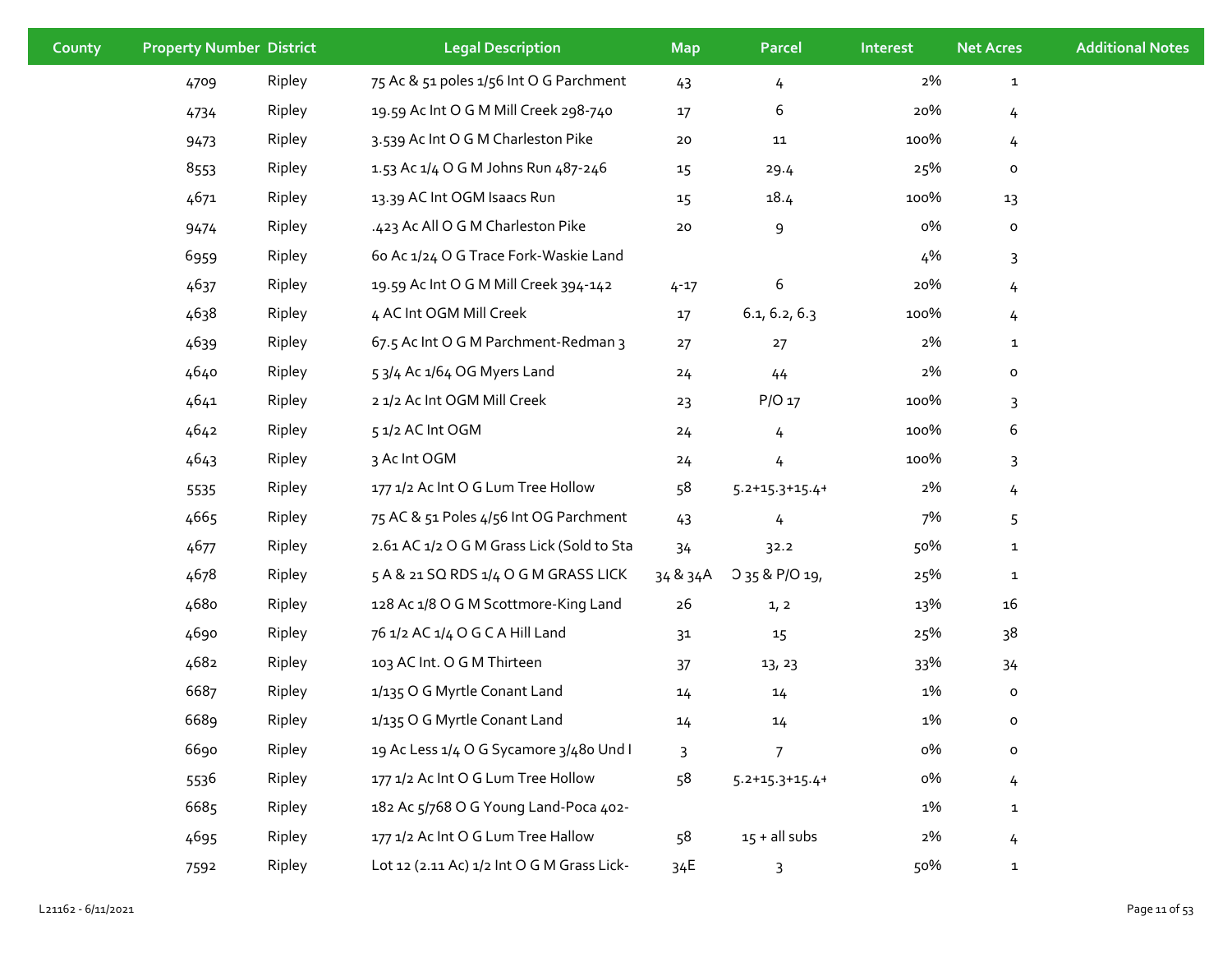| County | <b>Property Number District</b> |                    | <b>Legal Description</b>                 | <b>Map</b> | Parcel            | Interest | <b>Net Acres</b> | <b>Additional Notes</b> |
|--------|---------------------------------|--------------------|------------------------------------------|------------|-------------------|----------|------------------|-------------------------|
|        | 4689                            | Ripley             | 29 Ac Int O G M Thirteen                 | 37         | p/o 28            | 100%     | 29               |                         |
|        | 4684                            | Ripley             | 65 AC 1/2 OGM Thirteen                   | 36         | 22, 22.1          | 50%      | 33               |                         |
|        | 4683                            | Ripley             | 103 1/3 Ac 1/2 OG Danstown               | 21         | 24                | 50%      | 52               |                         |
|        | 4692                            | Ripley             | 107 Ac Thirteen Mile Creek W O Casto La  | 36         | 22, 23            | 100%     | 107              |                         |
|        | 4673                            | Ripley             | 2.33 Ac Int OGM                          | 21         | $P/O$ 72          | 50%      | $\mathbf{1}$     |                         |
|        | 4672                            | Ripley             | 1.87 Ac Int OGM                          | 18         | 103               | 100%     | $\overline{a}$   |                         |
|        | 4751                            | Ripley             | Lot 17 (.752 Ac) Int OGM                 | 18         | 117               | 100%     | $\mathbf{1}$     |                         |
|        | 6369                            | <b>Ripley Corp</b> | 5 Ac 1/4 O G Metals 437-919              |            |                   | 25%      | $\mathbf{1}$     |                         |
|        | 4747                            | <b>Ripley Corp</b> | 11200 Sq Ft Int OGM                      | 18         | 91.6              | 100%     | $\mathsf{o}\,$   |                         |
|        | 4748                            | <b>Ripley Corp</b> | Lot 4 (.66 Ac) Int OGM                   | 18         | 112               | 100%     | $\mathbf{1}$     |                         |
|        | 4749                            | <b>Ripley Corp</b> | Lot 8 Int OGM                            | 21A        | $6 + 7$           | 100%     | $\mathbf{1}$     |                         |
|        | 4750                            | <b>Ripley Corp</b> | Lot 22 (0.872 Ac) Int OGM                | 18         | 118               | 100%     | $\mathbf{1}$     |                         |
|        | 4752                            | <b>Ripley Corp</b> | Lot 16 (0.740 Ac) Int OGM                | 21A        | ${\bf 10}$        | 100%     | $\mathbf{1}$     |                         |
|        | 4753                            | <b>Ripley Corp</b> | Lot 12 (.68 Ac) Int OGM                  | 21A        | $P/O$ 14          | 100%     | $\mathbf{1}$     |                         |
|        | 4754                            | <b>Ripley Corp</b> | Outlet Lot A (.16 Ac) Int OGM            | $18\,$     | 108               | 100%     | $\mathsf{o}\,$   |                         |
|        | 5334                            | <b>Ripley Corp</b> | Lot 7 (1.15 AC) 1/2 O G M Cedar Ridge De | 21A        | 8                 | 100%     | $\mathbf{1}$     |                         |
|        | 4755                            | <b>Ripley Corp</b> | Lot H (7522 Sq Ft) Int OGM               | 21         | 172               | 100%     | $\mathsf{o}\,$   |                         |
|        | 4708                            | <b>Ripley Corp</b> | 20 Ac 1/2 O G Hobert Landfried Land      | 5          | 44, 45, 46, 48,   | 50%      | ${\bf 10}$       |                         |
|        | 4674                            | <b>Ripley Corp</b> | 1 Ac Int OGM                             | 21         | $P/O$ 72          | 50%      | $\mathbf{1}$     |                         |
|        | 5333                            | <b>Ripley Corp</b> | 43550 Sq Ft 1/2 O G M Robinson Heights   | $18\,$     | 114               | о%       | $\mathbf{1}$     |                         |
|        | 4707                            | Union              | Area #3 (56.84 Ac) Int OGM L M Creek     | 14         | 36.2              | 50%      | 28               |                         |
|        | 4687                            | Union              | 26 AC 1/6 OG Sugar Creek-Gilpin Land     | 11         | 1.1, 28, 28.2, 28 | 17%      | 4                |                         |
|        | 4688                            | Union              | 22 Ac Int. O G Lock Lick-Bush Land       | 16         | 16                | 14%      | 3                |                         |
|        | 4670                            | Union              | 34 Ac 1/3 O G Fall Run                   | 11         | 27.2, 28, 28.1, 2 | 33%      | 11               |                         |
|        | 6692                            | Union              | 95 Ac 1/120 O G M Fall Run 311-602       |            |                   | 1%       | $\mathbf 1$      |                         |
|        | 7594                            | Union              | 359 1/2 Ac 1/2 O G M O R Hills           |            |                   | 50%      | 180              |                         |
|        | 4706                            | Union              | AREA #1 (19.30 AC) INT OGM L M CREE      | 14         | 36.1              | 50%      | $10\,$           |                         |
|        | 6814                            | Union              | 108 Ac 1/18 O G Lick Run Gillespie Weekl |            |                   | 1%       | $\mathbf{1}$     |                         |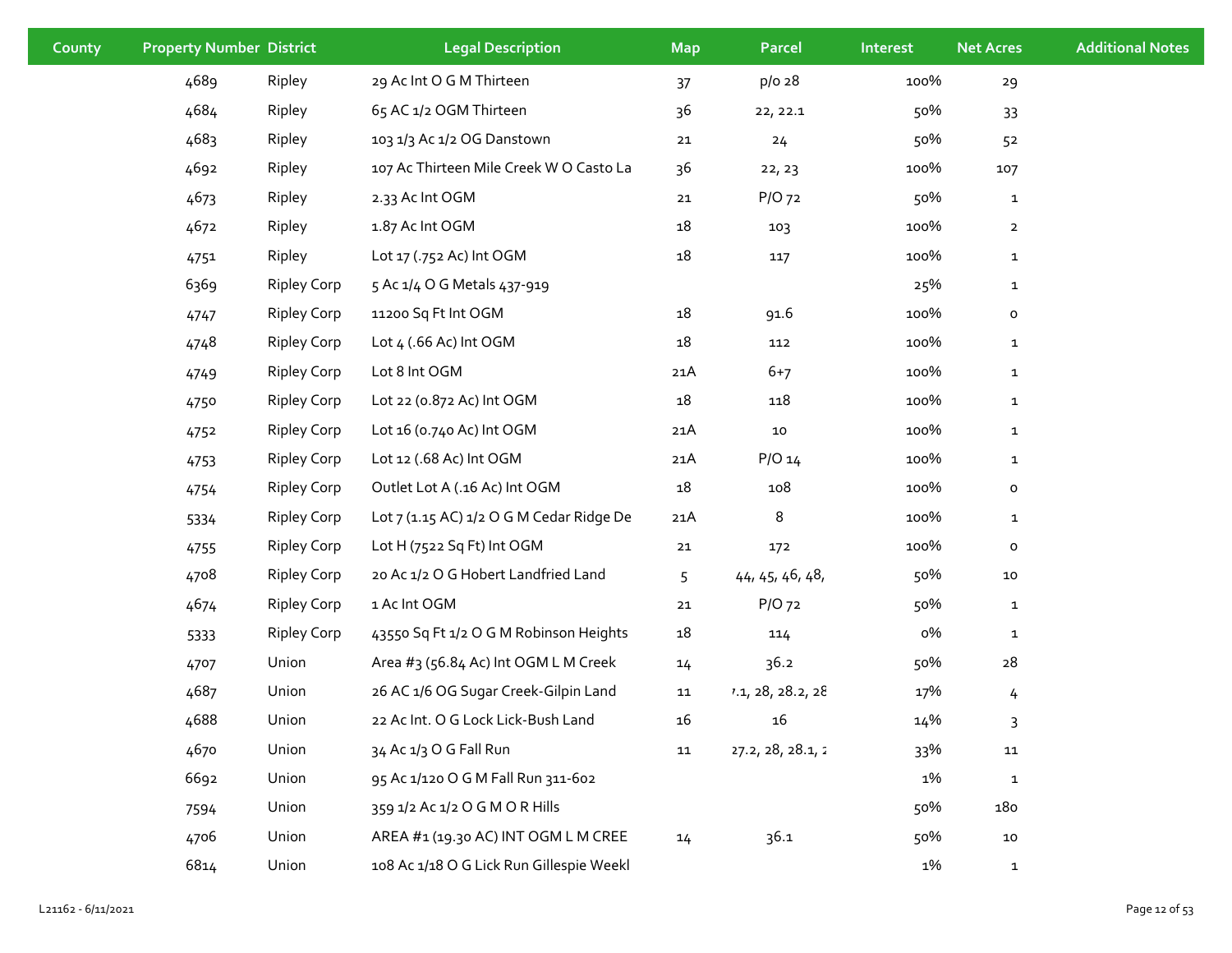| County | <b>Property Number District</b> |            | <b>Legal Description</b>                 | <b>Map</b>     | Parcel            | Interest | <b>Net Acres</b> | <b>Additional Notes</b> |
|--------|---------------------------------|------------|------------------------------------------|----------------|-------------------|----------|------------------|-------------------------|
|        | 6581                            | Union      | 1 Ac 1/2 O G M Mill Creek                |                |                   | 50%      | $\mathbf{1}$     |                         |
|        | 8556                            | Union      | 13 Ac More or Less Int O G M Flatwoods   | 12, 12A        | most of map 1     | 50%      | $\overline{7}$   |                         |
|        | 8557                            | Union      | 2.81 Ac Int O G M L M Creek 287-105      | ${\bf 10}$     | 44.7, p/o 44.12   | 100%     | 3                |                         |
|        | 4666                            | Washington | 245 AC 1/2 OG M Middle Fork              | 50             | 3, 4, 5, 5.1      | 50%      | 123              |                         |
|        | 4693                            | Washington | 48 Ac 1/5 OG Johnson Land                | 13             | 18, 18.1          | 20%      | 10               |                         |
|        | 4971                            | Washington | 57 1/3 Ac Int OGM Mill Creek             | 53             | $\mathbf{1}$      | 50%      | 29               |                         |
|        | 4691                            | Washington | 53 Ac 1/5 OG Frazer Land                 | 13             | 6                 | 20%      | 11               |                         |
|        | 4634                            | Washington | 52 AC Int Coal O G M Poca                | 51             | 53, 53.1, 53.2    | 25%      | 13               |                         |
|        | 6582                            | Washington | 1.97 Ac Int OGM Bear Fork                | 31             | 36.1              | 100%     | $\overline{2}$   |                         |
|        | 6696                            | Washington | 75 Ac 1/112 O G Bear Fork                |                |                   | 1%       | $\mathbf{1}$     |                         |
|        | 6473                            | Washington | 65 Ac 1/6 OG First Creek of White Oak 29 | 48             | +63.1+63.2+63     | 17%      | 8                |                         |
|        | 6701                            | Washington | 17 3/8 Ac 1/24 O G Little Creek 376-211  | 6              | 18                | 4%       | $\mathbf{1}$     |                         |
|        | 6703                            | Washington | 39 Ac 1/30 O G Haw Run-Perry Kerns Lan   | 21             | 16.3              | 3%       | $\mathbf{1}$     |                         |
|        | 4675                            | Washington | 100 Ac Int OGM                           | 53             | 1, 2, 2.1, 2.2    | 100%     | 100              |                         |
|        | 6372                            | Washington | 2 Ac All O G Haw Run                     | $22$           | 23                | 100%     | $\overline{2}$   |                         |
|        | 4685                            | Washington | 9 Ac O G Godbey Land                     | 4 <sup>2</sup> | $20\,$            | 33%      | 9                |                         |
|        | 5534                            | Washington | 68 3/4 AC 3/60 O G Pigeon Roost          | 37             | p/o 16            | 5%       | 3                |                         |
|        | 4735                            | Washington | 19 Ac OG Riddle Land                     | 23             | 27                | 2%       | $\mathsf{o}\,$   |                         |
|        | 4732                            | Washington | 4 Ac O G Grounds Fork                    | 47             | $\overline{2}$    | 100%     | 4                |                         |
|        | 4731                            | Washington | 125 Ac Int O G                           | 14             | 12(all subs)      | 1%       | $\mathbf{1}$     |                         |
|        | 4717                            | Washington | 35 Ac 1/32 O G Grass Lick-H C Casto Lan  | 31             | 35                | 3%       | $\mathbf{1}$     |                         |
|        | 4716                            | Washington | 21 1/4 Ac 1/192 O G Elk Fork-W P Rhodes  | 23             | 60.1              | 1%       | 0                |                         |
|        | 4715                            | Washington | 16 Ac 1/20 O G Grass Lick-W E Casto Lan  | 31             | 8, 8.1            | 5%       | $\mathbf{1}$     |                         |
|        | 4714                            | Washington | 35 Ac 1/20 O G Grass Lick-W E Casto Lan  | 31             | 35                | 5%       | $\overline{a}$   |                         |
|        | 4712                            | Washington | 7 Ac 1/16 O G Wright Land                | 31             | 2, 33, 18, 67, p/ | 6%       | $\mathsf{o}\,$   |                         |
|        | 4711                            | Washington | 24 AC 1/48 O G Tug Fork-Denna Winter     | 22             | 6                 | 2%       | $\mathsf{o}\,$   |                         |
|        | 4736                            | Washington | 13 1/2 Ac OG Riddle Land                 | 23             | 1, 18.2, 12.1, 13 | 10%      | $\mathbf{1}$     |                         |
|        | 4694                            | Washington | 95 AC 1/5 OG Fisher Land                 | 13             | 4, 5, 4.1         | 20%      | 19               |                         |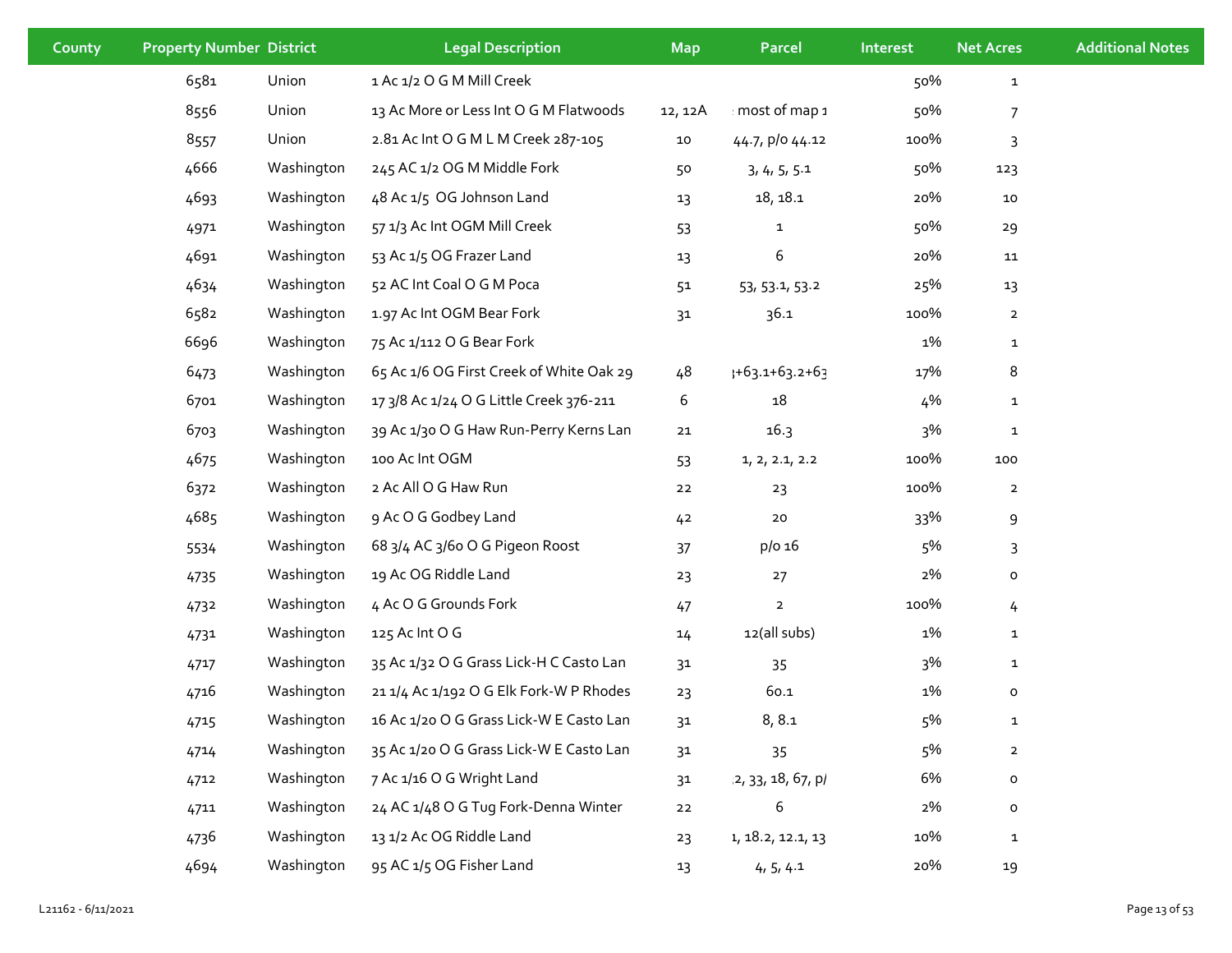| County  | <b>Property Number District</b> |                  | <b>Legal Description</b>               | <b>Map</b>     | Parcel             | Interest             | <b>Net Acres</b>    | <b>Additional Notes</b> |
|---------|---------------------------------|------------------|----------------------------------------|----------------|--------------------|----------------------|---------------------|-------------------------|
|         | 8565                            | Washington       | 45 Ac 1/84 O G Stalnaker Land          | 3 <sup>2</sup> | 41                 | 1%                   | $\mathbf{1}$        |                         |
|         | 4676                            | Washington       | 13 Ac 1/4 OG COX LAND (SOLD TO STA     | 48             | $27\,$             | 25%                  | 3                   |                         |
|         | 4737                            | Washington       | 131/2 Ac O G Riddle Land               | 23             | 1, 13.1, 13.2, 18. | 10%                  | $\mathbf{1}$        |                         |
|         | 4733                            | Washington       | 208 Ac 1/9 O G Holbert Land            | 17             | 10                 | 11%                  | 23                  |                         |
|         | 4713                            | Washington       | 6 Ac 1/16 O G H C Fisher Land          | 27             | 3 <sup>2</sup>     | 6%                   | $\mathsf{o}$        |                         |
|         |                                 |                  |                                        |                |                    | <b>Jackson Total</b> | 1,231               |                         |
| Kanawha |                                 |                  |                                        |                |                    |                      |                     |                         |
|         | 725                             | <b>Big Sandy</b> | 1A Min Int Sand Run                    |                |                    | 100%                 | $\mathbf{1}$        |                         |
|         | 724                             | Big Sandy        | 2A Min Int Big Sandy                   |                |                    | 100%                 | $\overline{2}$      |                         |
|         | 4873                            | <b>Big Sandy</b> | 20A 1/6 Min Int Ruckers Creek          |                |                    | 17%                  | 3                   |                         |
|         | 4856                            | <b>Big Sandy</b> | 1/4 Min Int North Side Elk River       | 19C            | 97                 | 50%                  | $\mathsf{o}\,$      |                         |
|         | 5438                            | <b>Big Sandy</b> | 6 A Min Int Big Sandy                  |                |                    | 50%                  | 3                   |                         |
|         | 6481                            | Big Sandy        | 1/2 Int O & G 28A Jordan Crk           | $18\,$         | .4, 15, 15.1, 15.2 | 50%                  | 9                   |                         |
|         | 6480                            | Big Sandy        | 3/4 Int 65A Min Int Wills Ck           | 11             | 3, 4, 24           | 50%                  | 33                  |                         |
|         | 6479                            | Big Sandy        | 1/2 Und. Min. 95A Jordans Ck           | 18             | 5                  | 50%                  | 48                  |                         |
|         | 4857                            | <b>Big Sandy</b> | Und Min Int 2A & R/W Little Sandy      |                |                    | 100%                 | $\overline{2}$      |                         |
|         | 5439                            | Charleston       | 10-43/100A 1/2 Min Only Guthrie Estate | $18\,$         | $\mathbf{1}$       | 50%                  | 5                   |                         |
|         | 4860                            | Clendenin        | Oil and Gas Int Lt 38 Carnes           | 6              | 186, p/o 188       | о%                   | $\mathsf{o}\xspace$ |                         |
|         | 4867                            | Elk              | 1-1/2A Min No Side Elk River           | 23             | 50                 | 100%                 | $\overline{a}$      |                         |
|         | 4645                            | Elk              | 28 acres, Bills Fork, Blue Creek       |                |                    | 50%                  | 14                  |                         |
|         | 4647                            | Elk              | 83 8/10 acres, mouth Coopers Creek     |                |                    | 25%                  | 21                  |                         |
|         | 4648                            | Elk              | 114 acres 33 PO Little Sandy           |                |                    | 25%                  | 29                  |                         |
|         | 4661                            | Elk              | 18 acres Coopers Creek                 |                |                    | 25%                  | 5                   |                         |
|         | 4662                            | Elk              | 22 1/2 Acres Coopers Creek             |                |                    | 25%                  | 6                   |                         |
|         | 4649                            | $\mathsf{Elk}$   | 18 1/2 acres, MI Fork, Coopers Creek   |                |                    | 25%                  | 5                   |                         |
|         | 4644                            | Elk              | 35 6/10 acres, mouth Coopers Creek     |                |                    | 25%                  | 9                   |                         |
|         | 4874                            | Elk              | 58A 1/20 O G INT Little Sandy          |                |                    | 5%                   | 3                   |                         |
|         | 6486                            | Elk              | 22-1/3A Min Int Coon Tree Br M/M 1-223 | 19             | 9                  | 100%                 | 22                  |                         |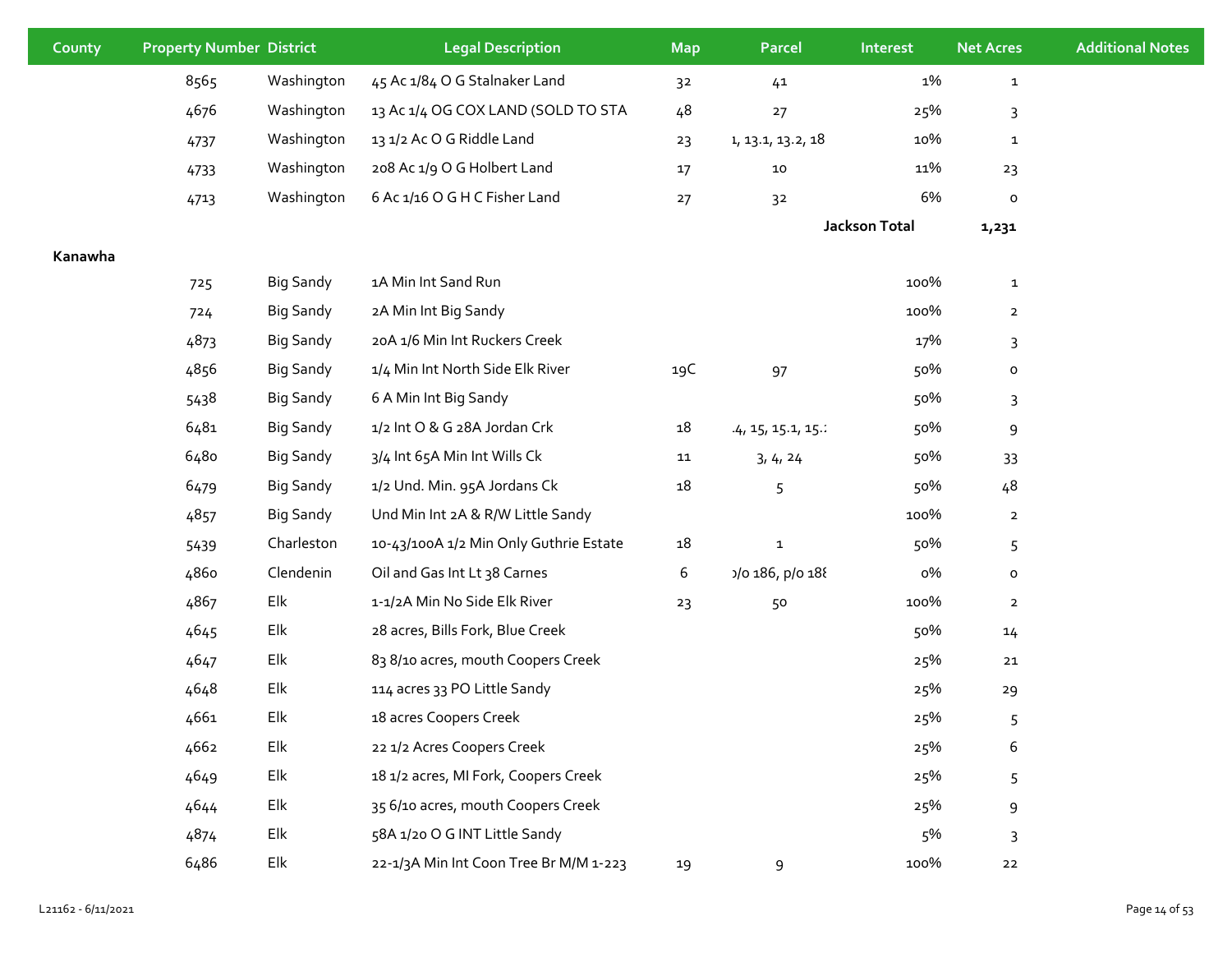| County | <b>Property Number District</b> |           | <b>Legal Description</b>                 | <b>Map</b>   | Parcel         | Interest | <b>Net Acres</b> | <b>Additional Notes</b> |
|--------|---------------------------------|-----------|------------------------------------------|--------------|----------------|----------|------------------|-------------------------|
|        | 6487                            | Elk       | 58A 1/14 O G Int Little Sandy            |              |                | 7%       | 58               |                         |
|        | 6488                            | Elk       | 17A O & G Int Only Blue Creek            | 30           | $55+60+63$     | 94%      | 16               |                         |
|        | 4646                            | Elk       | 12 acres 2 mile, Coopers Creek           |              |                | 25%      | 3                |                         |
|        | 4871                            | Elk       | 4/5 Und Int 10A 1/2 O&G Int MI Fork Coo  |              |                | 80%      | 8                |                         |
|        | 4865                            | Elk       | 3 3/4 A 1/4 Oil & Gas Int Imhof          |              |                | 25%      | $\mathbf{1}$     |                         |
|        | 735                             | Elk       | 3A 13 PO Min Int Little Sandy            |              |                | 100%     | 3                |                         |
|        | 746                             | Elk       | 8A 35 PO Pinch Les 1/2 O & G             | 29           | 83, 83.1, 83.2 | 50%      | 4                |                         |
|        | 4861                            | Elk       | 2-56/100A Min Int Wagner PT              | 44J          | 26             | 56%      | $\mathbf{1}$     |                         |
|        | 748                             | Elk       | 8/100 A Surf Tract 5 Newhouse Branch 1/  | 35           | 47             | 50%      | o                |                         |
|        | 8090                            | Elk       | 6-8/10A 1/2 Min Int Coopers Ck           | 21           | 77             | 50%      | 3                |                         |
|        | 4859                            | Elk       | 1/2 Min Int 1-1/2A Wills Creek           |              |                | 50%      | $\mathbf{1}$     |                         |
|        | 8072                            | Elk       | 1-1/2A O & G Int Riley Br                | 19           | 31             | 100%     | $\overline{2}$   |                         |
|        | 4650                            | Elk       | 45 acres, Little Sandy                   |              |                | 50%      | 23               |                         |
|        | 4852                            | Elk       | 1/2 7-1/2A Min Int Coopers Ck            |              |                | 50%      | 4                |                         |
|        | 6407                            | Jefferson | 49-3/4 A Mineral Interest Mud Suck FK D  |              |                | 100%     | 50               |                         |
|        | 4862                            | Jefferson | 3 1/2 A 2-3/4 Mile Ck 1/2 O & G Int only |              |                | 50%      | $\overline{2}$   |                         |
|        | 4868                            | Jefferson | 2-02/10 A Min Mudsuck Fork Davis Creek   |              |                | 100%     | $\overline{2}$   |                         |
|        | 4651                            | Jefferson | 15 acres, Kanawha River Hills            |              |                | 100%     | 15               |                         |
|        | 6405                            | Jefferson | 6A Min 1667/10000 Int Tack Ck            |              |                | 17%      | $\mathbf{1}$     |                         |
|        | 723                             | Malden    | Min Int Only Lts 3-4-5 Adkins Sub Witche | 32A          | 110            |          | $\mathbf 1$      |                         |
|        | 4866                            | Malden    | 10 A Min Int Cabell Est                  | $\mathbf{1}$ |                | 100%     | 10               |                         |
|        | 6770                            | Poca      | 1/2 Min Int 29A 91 Po Allen Fk Poca      | 11           | 9              | 50%      | 15               |                         |
|        | 6497                            | Poca      | 23A M OR L O&G Int Tups Ck               | 36           | 39             | 100%     | 23               |                         |
|        | 6496                            | Poca      | 42 A O&G Int Tuppers Creek               | 39           | 40             | 100%     | 42               |                         |
|        | 6495                            | Poca      | 37A O&G Int Tuppers Creek                | 36           | 51, 52         | 100%     | 37               |                         |
|        | 6494                            | Poca      | 25-94/100A Min. Int. Lt 46 Sheba Tr      |              |                | 100%     | 26               |                         |
|        | 4655                            | Poca      | 45 4/100 acres                           |              |                | 50%      | 23               |                         |
|        | 6493                            | Poca      | 25 A O&G Int Less Coalbed Methane Dry    | 26           | 27             | 100%     | 25               |                         |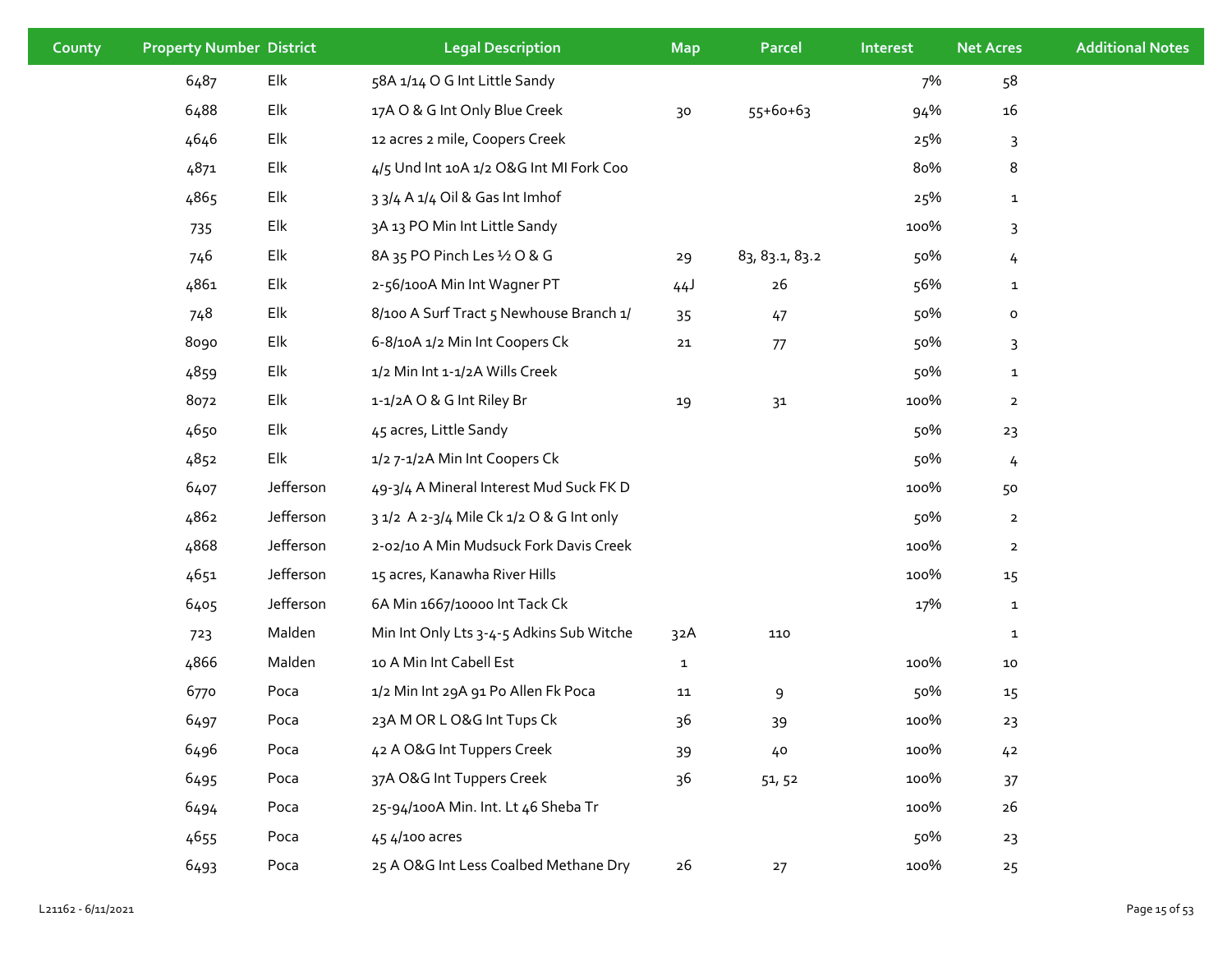| County | <b>Property Number District</b> |            | <b>Legal Description</b>                  | <b>Map</b>     | Parcel           | Interest | <b>Net Acres</b> | <b>Additional Notes</b> |
|--------|---------------------------------|------------|-------------------------------------------|----------------|------------------|----------|------------------|-------------------------|
|        | 704                             | Poca       | 5A 73 PO MIN INT TUPS CREEK               |                |                  | 100%     | 5                |                         |
|        | 4869                            | Poca       | 6-1/4A 1/4 Min Int Tups Creek             |                |                  | 25%      | $\mathbf 2$      |                         |
|        | 4870                            | Poca       | 14-1/2A Min Int Tups Ck                   |                |                  | 100%     | 15               |                         |
|        | 6489                            | Poca       | 15-72/100A Min Int Main Fk Poca           | ${\bf 20}$     | $38 + 36.1 + 37$ | 14%      | 16               |                         |
|        | 6769                            | Poca       | 31-3/4A Min Int Tuppers Creek             | 3 <sup>1</sup> | 9                | 100%     | 3 <sup>2</sup>   |                         |
|        | 715                             | Poca       | 1/6 Und Min Int 14-1/4A Main Fk PoCa 21   | 14             | $21\,$           | 17%      | $\overline{2}$   |                         |
|        | 4654                            | Poca       | 28 acres, 11 poles 3rds main Poca         |                |                  | 50%      | 14               |                         |
|        | 4653                            | Poca       | 18 acres, Higginbotham                    |                |                  | 50%      | 9                |                         |
|        | 703                             | Poca       | 24-2/10A Tuppers CK Less 3/32 Oil 1-3/4   | 35             | 8                | 100%     | 24               |                         |
|        | 4652                            | Poca       | 25 acres Jordans Creek                    |                |                  | 25%      | 6                |                         |
|        | 705                             | Poca       | 50A 1/6 Undiv Min Int Second CK & Litto   | 18             | 27               | 17%      | 8                |                         |
|        | 6410                            | Poca       | Min 32-1/2A Main Fk Poca Riv M-35 Par 3   | 35             | 3 <sup>2</sup>   | 100%     | 33               |                         |
|        | 4853                            | Poca       | 6-1/2A Min Int Pt Lt 36 Sheba Tract       |                |                  | 100%     | $\overline{7}$   |                         |
|        | 6492                            | Poca       | 3/4 Und. Min. Int. in 205A M/L Poca River | 19             | 24, 24.1         | 75%      | 154              |                         |
|        | 4656                            | Union      | 125 acres, 2 mile Creek                   |                |                  | 6%       | 8                |                         |
|        | 4657                            | Union      | 125 acres, 2 mile Creek                   |                |                  | 6%       | 8                |                         |
|        | 4854                            | Union      | Min Int Pt Lt 4 J D Thomas Est Rocky Fk   |                |                  | 100%     | $\mathbf{1}$     |                         |
|        | 4664                            | Union      | 40 Acres 2 Mi Ck                          |                |                  | 50%      | 20               |                         |
|        | 4663                            | Union      | 32 77/100 Acres Kanawawha 2 Mi Ck         |                |                  | 25%      | 8                |                         |
|        | 721                             | Union      | 2-1/2A 1/3 Min Int Waters Tylers Creek    |                |                  | 33%      | $\mathbf 1$      |                         |
|        | 719                             | Union      | 27-7/10A 1/2 0&G Int Martins Branch       | 12             | 3                | 50%      | 14               |                         |
|        | 718                             | Union      | 3-39/100A Min Int Tylers CK               | $\overline{2}$ | $25$             | 100%     | 3                |                         |
|        | 4659                            | Union      | 17 acres, Tyler creek                     |                |                  | 50%      | 9                |                         |
|        | 4658                            | Union      | 64 acres, 2 mile Creek                    |                |                  | 25%      | 16               |                         |
|        | 4864                            | Union      | 6-36/100A 1/3 Min Int Lts 23-24 Tyler Mo  | 29             | 77               | 33%      | $\mathbf{2}$     |                         |
|        | 4858                            | Union      | 1A M/L Min Int Martins Br Clearview       | 8              | 193              | 100%     | $\mathbf{1}$     |                         |
|        | 5444                            | Washington | 1/2 Und Int 14A Min Int Crooked Ck        | 9              | 13-13.4          | 50%      | $\overline{7}$   |                         |
|        | 4855                            | Washington | 5A Min Int North Side Alum Ck             | 14             | 34, 34.1, 45     | 100%     | 5                |                         |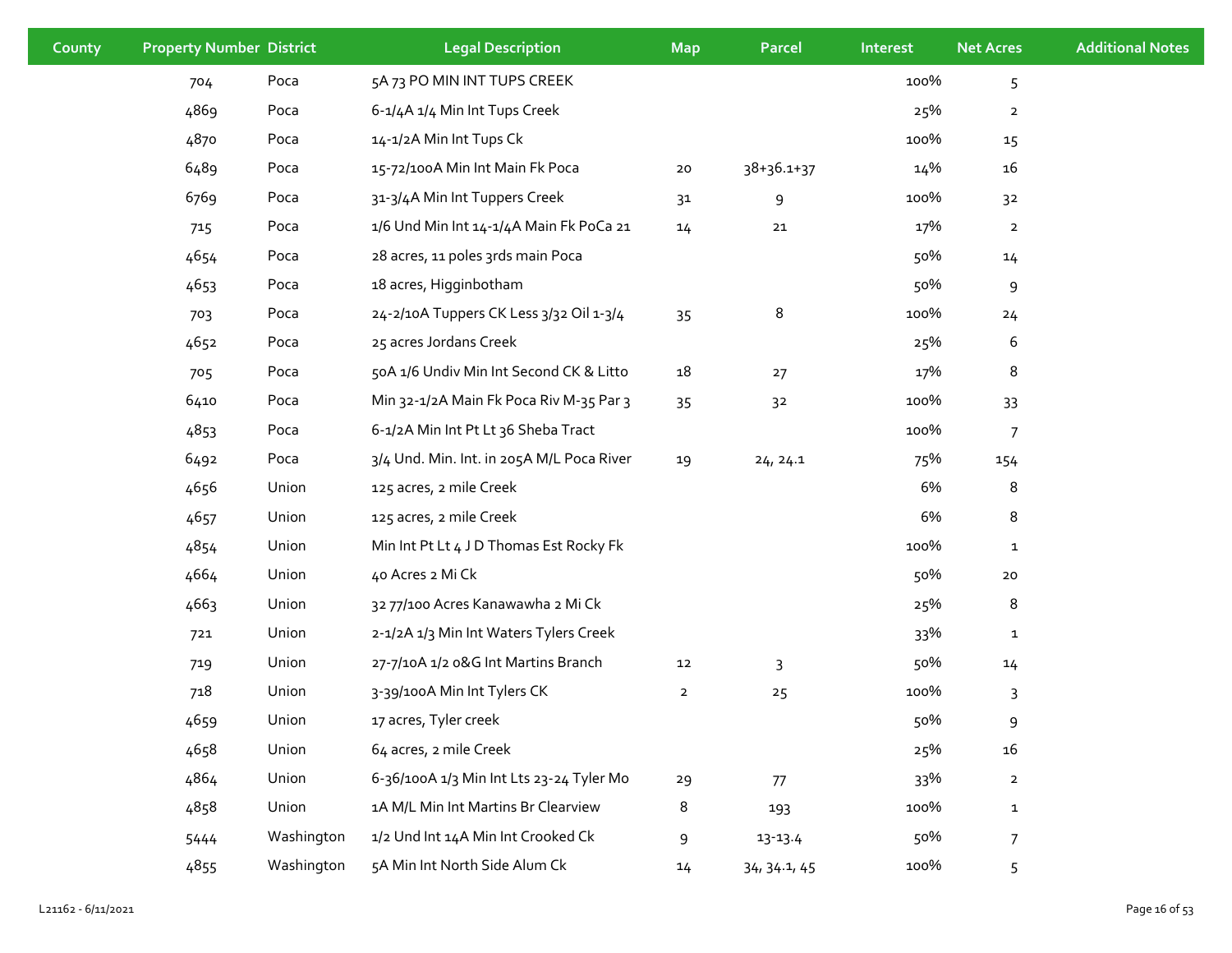| County  | <b>Property Number District</b> |            | <b>Legal Description</b>                  | <b>Map</b>      | <b>Parcel</b>                    | Interest           | <b>Net Acres</b> | <b>Additional Notes</b> |
|---------|---------------------------------|------------|-------------------------------------------|-----------------|----------------------------------|--------------------|------------------|-------------------------|
|         | 682                             | Washington | 2A 1/2 Min Int Alum Crk                   |                 |                                  | 50%                | $\mathbf{1}$     |                         |
|         | 4863                            | Washington | 2 A 1/2 Min Int Alum Creek                | 14              | 46,48                            | 50%                | $\mathbf{1}$     |                         |
|         |                                 |            |                                           |                 |                                  | Kanawha Total      | 1,048            |                         |
| Lewis   |                                 |            |                                           |                 |                                  |                    |                  |                         |
|         | 4876                            |            | Freeman Cree Int Lots OG Camden #4-10     | $7\overline{ }$ | 5.1, 6, 7, 8                     | о%                 | $\overline{2}$   |                         |
|         |                                 |            |                                           |                 |                                  | <b>Lewis Total</b> | $\mathbf{2}$     |                         |
| Lincoln |                                 |            |                                           |                 |                                  |                    |                  |                         |
|         | 764                             | Carroll    | MIN 1/12 of 90 AC Mud River               | 6 & 7           | 6 & 17                           | 8%                 | 8                |                         |
|         | 4214                            | Carroll    | MIN. 1/12 OF 37 AC. LITTLE LAUREL         | 28              | 26, 31                           | 8%                 | $\mathsf{3}$     |                         |
|         | 990                             | Carroll    | Min 1/2 of 135 1/2 Ac Town Br             |                 | 1, (Hamlin Cor 4.2 & 7, p/o 6, p | 50%                | 68               |                         |
|         | 1191                            | Carroll    | Min 1/2 of 37 AC Big Cr                   |                 |                                  | 50%                | 14               |                         |
|         | 1190                            | Carroll    | Min 4/5 of 42 AC Mud River                | 11              | 9                                | 40%                | 17               |                         |
|         | 1039                            | Carroll    | Min. 1/2 of 42 Acres, Little              |                 |                                  | 50%                | 21               |                         |
|         | 930                             | Carroll    | Min 1/2 of 25 Acres Little Laurel         |                 |                                  | 50%                | 13               |                         |
|         | 1038                            | Carroll    | Min 3 Acres Mud River                     | 28              | 25                               | 100%               | $\mathsf{3}$     |                         |
|         | 929                             | Carroll    | Min 1/2 of 20 Acres, Little Laurel        |                 |                                  | 50%                | 10               |                         |
|         | 905                             | Carroll    | Min 2/8 of 90 Ac Mud River                |                 |                                  | 25%                | 23               |                         |
|         | 1035                            | Carroll    | Min 3/4 of 1/7 of 50 Acres Buffalo Cr     |                 |                                  | 11%                | 5                |                         |
|         | 1023                            | Carroll    | Fee 1/8 of 1/6 of 19 Acres Zircles Branch | $\overline{7}$  | 39                               | 2%                 | $\mathsf{o}\,$   |                         |
|         | 763                             | Carroll    | MIN 35 Acres Buffalo CR                   | 6               | $\mathbf{1}$                     | 50%                | 18               |                         |
|         | 762                             | Carroll    | MIN 1/7 of 50 AC Buffalo Cr               | 10              | ${\bf 22}$                       | 14%                | $\overline{7}$   |                         |
|         | 4213                            | Carroll    | MIN 1/2 OF 1/5 OF 100 AC LITTLE LAUR      | $7\overline{ }$ | 27, 28, 29                       | 10%                | 10               |                         |
|         | 1034                            | Carroll    | Min 3/4 of 1/7 of 6 Acres Buffalo Cr      |                 |                                  | 11%                | ${\bf 1}$        |                         |
|         | 1130                            | Carroll    | Min. 12 Ac. Coon Cr.                      | 4               | $p/o$ 25                         | 100%               | 12               |                         |
|         | 6756                            | Carroll    | Min. 1/22 of 110 Ac. Middle Fk            | 20 & 21         | 62 & 28                          | 5%                 | 5                |                         |
|         | 6757                            | Carroll    | Min 1/6 of 1/2 of 60 Acres Middle Fk      | ${\bf 20}$      | 8, 58.1 58.2 58.                 | 8%                 | 5                |                         |
|         | 7498                            | Carroll    | Min 1/12 of 3 Ac Little Laurel            |                 |                                  | 8%                 | $\mathsf{o}\,$   |                         |
|         | 1036                            | Carroll    | Min 3/4 of 1/14 of 23 1/2 Ac buffalo Cr   |                 |                                  | 5%                 | $\mathbf{1}$     |                         |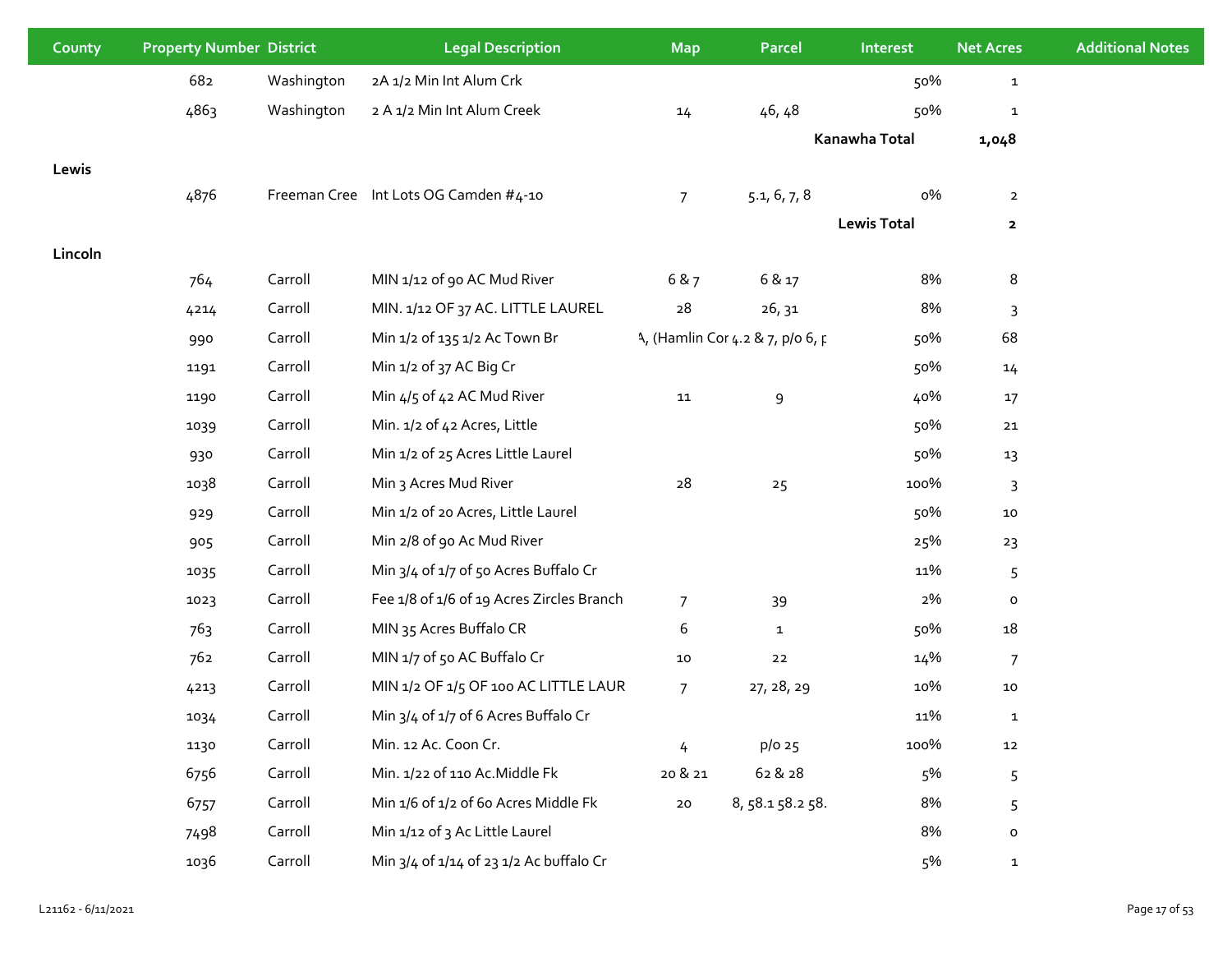| County | <b>Property Number District</b> |         | <b>Legal Description</b>                   | <b>Map</b>     | Parcel             | Interest | <b>Net Acres</b> | <b>Additional Notes</b> |
|--------|---------------------------------|---------|--------------------------------------------|----------------|--------------------|----------|------------------|-------------------------|
|        | 1033                            | Carroll | Min 3/4 of 1/7 of 60 Acres Buffalo Creek   |                |                    | 11%      | $\boldsymbol{6}$ |                         |
|        | 1042                            | Carroll | Min 1/12 of 3 Acres Little Laurel          |                |                    | 8%       | $\mathsf{o}$     |                         |
|        | 1043                            | Carroll | Min 1/12 of 8 acres Little Laurel          |                |                    | 8%       | $\mathbf{1}$     |                         |
|        | 1044                            | Carroll | Min 1/24 of 15 Acres Little Laurel         |                |                    | 4%       | $\mathbf{1}$     |                         |
|        | 1336                            | Carroll | Min. 54 Ac. Mud River Coal Map 02-82       | 28             | 5                  | 100%     | 54               |                         |
|        | 7499                            | Carroll | Fee 1/8 of 1/6 of 19 Acres Zircles Branch  | $\overline{7}$ | 39                 | о%       | $\mathsf{o}$     |                         |
|        | 1045                            | Carroll | Min 1/24 of 8 Acres Little Laurel          |                |                    | 4%       | $\mathsf{o}$     |                         |
|        | 1041                            | Carroll | Min 1/12 of 26 Acres Little Laurel         |                |                    | 50%      | 13               |                         |
|        | 810                             | Carroll | Min. 105 Ac. Mud River Coal 01-45          | 12             | 5                  | 100%     | 105              |                         |
|        | 992                             | Carroll | 3/4 of 50 Ac Roberts Br                    |                |                    | 75%      | 38               |                         |
|        | 806                             | Carroll | MIN 1/10 of 123 AC Midd Fk Coal Map 02     | 26             | 25                 | 10%      | 12               |                         |
|        | 801                             | Carroll | MIN. 1⁄4 OF 30 AC. MIDDLE FK.              | 20             | 45, 45.1           | 25%      | 8                |                         |
|        | 804                             | Carroll | MIN 1/2 of 25 AC Coon Ck                   | 4              | 11                 | 50%      | 13               |                         |
|        | 1306                            | Carroll | Min 1/3 of 2/3 of 1/2 of 123 Acres         |                |                    | 11%      | 14               |                         |
|        | 802                             | Carroll | MIN 1/7 OF 137.5 AC COAL MAP 01-65         | 10             | 2, 17.3, 17.4, 17. | 14%      | 20               |                         |
|        | 1040                            | Carroll | Min 1/12 of 37 acres Little Laurel         |                |                    | 50%      | 19               |                         |
|        | 1028                            | Carroll | Min 1/8 of 1/6 of 12 Acres Buffalo Ck      |                |                    | 2%       | $\mathsf{o}$     |                         |
|        | 1129                            | Carroll | Fee 1/2 Acre Mud River                     | 28             | 58                 | 100%     | $\mathbf{1}$     |                         |
|        | 4216                            | Carroll | MIN. 26 ACRES, MAHONE CR.                  | 14             | 11, 11.1, 11.2     | 100%     | 26               |                         |
|        | 1027                            | Carroll | Min 1/8 of 1/6 of 21 Acres Buffalo Ck      |                |                    | 2%       | $\mathsf{o}$     |                         |
|        | 787                             | Carroll | MIN. 1/6 OF 24 ACRE, MUD RIVER             | 24             | 28                 | 17%      | 4                |                         |
|        | 1087                            | Duval   | MIN 5/6 OF 24 1/2 AC LAUREL F              |                |                    | 83%      | $20\,$           |                         |
|        | 815                             | Duval   | Min 1/6 of 25 AC, Trace Fk                 | 11             | 20                 | 17%      | 4                |                         |
|        | 771                             | Duval   | MIN 1/3 of 1/3 of 1/2 of 89 AC ST FK       | 10             | 16, 16.1           | 5%       | $\overline{5}$   |                         |
|        | 772                             | Duval   | MIN 1/12 of 85 8/10 Acres RD FK            | 9              | 14, p/07           | 8%       | ${\bf 12}$       |                         |
|        | 773                             | Duval   | MIN 1/12 of 143.5 AC Road Fork             | 9              | 14, 7, 8           | 8%       | 12               |                         |
|        | 889                             | Duval   | Min 1/2 of 16.5 Acres Laurel F Fork of Joe |                |                    | 50%      | 8                |                         |
|        | 7170                            | Duval   | Min 1/3 of 1/7 of 15 Ac Turkey Ck          | 5              | 18.2               | 5%       | $\mathbf{1}$     |                         |
|        |                                 |         |                                            |                |                    |          |                  |                         |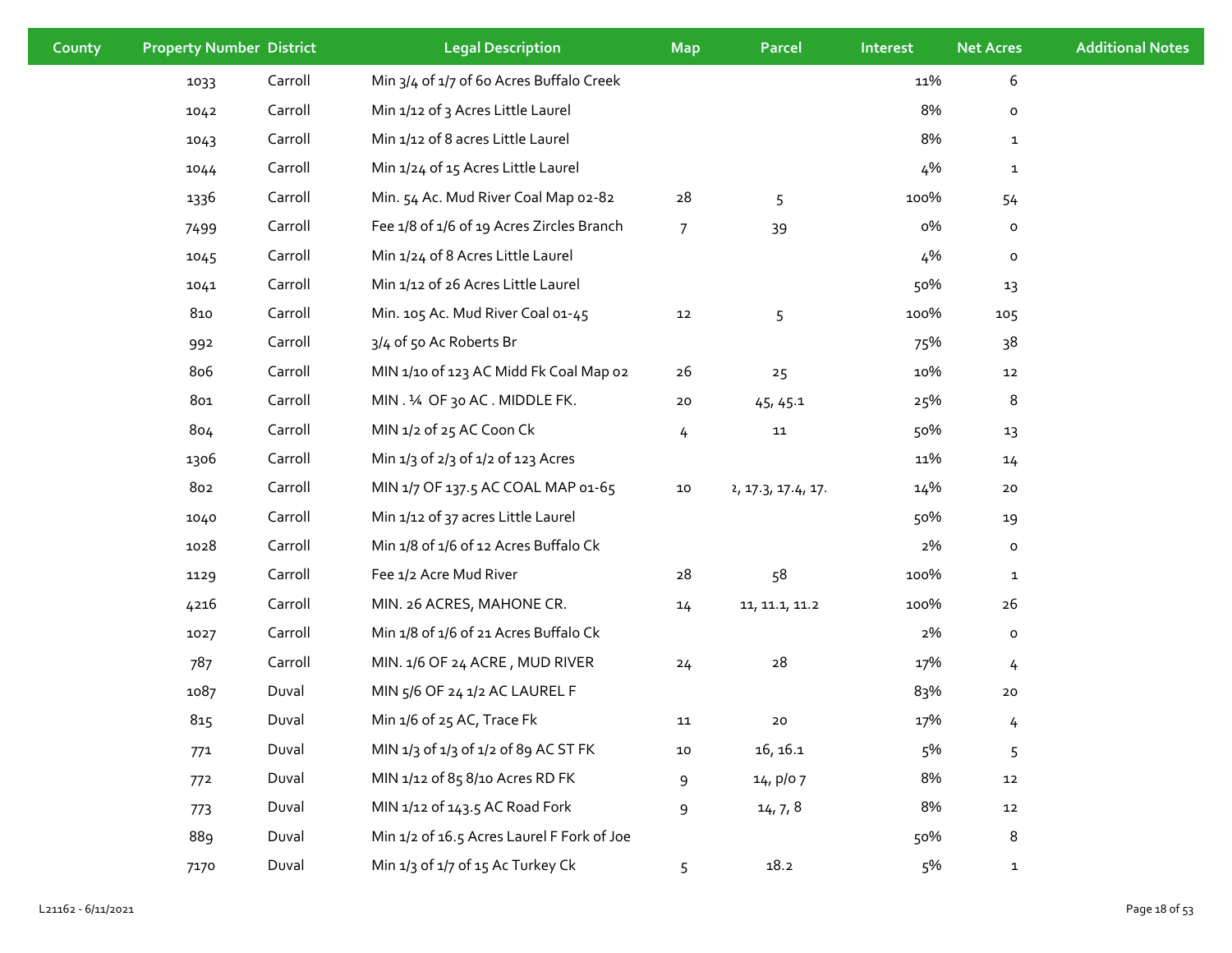| County | <b>Property Number District</b> |             | <b>Legal Description</b>                  | <b>Map</b> | <b>Parcel</b>        | Interest | <b>Net Acres</b> | <b>Additional Notes</b> |
|--------|---------------------------------|-------------|-------------------------------------------|------------|----------------------|----------|------------------|-------------------------|
|        | 1156                            | Duval       | MIN 23 ACRES TRACE FORK                   | 12         | 6                    | 100%     | 23               |                         |
|        | 769                             | Duval       | MIN 1/3 or 1/3 of 1/2 of 89 AC TR FK      | ${\bf 10}$ | 16, 16.1             | 6%       | 5                |                         |
|        | 768                             | Duval       | MIN 15 Acres ST FK                        | 19         | 14                   | 100%     | 15               |                         |
|        | 796                             | Duval       | MIN 1/2 OF 30 ACRES, JOES CK              | 15         | $p/o$ 13             | 50%      | 15               |                         |
|        | 767                             | Duval       | MIN 100 Acres, Sams Branch                | 19         | $+3, 43.1, 43.2, 31$ | 100%     | 100              |                         |
|        | 797                             | Duval       | MIN 30 ACRES, JOES CK                     | 15         | p/o 13               | 100%     | 30               |                         |
|        | 798                             | Duval       | MIN 1/6 OF 24 1/2 AC, LAUREL F            | $21$       | 3                    | 17%      | $\frac{1}{4}$    |                         |
|        | 770                             | Duval       | MIN 1/3 of 1/3 of 1/2 of 89 AC ST FK      | ${\bf 10}$ | 16, 16.1             | 5%       | 5                |                         |
|        | 7172                            | Duval       | Min 1/6 of 1/7 of 8o Ac Toney Br          | 5          | $\mathbf{1}$         | 2%       | $\overline{2}$   |                         |
|        | 7174                            | Duval       | Min 1/6 of 1/7 of 15 Ac Turkey Ck         | 5          | $\mathtt{18}$        | 2%       | $\mathsf{o}\,$   |                         |
|        | 888                             | Duval       | Min 1/2 of 24 Acres, Porter Fk            | ${\bf 20}$ | 2, 81.3, 81.4, 8:    | 50%      | 12               |                         |
|        | 7173                            | Duval       | Min 1/6 of 1/7 of 20 Ac Turkey Ck         | 5          | $17$                 | 2%       | $\mathsf{o}\,$   |                         |
|        | 1298                            | Duval       | Min. 1/4 of 70 Ac., St. Fork              | 24         | 1, 7.2, 8, 9, 9.1,   | 25%      | 18               |                         |
|        | 1297                            | Duval       | Min 1/4 of 70 Acres, St. Fk.              | 24         | 1, 7.2, 8, 9, 9.1,   | 25%      | 18               |                         |
|        | 6111                            | Duval       | Min 2/5 of 1/6 of 40 Acres Laurel Fk Joes |            |                      | 3%       | $\mathbf{1}$     |                         |
|        | 6112                            | Duval       | Min 2/5 of 1/6 of 40 Acres Laurel Fk Joes |            |                      | 3%       | $\mathbf{1}$     |                         |
|        | 766                             | Duval       | MIN 1/8 of 381 AC                         | 6          | 58                   | 13%      | 50               |                         |
|        | 923                             | Harts Creek | Min 1/3 of 50 Acres                       | 38         | 24                   | 33%      | 17               |                         |
|        | 922                             | Harts Creek | Min 1/3 of 41 Acres, Kiahs Creek          | 38         | 1, 1.4               | 33%      | 14               |                         |
|        | 921                             | Harts Creek | Min 1/3 of 41 Acres, Kiahs Creek          | 38         | 1, 1.4               | 33%      | 14               |                         |
|        | 920                             | Harts Creek | Min 1/3 of 41 Acres, Kiahs Creek          | 38         | 1, 1.4               | 33%      | 14               |                         |
|        | 919                             | Harts Creek | Min 1/3 of 41 Acres, Kiahs Creek          | 38         | 1, 1.4               | 33%      | 14               |                         |
|        | 918                             | Harts Creek | Min 1/3 of 50 Acres                       | 38         | 24                   | 33%      | 17               |                         |
|        | 6755                            | Harts Creek | Min. 1/5 of 17.50 Acres, Harts Cr.        | 24         | 6                    | 20%      | 4                |                         |
|        | 819                             | Harts Creek | Min 17.5 Acres Harts                      | 24         | $10\,$               | 100%     | 18               |                         |
|        | 917                             | Harts Creek | Min 1/3 of 41 Acres, Kiahs Creek          | 38         | 1, 1.4               | 33%      | 14               |                         |
|        | 916                             | Harts Creek | Min 1/3 of 41 Acres, Kiahs Creek          | 38         | 1, 1.4               | 33%      | 14               |                         |
|        | 915                             | Harts Creek | Min 1/3 of 50 Acres, Kiahs Creek          | 38         | 24                   | 33%      | 17               |                         |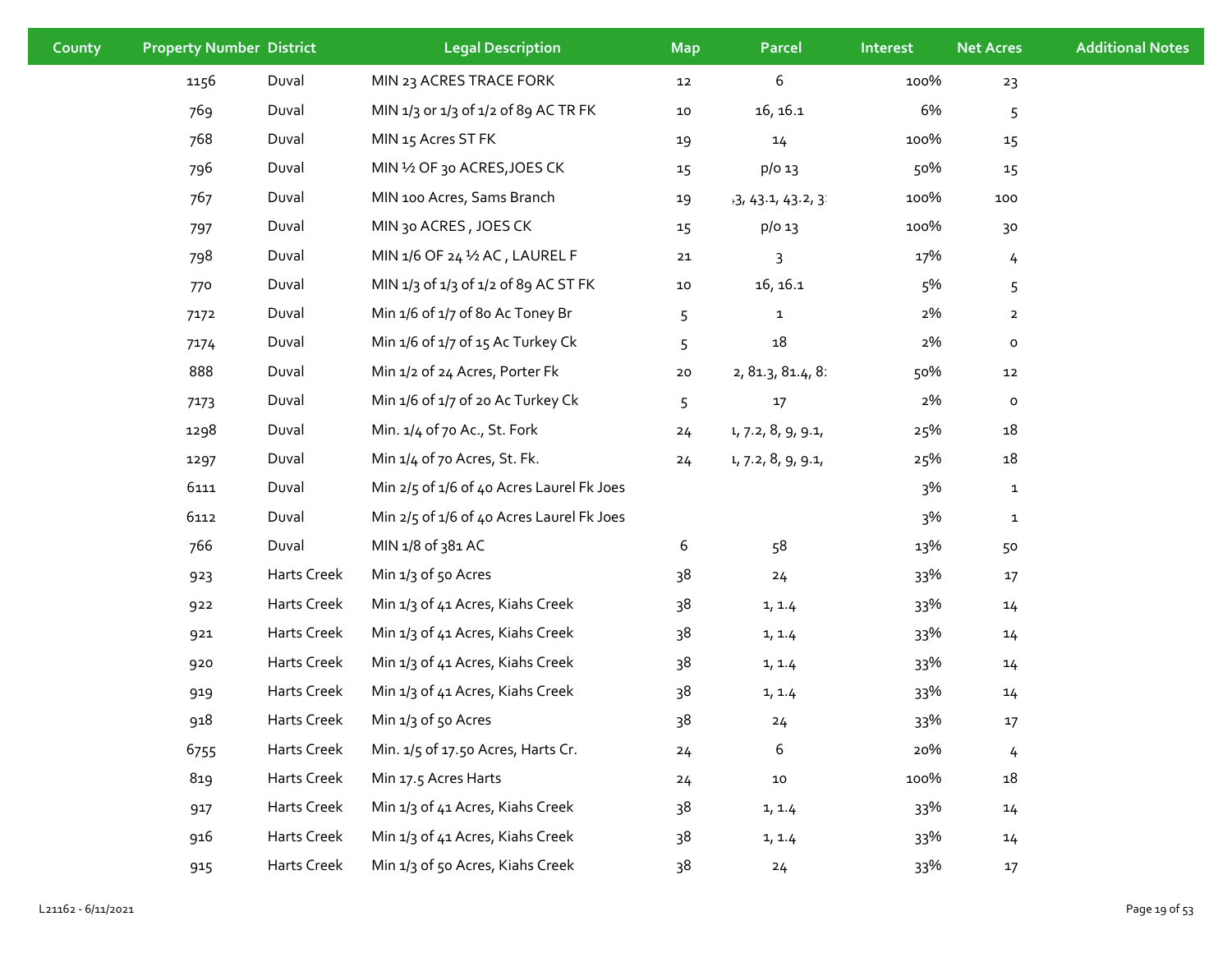| County | <b>Property Number District</b> |             | <b>Legal Description</b>                   | <b>Map</b>     | Parcel         | Interest | <b>Net Acres</b>                                                                                                                                                           | <b>Additional Notes</b> |
|--------|---------------------------------|-------------|--------------------------------------------|----------------|----------------|----------|----------------------------------------------------------------------------------------------------------------------------------------------------------------------------|-------------------------|
|        | 1088                            | Harts Creek | Min 1/3 of 25 Acres E S Guy                |                |                | 33%      | 8<br>17%<br>3<br>20%<br>$\overline{7}$<br>4%<br>20<br>75%<br>$\mathbf{1}$<br>5%<br>26<br>33%<br>22<br>100%<br>3<br>1%<br>$\mathbf{1}$<br>10%<br>5<br>13%<br>9<br>25%<br>10 |                         |
|        | 8357                            | Harts Creek | Fee 1/6 Of 17.5 Acres Harts                | 24             | 5              |          |                                                                                                                                                                            |                         |
|        | 883                             | Harts Creek | Min. 1/5 of 34.50 Acres, Harts             | $17\,$         | $10\,$         |          |                                                                                                                                                                            |                         |
|        | 774                             | Harts Creek | MIN 1/2 of 1/12 of 20/21 of 500 AC Hamilt  | 23             | 28.1           |          |                                                                                                                                                                            |                         |
|        | 818                             | Harts Creek | Fee 3/4 Acre 12 Pole Creek                 | 38             | 17.2           |          |                                                                                                                                                                            |                         |
|        | 786                             | Harts Creek | MIN 1/18 OF 20/21 OF 500 ACRE HAMIL        | 23             | 28.1           |          |                                                                                                                                                                            |                         |
|        | 568                             | Harts Creek | Min. 1/3 of 65 Acres. E.S. Guy             |                |                |          |                                                                                                                                                                            |                         |
|        | 7617                            | Harts Creek | Min 3 Acres E S Guyan                      |                |                |          |                                                                                                                                                                            |                         |
|        | 4235                            | Jefferson   | MIN 1/4 OF 1/7 OF 1/5 OF 75 AC WOLF P      | 13             | ${\bf 10}$     |          |                                                                                                                                                                            |                         |
|        | 7162                            | Jefferson   | Min 1/10 of 50 Acs Bear Fork Int In 216 Ac | 12             | 34, 34.1, 34.2 |          |                                                                                                                                                                            |                         |
|        | 1095                            | Jefferson   | Min 1/8 of 69 Acres Mud River              |                |                |          |                                                                                                                                                                            |                         |
|        | 794                             | Jefferson   | MIN 1⁄4 OF 40 ACRES PARSONER CK            | 3              | 39             |          |                                                                                                                                                                            |                         |
|        | 7160                            | Jefferson   | Min 34/640 of 1/5 of 50 Ac Sycamore (Pcl   | 9              | 4              | 1%       | $\mathbf{1}$                                                                                                                                                               |                         |
|        | 878                             | Jefferson   | Min 1/12 of 25 Ac Left Hand Fork           | 8              | 22.1           | 8%       | $\overline{2}$                                                                                                                                                             |                         |
|        | 1204                            | Jefferson   | Min 1/8 of 24 3/4 Acres Mud River          | 6              | 7, p/0 2       | 13%      | 3                                                                                                                                                                          |                         |
|        | 791                             | Jefferson   | MIN 1/8 OF 69 ACRES M, UD RIVER            | 6              | 14             | 13%      | 9                                                                                                                                                                          |                         |
|        | 1316                            | Jefferson   | Min 3/60 of 36 1/2 Acres Stinson Ck        | 3              | 53             | 5%       | $\overline{2}$                                                                                                                                                             |                         |
|        | 779                             | Jefferson   | Min 1/2 of 16 Acres Left HD FK             | 6              | 15.1           | 50%      | 8                                                                                                                                                                          |                         |
|        | 778                             | Jefferson   | MIN 3/4 of 10 Acres, Parsoner Creek        | 3              | 18             | 75%      | 8                                                                                                                                                                          |                         |
|        | 1269                            | Jefferson   | Elkins Branch Fee 1/2 of 10 Acres          | 8              | 9              | 50%      | 5                                                                                                                                                                          |                         |
|        | 1264                            | Jefferson   | Min 3/60 of 36 1/2 Acres Stinson Ck        | 3              | 53             | 5%       | $\overline{2}$                                                                                                                                                             |                         |
|        | 776                             | Jefferson   | 1/2 of 16 Acres Left Hand Fk               | 6              | 15.1           | 50%      | 8                                                                                                                                                                          |                         |
|        | 775                             | Jefferson   | MIN 7 Acres, Stinson CK                    | 4              | 8              | 100%     | 7                                                                                                                                                                          |                         |
|        | 1203                            | Jefferson   | Min 1/8 of 69 Acres Mud River              | $\overline{2}$ | 14             | 10%      | $\overline{7}$                                                                                                                                                             |                         |
|        | 1174                            | Jefferson   | Min 10 Acres Mud River                     | 8              | 14             | 50%      | 5                                                                                                                                                                          |                         |
|        | 1171                            | Jefferson   | Min 1/9 of 43 Acres Stinson Ck             |                |                | 11%      | 5                                                                                                                                                                          |                         |
|        | 1052                            | Jefferson   | Min 2/10 of 235 Acres Stinson Creek        | 8              | 8.1            | 10%      | 24                                                                                                                                                                         |                         |
|        | 1094                            | Jefferson   | Min 1/8 of 24 3/4 Acres Mud River          | 6              | 7, p/02        | 13%      | $\mathsf{3}$                                                                                                                                                               |                         |
|        |                                 |             |                                            |                |                |          |                                                                                                                                                                            |                         |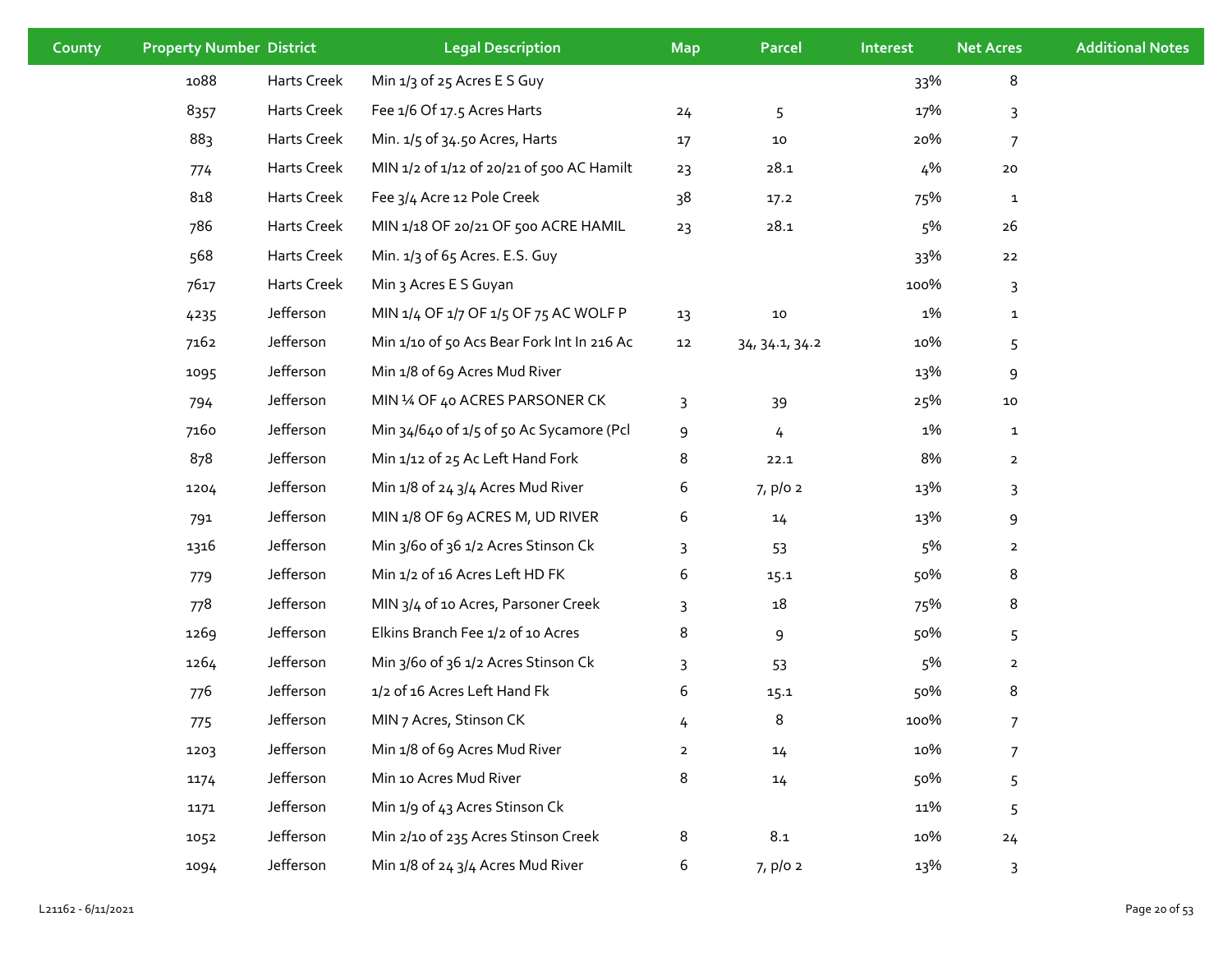| County | <b>Property Number District</b> |             | <b>Legal Description</b>                  | <b>Map</b>     | <b>Parcel</b>    | Interest | <b>Net Acres</b> | <b>Additional Notes</b> |
|--------|---------------------------------|-------------|-------------------------------------------|----------------|------------------|----------|------------------|-------------------------|
|        | 1093                            | Jefferson   | Min 1/8 of 78 Acres Left Hand Fk          | 6              | p/O 14           | 13%      | $10\,$           |                         |
|        | 926                             | Jefferson   | Min 8/224 of 65 Acres Stinson Ck          |                |                  | 4%       | $\overline{a}$   |                         |
|        | 1053                            | Jefferson   | Min 5 1/2 Acres Mud River                 | 6              | 23               | 100%     | 6                |                         |
|        | 792                             | Jefferson   | Min O&GM 1/10 of 229 Acres Stinson Ck     | 8              | $17$             | 10%      | 23               |                         |
|        | 924                             | Jefferson   | Min 1/2 of 25 Acres Dog Bone Creek        |                |                  | 50%      | 13               |                         |
|        | 1176                            | Laurel Hill | MIN 52 ACRES 6 MILE                       | (Sheridan) 20  | 23               | 100%     | 52               |                         |
|        | 4884                            | Laurel Hill | Min. 3 Acres E.S. Guyan                   |                |                  | 100%     | 3                |                         |
|        | 4885                            | Laurel Hill | Min. 2 Acres W. S. Guyan                  |                |                  | 100%     | $\overline{2}$   |                         |
|        | 780                             | Sheridan    | MIN 1/2 of 110 Acres Upper 2 Mile         | $16\,$         | 6                | 50%      | 55               |                         |
|        | 1339                            | Sheridan    | Min 64.50 AC, Guyan                       | 11             | 95, 96, 96.1     | 100%     | 65               |                         |
|        | 9410                            | Sheridan    | Fee 1/9 of 1/2 of 31 32 33 34 Hubball     | 27             | 88               | 6%       | $\mathsf{o}\,$   |                         |
|        | 1054                            | Sheridan    | Min 7 5/11 Acres W S Guyan                | 5              | 91               | 100%     | 5                |                         |
|        | 793                             | Sheridan    | MIN 60 ACRES, 2 MILE                      | $12\,$         | 12               | 100%     | 60               |                         |
|        | 782                             | Union       | MIN 1/9 of 150 Acres Sand Fork Maul FK    | 13             | 19               | 11%      | 17               |                         |
|        | 784                             | Union       | MIN 1/4 of 39 Acres Sugartree             | 8              | 3,3.1            | 25%      | $10\,$           |                         |
|        | 857                             | Union       | Min 1/12 of 60 Acres Sand Fork            | 13             | $18\,$           | 8%       | 5                |                         |
|        | 783                             | Union       | MIN 1/7 of 50 Acres Sand FK C Map 01-12   | 13             | 8,21             | 14%      | 7                |                         |
|        | 574                             | Union       | Min 1/2 of 60 1/2 Acres Johns Branch Coa  | $12\,$         | 19               | 50%      | 30               |                         |
|        | 576                             | Union       | Min 1/4 of 53 Acres Mud River             | 5              | 17, 17.1, 17.2   | 25%      | 13               |                         |
|        | 4239                            | Union       | MIN 1/6 OF 1/4 OF 1/5 OF 111.50 ACRES     | $14\,$         | 14, 15, 22       | 1%       | $\mathbf{1}$     |                         |
|        | 760                             | Union       | Min 1/4 of 5/7 of 119 Acres Dry Ck        | $\overline{2}$ | 3, 3.1           | 18%      | 21               |                         |
|        | 6119                            | Union       | Min 1/12 of 1/2 of 69.50 Acres John Ck (C | 8              | 16, 17, 20, 20.1 | 2%       | $\mathbf{1}$     |                         |
|        | 859                             | Union       | Min 1/9 of 35 Acres Mud Rv                | 11             | 39               | 7%       | 3                |                         |
|        | 6116                            | Union       | Min 1/3 of 1/9 of 41 Ac Mud River         | 11             | 55               | 4%       | $\mathbf{2}$     |                         |
|        | 6115                            | Union       | Min 1/12 of 3/8 of 70 Acres Sycamore Fk   |                |                  | 3%       | $\overline{2}$   |                         |
|        | 1206                            | Union       | Min 1/3 of 2/3 of 35 Acres Mud Rv NRA 10  | 11             | 39               | 7%       | 3                |                         |
|        | 1205                            | Union       | Min 1/9 of 35 Acres Mud RV NRA 100020     | 11             | 39               | 7%       | 3                |                         |
|        | 897                             | Union       | $1/3$ of 50 Acres                         | 11             | 37, 37.2, p/o 55 | 33%      | $17\,$           |                         |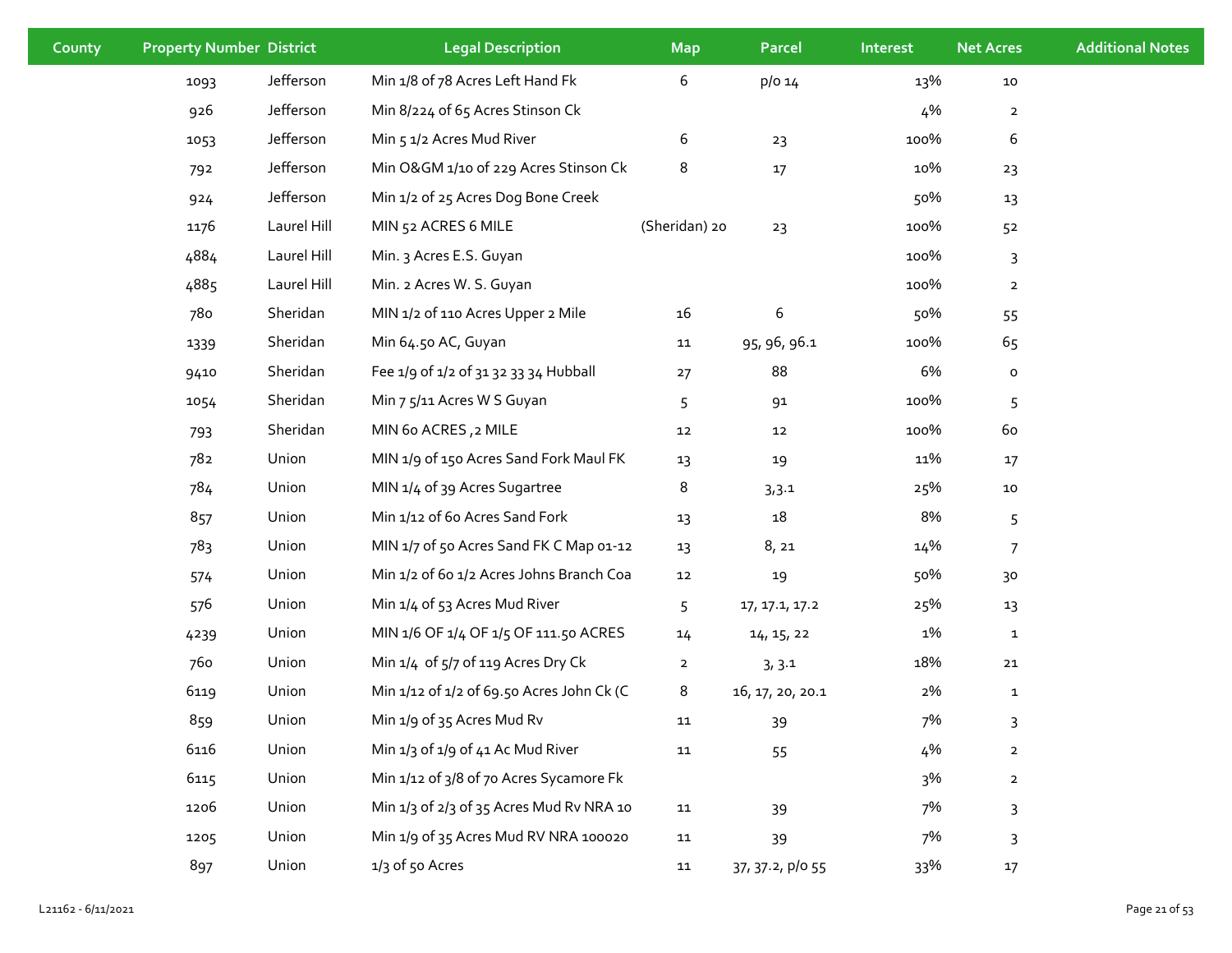| County | <b>Property Number District</b> |            | <b>Legal Description</b>                     | <b>Map</b>     | <b>Parcel</b>     | Interest             | <b>Net Acres</b> | <b>Additional Notes</b> |
|--------|---------------------------------|------------|----------------------------------------------|----------------|-------------------|----------------------|------------------|-------------------------|
|        | 895                             | Union      | Min 4 3/8 Acres Mud River                    | $10\,$         | p/o 18            | 100%                 | $\overline{4}$   |                         |
|        | 8371                            | Union      | Min 24 Acres, Maul Fk                        | 13             | 15                | 100%                 | 24               |                         |
|        | 1325                            | Union      | Min 1/2 of 1/2 of 1/4 of 1/3 of 100 Ac Suga  | 8              | 10, 10.2          | 2%                   | $\overline{2}$   |                         |
|        | 1326                            | Union      | Min 1/2 of 1/2 of 1/4 of 1/3 of 50 acres Sug | 8              | 10.1              | 2%                   | $\mathbf{1}$     |                         |
|        | 6381                            | Union      | Min 1/2 of 1/8 of 70 Acres Sycamore          | 13             | $10\,$            | 6%                   | 4                |                         |
|        | 998                             | Union      | Min 1/2 of 96 1/2 Acrse Mud River            | 5              | 4, 5, 33          | 50%                  | 48               |                         |
|        | 957                             | Union      | Min 2/3 of 17 3/4 Acres Mud River            | 5              | $10\,$            | 67%                  | 12               |                         |
|        | 934                             | Union      | Min 1/3 of 4 1/2 Ac Sycamore Ck              |                |                   | 33%                  | $\overline{2}$   |                         |
|        | 933                             | Union      | Min 1/3 of 4 1/2 Ac Sycamore Ck              |                |                   | 33%                  | $\overline{2}$   |                         |
|        | 6749                            | Union      | Min 1/6 of 58 Acres Laurel Fork              | 6              | $\frac{1}{4}$     | 17%                  | ${\bf 10}$       |                         |
|        | 858                             | Union      | Min 1/12 of 3/8 of 130 Acres Suycamore F     | 13             | 8                 | 3%                   | 4                |                         |
|        | 1097                            | Union      | Min 17 1/8 Acre Big Laurel                   | ${\bf 10}$     | 26                | 50%                  | 9                |                         |
|        | 6382                            | Washington | Min. 1/2 of 20 Acres, Fuquayes               | 6              | ${\bf 22}$        | 50%                  | 10               |                         |
|        | 1187                            | Washington | Min 1/8 of 63 Acres Fuquayes                 |                |                   | 13%                  | 8                |                         |
|        | 4620                            | Washington | Min 1/2 57 Acres Toms Cr.                    | 6              | 46, p/o 14        | 50%                  | 29               |                         |
|        | 873                             | Washington | Min 20 Acres Island Ck                       | 4              | $22\,$            | 100%                 | 20               |                         |
|        | 785                             | Washington | MIN 1/2 of 57 Acres Toms Creek               | 6              | 46, p/o 14        | 50%                  | 29               |                         |
|        | 869                             | Washington | Min 25 Acres, Island Ck                      | 6              | 9                 | 100%                 | 25               |                         |
|        | 874                             | Washington | Min 36 3/4 Acres Island Ck                   | 4              | 22                | 100%                 | 37               |                         |
|        | 898                             | Washington | Min 49 Acres, Fuquayes Ck Coal Map 1-5       | $\overline{7}$ | 40                | 100%                 | 49               |                         |
|        | 7148                            | Washington | Fee 21 Acres, Trace Fork Coal Map 01-08      | 4              | 9                 | 100%                 | 21               |                         |
|        |                                 |            |                                              |                |                   | <b>Lincoln Total</b> | 2,076            |                         |
| Logan  |                                 |            |                                              |                |                   |                      |                  |                         |
|        | 7636                            | Guyan      | Min: 13-1/3 Ac Kanawha Br Big Cr             |                |                   | 50%                  | $\overline{7}$   |                         |
|        | 4141                            | Guyan      | FEE: 10 ACRE TRACT 1 CRAWLEY CREE            | 118            | 66.13             | 100%                 | ${\bf 10}$       |                         |
|        | 7288                            | Guyan      | Crawley Pt Tr 2 (4.90 Ac)                    | 118            | 63                | 100%                 | 5                |                         |
|        | 7507                            | Guyan      | Min: 343 Ac Logan & Boone Counties           | 106 & 113      | 13, 14, 15, 16, 1 | 33%                  | 114              |                         |
|        | 4148                            | Guyan      | MIN: 5 AC MILL CK                            | 128            | 34                | 100%                 | 5                |                         |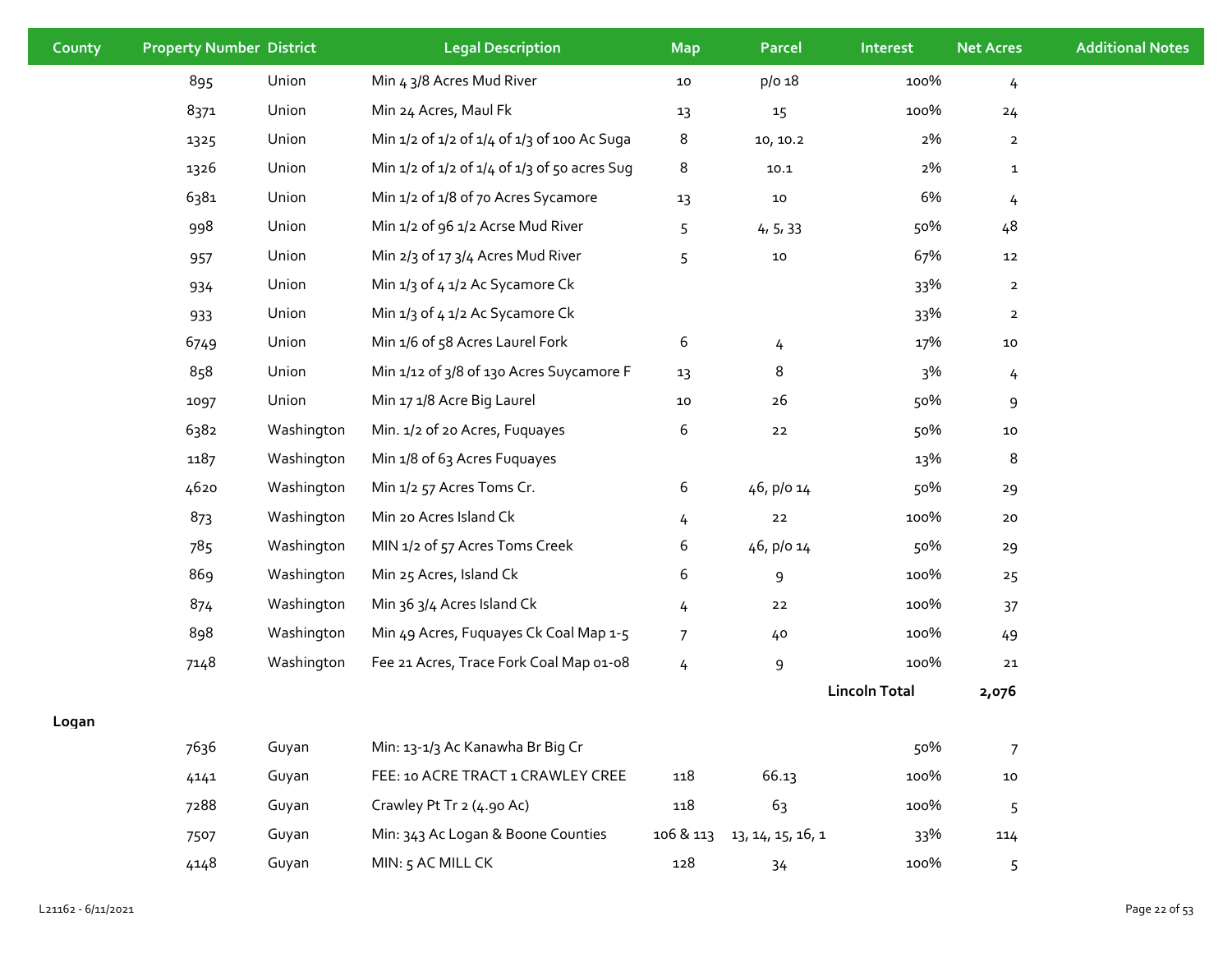| County | <b>Property Number District</b> |                     | <b>Legal Description</b>                   | <b>Map</b>  | <b>Parcel</b>       | Interest            | <b>Net Acres</b> | <b>Additional Notes</b> |
|--------|---------------------------------|---------------------|--------------------------------------------|-------------|---------------------|---------------------|------------------|-------------------------|
|        | 4146                            | Guyan               | MIN: 52.315 AC BUFFALO CR                  | <b>NOMP</b> |                     | 100%                | 52               |                         |
|        | 4145                            | Guyan               | MIN: 38. 7/8 AC ROCKY BR GUYAN RIVE        | 140         | 10                  | 100%                | 39               |                         |
|        | 9094                            | <b>Island Creek</b> | Min: 138.82 Ac Cow Cr                      |             |                     | 50%                 | 69               |                         |
|        | 9093                            | <b>Island Creek</b> | (Fee) Main Island Cr 50.58 Ac              | 201         | 15                  | 50%                 | 25               |                         |
|        | 6253                            | <b>Island Creek</b> | Cow Creek 48.5 Ac (Fee)                    | 201         | $\mathbf{1}$        | 100%                | 49               |                         |
|        | 4150                            | <b>Island Creek</b> | O&G: 130.62 AC TR 1 TOM STEELE PRO         | 178         | 9                   | 100%                | 131              |                         |
|        | 4149                            | <b>Island Creek</b> | COW CREEK C-25 D-48.16 (FEE)               | 201         | 14                  | 100%                | 48               |                         |
|        | 7509                            | Triadelphia         | Fee Southside Guyan River 23.89 Ac (0.4    | 123         | 4                   | 47%                 | $\mathsf{o}$     |                         |
|        | 7336                            | Triadelphia         | Fee Southside Guyan River 23.89 (0.000     | 123         | 4                   | $\rm o\%$           | $\mathsf{o}$     |                         |
|        | 7335                            | Triadelphia         | South Side Guyan River 23.89 Ac (Fee) 1/   | 123         | 4                   | о%                  | $\mathsf{o}\,$   |                         |
|        | 4877                            | Triadelphia         | Min 3.3 A Huff Cr                          | 140         | 9, 9.1, 9.2         | 100%                | 3                |                         |
|        | 7337                            | Triadelphia         | Rich Creek 1040.68 Ac Fee (0.000061 % I    | 131         | $\mathbf 2$         | о%                  | $\mathsf{o}$     |                         |
|        | 4151                            | Triadelphia         | MIN (EX COAL) 6.5 A BILLS BR GUYAN         | 153         | $\overline{2}$      | 100%                | $\overline{7}$   |                         |
|        |                                 |                     |                                            |             |                     | <b>Logan Total</b>  | 564              |                         |
| Marion |                                 |                     |                                            |             |                     |                     |                  |                         |
|        | 1559                            | Grant               | 24.46 Ac O&G Booths Ck                     | 27          | 40                  | 50%                 | 12               |                         |
|        | 1373                            | Mannington          | (1/5 Int) 60 Ac All Coal Exc PGH & (50% I  | 41          | p/o 5               | 10%                 | 6                |                         |
|        | 1469                            | Mannington          | (1/5 Int) 60 Ac All Coal Exg PGH & (50% I  | 41          | 5                   | 10%                 | $\boldsymbol{6}$ |                         |
|        | 1414                            | Mannington          | 17.03 Ac O&G Coal-Bed Methane Coal &       | 49          | 30                  | 100%                | 17               |                         |
|        | 1413                            | Mannington          | 0.12 Ac O&G Coal-Bed Methane Coal &        | 49          | 23                  | 100%                | $\mathsf{o}\,$   |                         |
|        | 1450                            | Mannington          | (P/O 1/4 Int) 23.34 Ac (50% In Of 1/4 Int) | 53          | 11, 11.1            | 13%                 | $\overline{2}$   |                         |
|        | 1466                            | Mannington          | 5 Ac Map Coal & (50% Int Of 1/4 Int O&G    | 20          | 20                  | 50%                 | $\mathbf{3}$     |                         |
|        | 1442                            | Paw Paw             | Seventy-two (72) acres all minerals exce   | 41          | 40,41               | 50%                 | 36               |                         |
|        | 7784                            | Paw Paw             | (1/24 of 1/21 lnt) 105.07 Ac O& Paw Paw (  | 15          | 16, p/o 18          | о%                  | $\mathsf{o}$     |                         |
|        | 1499                            | Paw Paw             | (50% Int) 20 Ac Sew Coal Laurel Run        | 13          | 5, 7, 7.1, 7.2, 7.3 | 42%                 | 8                |                         |
|        | 1477                            | Paw Paw             | 1.75 Ac Coal & (50% Int O&G) Jesse Run     | 10          | 84                  | 50%                 | $\mathbf{1}$     |                         |
|        |                                 |                     |                                            |             |                     | <b>Marion Total</b> | 91               |                         |

## **Marshall**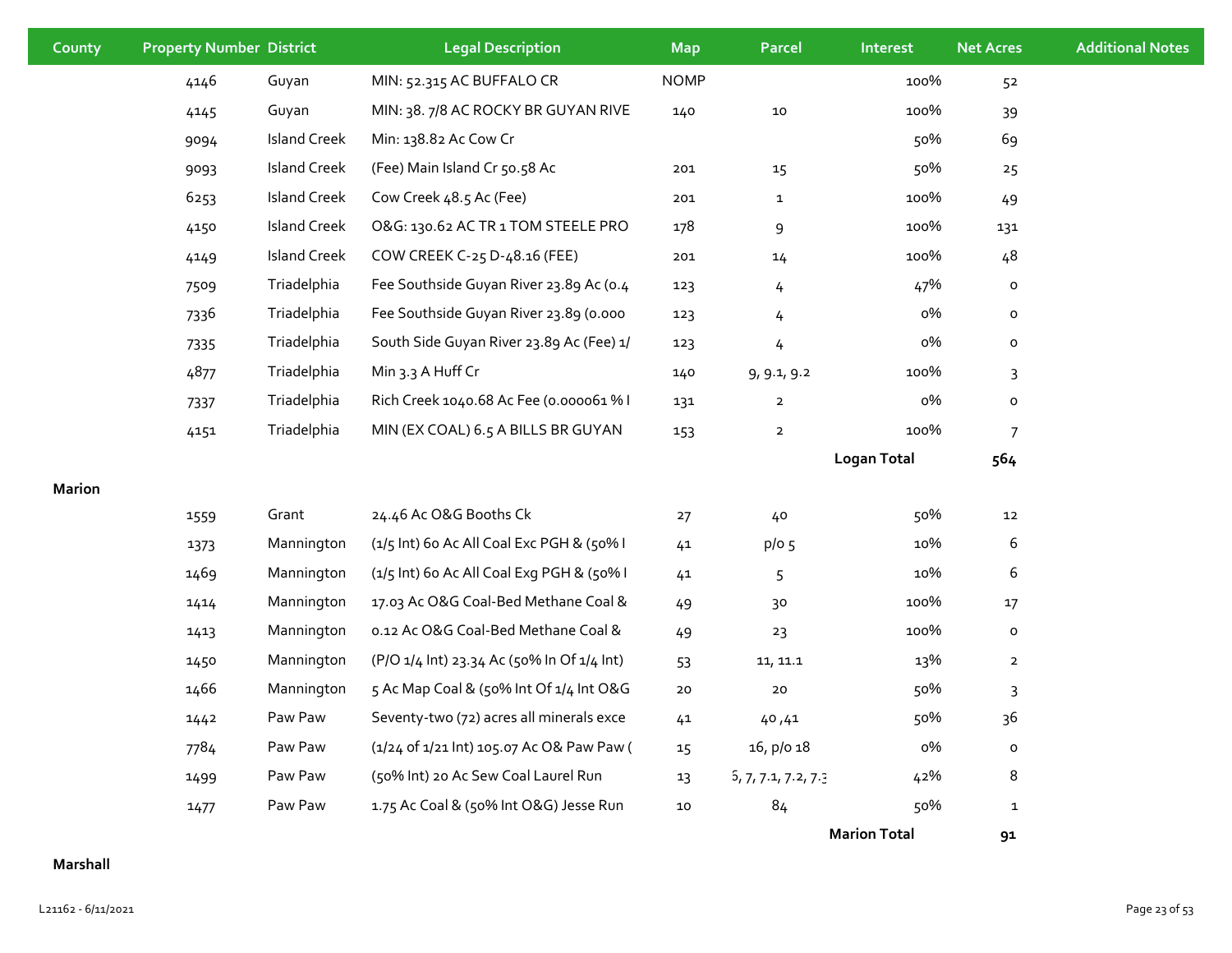| County | <b>Property Number District</b> |            | <b>Legal Description</b>                   | <b>Map</b>     | <b>Parcel</b>                  | Interest              | <b>Net Acres</b> | <b>Additional Notes</b> |
|--------|---------------------------------|------------|--------------------------------------------|----------------|--------------------------------|-----------------------|------------------|-------------------------|
|        | 8524                            | Cameron    | Int In 87.66 Ac O&G Leased                 | 13             | 15                             | о%                    | $\mathsf{o}\,$   |                         |
|        | 8500                            | Cameron    | Int In 87.66 Ac O&G Leased                 | 13             | 15                             | о%                    | $\mathsf{o}\,$   |                         |
|        | 8985                            | Cameron    | Int In 36.06 Ac O&G                        | 4              | 12                             | о%                    |                  |                         |
|        | 7737                            | Clay       | Int In 1 Ac O&G & Minerals Reserved For    | 3              | 36                             | 11%                   | $\mathsf{o}\,$   |                         |
|        | 7736                            | Clay       | .858 Ac Coal & O & G Reserved River Hill   | $\mathbf{1}$   | 56.25                          | 100%                  | $\mathbf{1}$     |                         |
|        | 9141                            | Clay       | .902 Ac Roberts Ridge O&G                  | $\overline{2}$ | 24                             | 100%                  | $\mathbf{1}$     |                         |
|        | 8993                            | Clay       | Int In 68.224 Ac O&G Leased                |                | 4 & Washingto 54, 54.1, 55, 56 | о%                    |                  |                         |
|        | 8477                            | Liberty    | Int In 16.43 Ac O&G Leased                 | 17             | 38                             | 3%                    | $\mathbf{1}$     |                         |
|        | 8515                            | Meade      | Int In 59.83 A O&G                         | 15             | 6                              | 25%                   | 15               |                         |
|        | 1602                            | Meade      | 42 A ROY                                   | 15             | 29                             | 50%                   | 21               |                         |
|        | 8514                            | Meade      | Int In 74.2490 Ac O&G Leased               | 18             | 13, 13.1                       | о%                    | $\mathsf{o}\,$   |                         |
|        | 6129                            | Union      | Lot 29 Moz Terrace                         | 1A             | 86                             | 100%                  | $\mathsf{o}\,$   |                         |
|        | 9135                            | Union      | Lots 36-37 Mozart Terrace                  | 1A             | 92                             | 100%                  |                  |                         |
|        | 9136                            | Union      | Lots 5-6 Mozart Ter                        | 1A             | 72                             | 100%                  |                  |                         |
|        | 6125                            | Union      | Lots 251-252 Moz Ter 2nd Add               | 1A             | 38                             | 100%                  | $\mathsf{o}\,$   |                         |
|        | 6131                            | Union      | Lot 32 Mozart Terrace                      | 1A             | 89                             | 100%                  | $\mathsf{o}\,$   |                         |
|        | 8508                            | Washington | Int In 20 Ac O&G Leased                    | $\mathbf{1}$   | 14, 15                         | 1%                    | 0                |                         |
|        | 6830                            | Webster    | Int In 20.60 Ac O&G Leased                 | 6              | 36                             | 4%                    | $\mathbf{1}$     |                         |
|        |                                 |            |                                            |                |                                | <b>Marshall Total</b> | 40               |                         |
| Mason  |                                 |            |                                            |                |                                |                       |                  |                         |
|        | 1652                            | Arbuckle   | 74.44 Acres 5 Mile Minerals Only           | 383            | <b>06</b>                      | 100%                  | 74               |                         |
|        | 1651                            | Arbuckle   | 112 Acres 5 Mile Minerals Only             | 383            | 45                             | 100%                  | 112              |                         |
|        | 1669                            | Clendenin  | 11.75 Ac Oil, Gas & Mineral Int            | 320            | 1                              | 50%                   | 6                |                         |
|        | 6610                            | Clendenin  | 171 Ac 1/10 Mineral Int Clendenin District |                |                                | 10%                   | $17\,$           |                         |
|        | 1655                            | Cologne    | 52 74 Acres Tomlinson Run 1/2 of Min On    | 288            | 3                              | 50%                   | 26               |                         |
|        | 1638                            | Union      | 135 ACRES MINERALS ONLY                    | 428 & 448      | 40 & 27, 12                    | 50%                   | 68               |                         |
|        | 7104                            | Union      | 102 Acres 1/4 In Min Only                  | 428            | l, 35.4, 35.5, 35.             | 25%                   | 26               |                         |
|        | 1639                            | Union      | 35.25 ACRES MINERAL ONLY                   | 428            | 4 <sup>2</sup>                 | 50%                   | 18               |                         |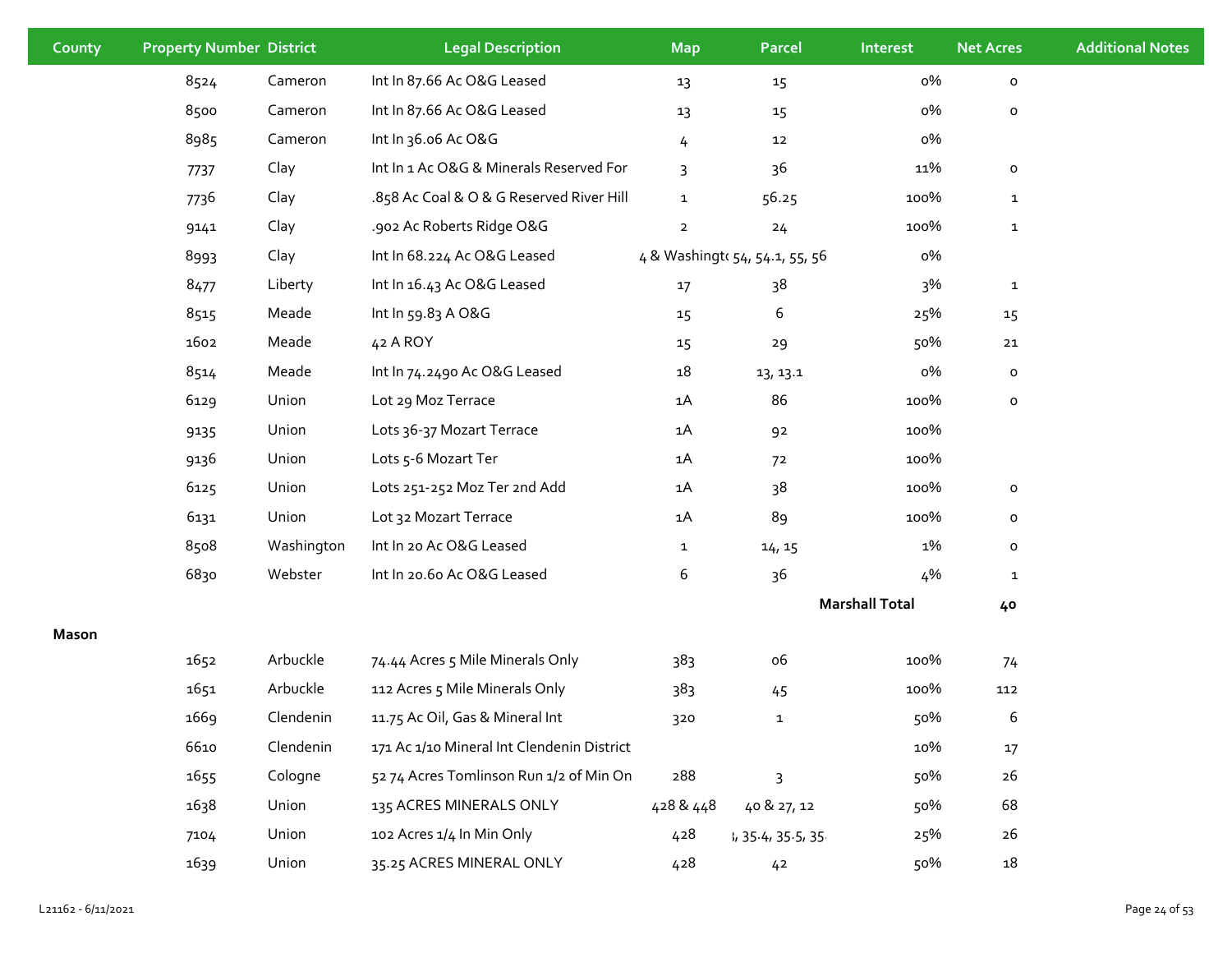| County   | <b>Property Number District</b> |                    | <b>Legal Description</b>                                              | <b>Map</b>     | <b>Parcel</b>     | Interest              | <b>Net Acres</b> | <b>Additional Notes</b> |
|----------|---------------------------------|--------------------|-----------------------------------------------------------------------|----------------|-------------------|-----------------------|------------------|-------------------------|
|          | 5605                            | Union              | 70 Acres 1/2 Int Minerals Only                                        | 429            | p/o 8 and subs    | 50%                   | 35               |                         |
|          | 1637                            | Union              | 32.11 Acres M L Minerals Only                                         | 449            | 43                | 100%                  | 32               |                         |
|          |                                 |                    |                                                                       |                |                   | <b>Mason Total</b>    | 414              |                         |
| McDowell |                                 |                    |                                                                       |                |                   |                       |                  |                         |
|          | 7523                            | Browns Creek       | 295.47 Acs Min Below Drainage SS Elkho 20 & 21 & 22 5, 7, 8 & 111, 15 |                |                   | 19%                   | 55               |                         |
|          | 1689                            | Sandy River        | 30.00 Fee Fish Trap Dry Fork                                          | No Mp          |                   | 100%                  | 30               |                         |
|          | 1680                            | Sandy River        | 7.955 AC MIN MO FOUR POLE CR                                          | 5              | 23                | 100%                  | 8                |                         |
|          | 1677                            | Sandy River        | 1/3 Und Int 30 Fee Panther Crane Cr                                   | 224            | 32                | 33%                   | 10               |                         |
|          | 1678                            | War Corp           | Fee Part of 1.00 Dry Fk at War                                        | 3              | $\mathbf{1}$      | 100%                  | $\mathbf 1$      |                         |
|          |                                 |                    |                                                                       |                |                   | <b>McDowell Total</b> | 104              |                         |
| Mercer   |                                 |                    |                                                                       |                |                   |                       |                  |                         |
|          | 1897                            | <b>Beaver Pond</b> | Min 1.43 Ac Lick Br                                                   | 17             | 151.2             | 100%                  | $\mathbf{1}$     |                         |
|          | 4271                            | Beaver Pond        | 31.93 AC LICK BR                                                      | 17             | 159               | 100%                  | 32               |                         |
|          | 4273                            | East River         | PT TRACT 6 ADDAIRS RUN (27.8 ACS)                                     | 21             | 31                | 100%                  | 28               |                         |
|          | 4272                            | East River         | 6.28 ACS NR WILLOWTON                                                 | 29             | 10.10             | 100%                  | 6                |                         |
|          | 8936                            |                    | Jumping Branc Various Gas Accounts Linked                             | $\overline{2}$ | 7, 11, 12         | 20%                   | 46               |                         |
|          | 1890                            |                    | Jumping Branc Min 51 Ac Bluestone Inc Pcl 7                           |                |                   | 100%                  | 5 <sup>1</sup>   |                         |
|          | 1891                            |                    | Jumping Branc Min 84 Ac W H Lilly                                     |                |                   | 100%                  | 84               |                         |
|          | 1901                            |                    | Jumping Branc 7/8 Interest/117 Acs Mineral                            | 6              | 16                | 88%                   | 102              |                         |
|          | 1760                            |                    | Jumping Branc Min 97 Ac Bluestone                                     |                |                   | 100%                  | 97               |                         |
|          | 1906                            | Rock               | 1 AC Godfrey                                                          | 44             | 45                | 100%                  | $\mathbf{1}$     |                         |
|          | 7025                            | Rock               | 23.1 Acs Mineral + 20 Acs                                             | 47             | 6                 | 100%                  | 43               |                         |
|          | 8938                            | Rock               | Oil & Gas Accts Linked Dominion Appala                                | $18\,$         | $21\,$            | о%                    | 5                |                         |
|          | 1908                            | Rock               | Min 10 Crane Ck                                                       | 50             | 6                 | 100%                  | $10\,$           |                         |
|          |                                 |                    |                                                                       |                |                   | <b>Mercer Total</b>   | 507              |                         |
| Mineral  |                                 |                    |                                                                       |                |                   |                       |                  |                         |
|          | 4046                            | Cabin Run          | MR 72.2 IKE WASH PATS CR DRS                                          | 24             | $\mathbf{2}$      | 100%                  | 72               |                         |
|          | 4047                            | Elk                | 3/8 Interest MR 334.663 Ac (Surf:Elk 15-2                             | 15             | 0, 20.1, 21.1, 21 | 38%                   | 125              |                         |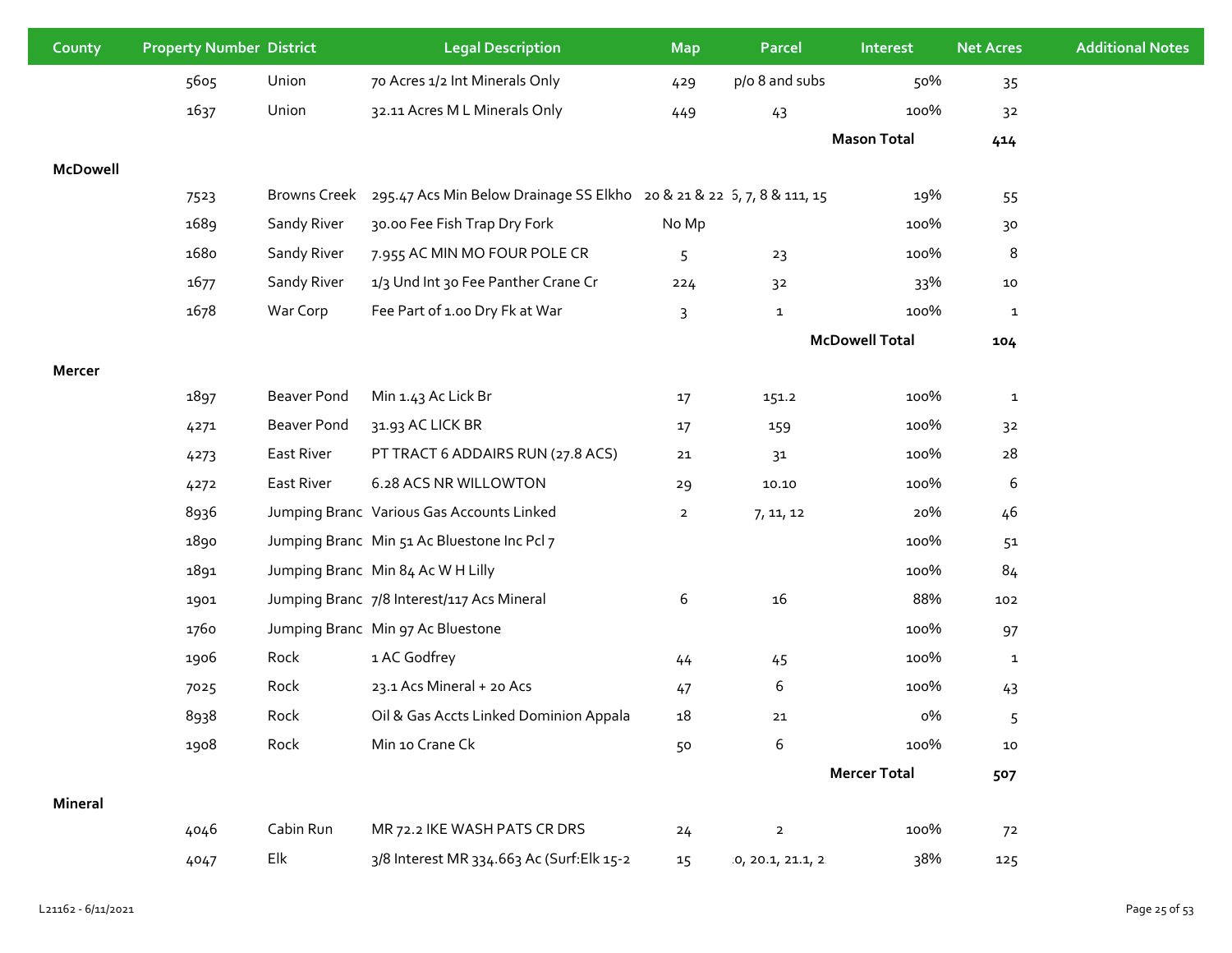| County | <b>Property Number District</b> |           | <b>Legal Description</b>                  | <b>Map</b>  | Parcel            | Interest             | <b>Net Acres</b> | <b>Additional Notes</b> |
|--------|---------------------------------|-----------|-------------------------------------------|-------------|-------------------|----------------------|------------------|-------------------------|
|        | 4048                            | Elk       | MR EXCEPT COAL ON 122.584 AC FRED         | 11          | 6.1, 26.2, 26.4,  | 100%                 | 123              |                         |
|        | 1934                            | Elk       | MR's 4 Ac Dunlap Harrison (Surf: Elk 19-7 | 19          | 7                 | 100%                 | $\frac{1}{2}$    |                         |
|        | 4527                            | New Creek | Oil Rights 1/2 Int 71.5 Ac Abrams Ridge W |             |                   | 50%                  | 36               |                         |
|        | 1931                            | Piedmont  | MR 53 AC 31.80 AC COAL 18-1               |             |                   | 100%                 | 53               |                         |
|        | 1924                            | Piedmont  | MR 21 ACTB Davis LD & Spring Nom Fe       |             |                   | 100%                 | 21               |                         |
|        | 1930                            | Piedmont  | MR 67 Ac Chestnut Rdg 34 Ac Coal/33 @     |             |                   | 100%                 | 67               |                         |
|        | 1958                            | Welton    | MR 12.13 Ac Mill Run DRS                  | 8           | $p/O$ 4           | 100%                 | 12               |                         |
|        | 1932                            | Welton    | MR 22 AC MILL RUN DRS                     | 7           | 13, 13.1          | 100%                 | 22               |                         |
|        | 1959                            | Welton    | MR 45 Ac Mill Run DRS                     |             |                   | 100%                 | 45               |                         |
|        | 1957                            | Welton    | MR 19 Ac Mill Run DRS                     |             |                   | 100%                 | 19               |                         |
|        |                                 |           |                                           |             |                   | <b>Mineral Total</b> | 599              |                         |
| Mingo  |                                 |           |                                           |             |                   |                      |                  |                         |
|        | 2018                            | Hardee    | 1.50 Ac Fee Road Br                       | No Mp       | 188               | 100%                 | $\overline{2}$   |                         |
|        | 8156                            | Hardee    | .51 A Fee Trace Frk Pigeon Less Coal      | 306         | 15                | 100%                 | $\mathbf{1}$     |                         |
|        | 8143                            | Hardee    | .62 A Fee Trace Cr Less Coal              | 305         | 97.1              | 100%                 | $\mathbf{1}$     |                         |
|        | 1970                            | Harvey    | 18 A FEE JAMES BR                         | No Mp       |                   | 100%                 | 18               |                         |
|        | 5569                            | Harvey    | 14 A Min Ellis Kirk Br 12 Pole            | $P/O$ 143   | 2, 12.3, 12.4, 12 | 100%                 | 14               |                         |
|        | 6626                            | Kermit    | 1 A Fee (Less Coal) Jennies Cr            | 182         | 24.4              | 100%                 | $\mathbf{1}$     |                         |
|        | 2004                            | Kermit    | 67.75 A Min Jennie's Cr (1/2 Intowned By  |             |                   | 100%                 | 68               |                         |
|        | 1972                            | Kermit    | 29 A MIN JENNIES CR                       | <b>NOMP</b> |                   | 66%                  | 19               |                         |
|        | 1971                            | Kermit    | 80 A Min M Bone Creek (Alum Cove Br &     | 204         | 12, 15            | 50%                  | 40               |                         |
|        | 1986                            | Kermit    | 26 A Min (2 TRS) M Bone Cr                | 221         | 52                | 100%                 | 26               |                         |
|        | 1984                            | Kermit    | 26. A Min M Bone Cr                       | 221         | 53, 53.1, 53.2    | 100%                 | 26               |                         |
|        | 1983                            | Kermit    | 25.67 A Min M Bone Cr                     | 221         | 51                | 100%                 | 26               |                         |
|        | 2037                            | Lee       | 8.6 A Min Elk Frk Pigeon                  |             |                   | 100%                 | 9                |                         |
|        | 1965                            | Magnolia  | 8.33 A Min Steep Gut Br                   | 181         | 18, 19, 24        | 100%                 | 8                |                         |
|        | 1991                            | Magnolia  | 25 A Min Rt Frk Beech Cr                  | 510         | 28                | 100%                 | 25               |                         |
|        | 1992                            | Magnolia  | 15 A Min Rt Frk Beech Cr                  | 510         | $30$              | 100%                 | 15               |                         |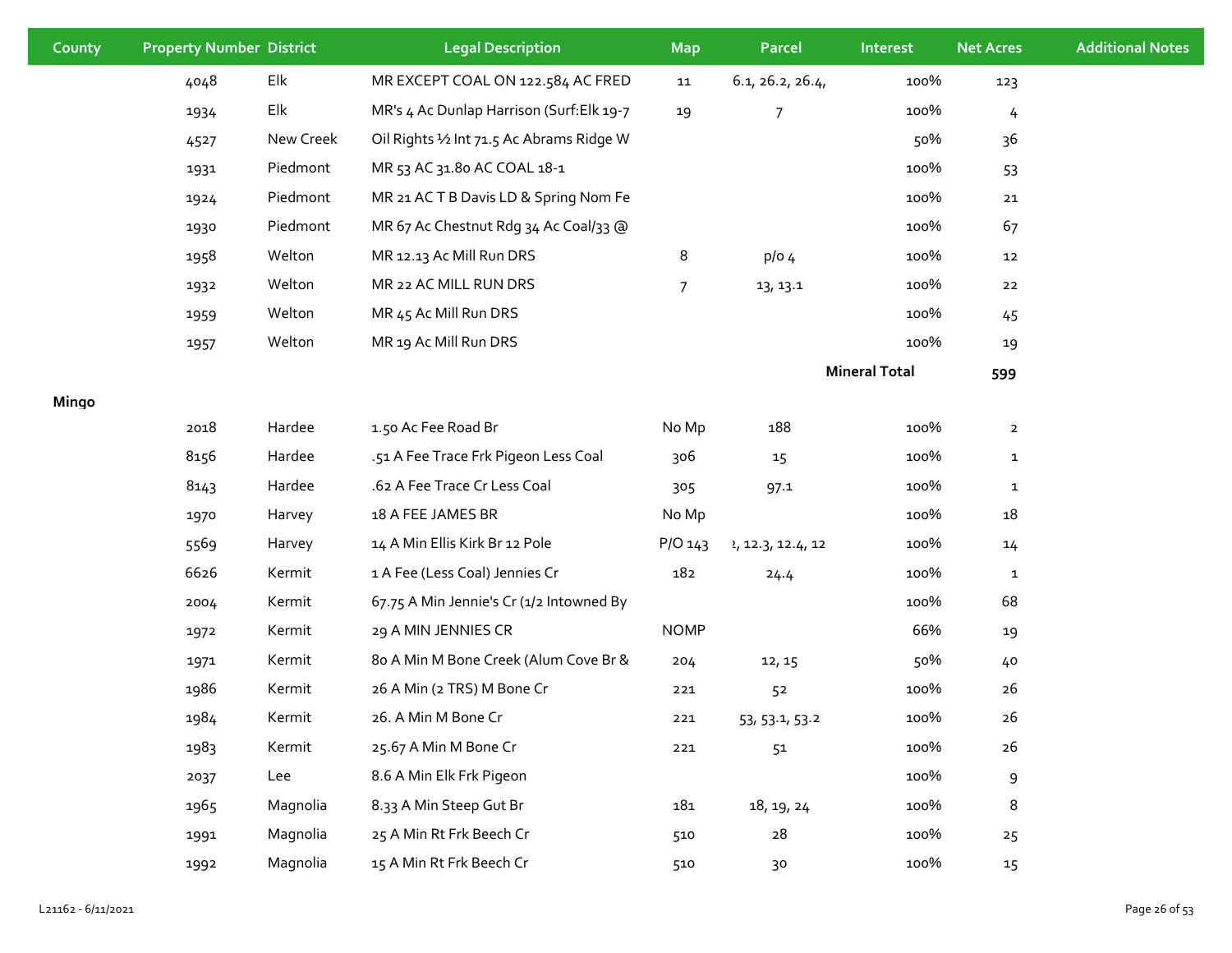| County          | <b>Property Number District</b> |                 | <b>Legal Description</b>                   | <b>Map</b>      | Parcel           | Interest              | <b>Net Acres</b> | <b>Additional Notes</b> |
|-----------------|---------------------------------|-----------------|--------------------------------------------|-----------------|------------------|-----------------------|------------------|-------------------------|
|                 | 2029                            | Magnolia        | 97 A Min Beech Cr (1/24 Int)               | 490             | ${\bf 12}$       | 4%                    | 4                |                         |
|                 | 9097                            | Magnolia        | 97 A Min Beech Cr (1/4 Int)                | 490             | 12               | 8%                    | 8                |                         |
|                 | 2038                            | Magnolia        | .95 A Fee Par 7 Tug River                  | 527             | 4                | 100%                  | $\mathbf{1}$     |                         |
|                 | 6630                            | Stafford        | 3.22 A Min Guyan River                     | 434             | $p/o$ 3          | 33%                   | $\mathbf{1}$     |                         |
|                 | 6629                            | Stafford        | 125 A Min Guyan River                      | 434             | $p/o$ 3          | 33%                   | 42               |                         |
|                 | 6628                            | Stafford        | 1 A Min Guyan River (33.4)                 | 434             | 3.1, 3.2, 3.4    | 33%                   | $\mathsf{o}$     |                         |
|                 | 2039                            | Stafford        | .75 A Fee Alnwick                          | 592             | 5                | 100%                  | $\mathsf{o}\,$   |                         |
|                 | 2020                            | Stafford        | .375 A Fee Ainwick                         | 592             | $\overline{4}$   | 100%                  | $\mathsf{o}\,$   |                         |
|                 | 2031                            | Stafford        | 1.70 A Fee Guyan River                     | No mp           | 94               | 100%                  | $\overline{2}$   |                         |
|                 | 1966                            | Stafford        | 68.14 A Min Leatherwood Cr                 | 56 or 476 or 49 | $\ddot{?}$       | 100%                  | 68               |                         |
|                 | 5570                            | Stafford        | 32 A Min (O&G Only) Browning Frk Hors      | 453             | $\mathbf{1}$     | 100%                  | 3 <sup>2</sup>   |                         |
|                 | 2032                            | Stafford        | .50 A Fee Tug River                        | No Mp           | 97               | 100%                  | $\mathbf{1}$     |                         |
|                 |                                 |                 |                                            |                 |                  | <b>Mingo Total</b>    | 456              |                         |
| Monongalia      |                                 |                 |                                            |                 |                  |                       |                  |                         |
|                 | 2335                            | <b>Battelle</b> | 156.89 OG Miracle Run                      | 14              | 9.2, 29.3, 29.4, | 33%                   | 26               |                         |
|                 | 2047                            | Cass            | 50.675 OG ALL C EXC PGH & SEW SCOT         | 12              | 117              | 100%                  | 25               |                         |
|                 | 2045                            | Clay            | 50.00% Int In 1/40 Of 5/8 Of 11/12 11 Ac   | 8               | $1 - 1.12$       | 1%                    | $\mathbf{1}$     |                         |
|                 | 1782                            | Clinton         | 11.60 Min RTS Except Coal                  | 23              | 1,47.7,47.8,47.  | 100%                  | 12               |                         |
|                 | 1780                            | Clinton         | 2.7 Min RTS Except Coal                    | 28              | 20.1             | 100%                  | 3                |                         |
|                 | 2215                            | Grant           | 50.00% Int In 7.58 Ac Rem Min              | $21$            | 37.4             | 50%                   | 4                |                         |
|                 | 2042                            | Grant           | 18.61 OG DENTS RUN                         | $\overline{7}$  | 4.1, 44.2, 44.3, | 50%                   | 9                |                         |
|                 | 5609                            | Morgan          | 5.59 Ac Fre coal & 1/2 Int Oil & Gas       | $\overline{7}$  | 39               | 50%                   | 3                |                         |
|                 | 6525                            | Morgan          | 1/3 Of Und 1/25 Int In 44 Ac Coal, Oil & G | 11 & 12         | 118 & 31         | 1%                    | $\mathbf{1}$     |                         |
|                 | 6526                            | Union           | 1/3 Int .02 Ac Sur 30 Ft Unnam Roadways    | 14              | 19.1             | 100%                  | 6                |                         |
|                 |                                 |                 |                                            |                 |                  | Monongalia Total      | 89               |                         |
| <b>Nicholas</b> |                                 |                 |                                            |                 |                  |                       |                  |                         |
|                 | 4875                            | Hamilton        | 1/4 Int Lots 14-19 Inc Min Brushy Fk       | 43              | 17, 17.1, 17.2   | 25%                   | $\mathbf{1}$     |                         |
|                 |                                 |                 |                                            |                 |                  | <b>Nicholas Total</b> | $\mathbf{1}$     |                         |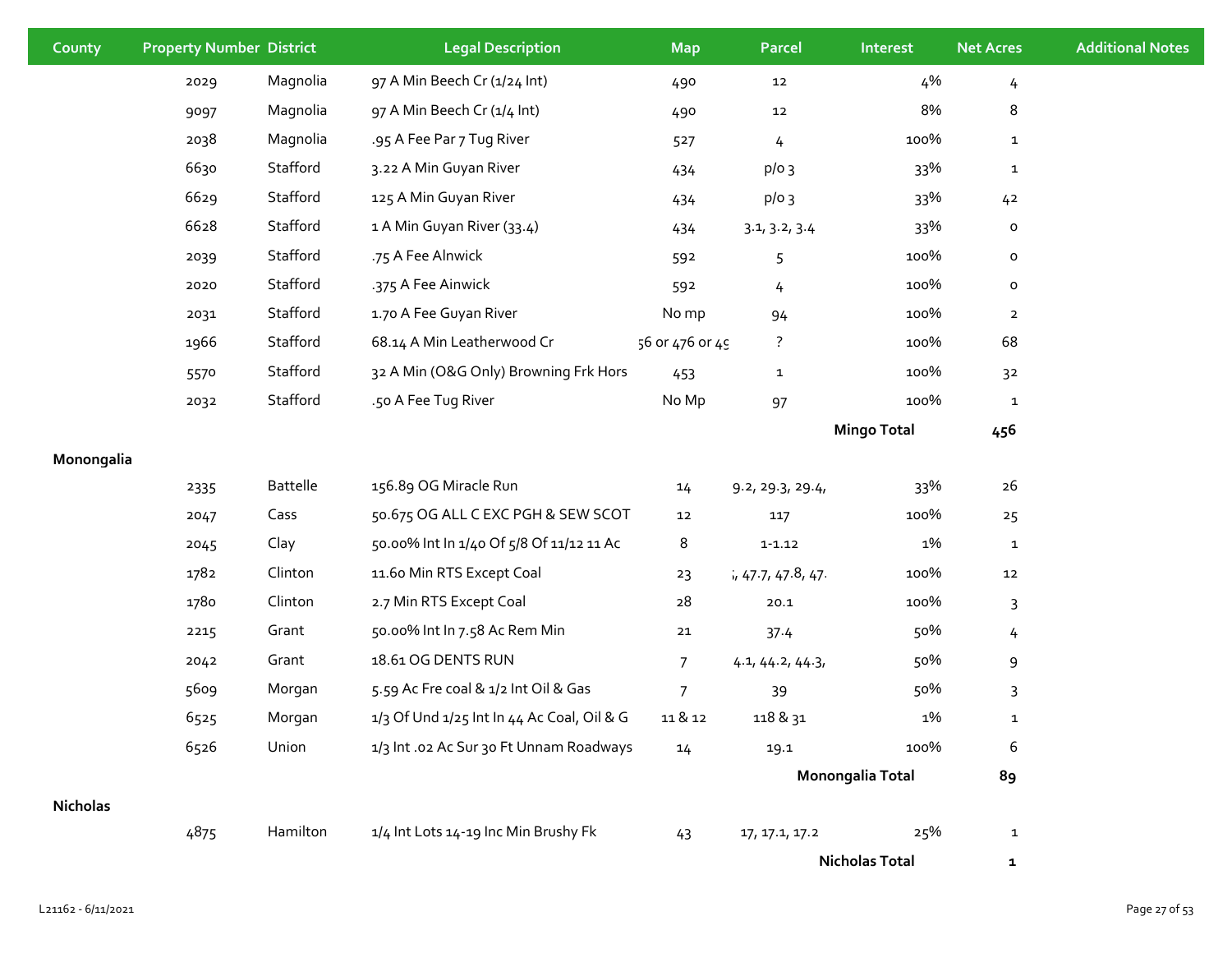| County     | <b>Property Number District</b> |                      | <b>Legal Description</b>                  | <b>Map</b>        | Parcel | Interest                | <b>Net Acres</b> | <b>Additional Notes</b> |
|------------|---------------------------------|----------------------|-------------------------------------------|-------------------|--------|-------------------------|------------------|-------------------------|
| Ohio       |                                 |                      |                                           |                   |        |                         |                  |                         |
|            | 7078                            | Liberty              | NR GC&P AND WLP RDS 50% O&G 5.85          | L6                | 9.1    | 50%                     | $\mathsf{3}$     |                         |
|            | 9158                            | Triadelphia          | Cedar Rocks 2 nd 29                       | T <sub>17</sub> B | 257    | 100%                    | $\mathsf{o}\,$   |                         |
|            | 9165                            | Triadelphia          | Cedar Rocks 2 nd 30                       | T <sub>17</sub> B | 258    | 100%                    | $\mathsf{o}\,$   |                         |
|            | 9161                            | Triadelphia          | 2 nd Add Cedar Rocks                      | T <sub>17</sub> B | 259    | 100%                    | $\mathsf{o}\,$   |                         |
|            | 9157                            | Triadelphia          | 2nd Add Cedar Rocks 33                    | T <sub>17</sub> B | 261    | 100%                    | $\mathsf{o}\,$   |                         |
|            | 9167                            | Triadelphia          | Cedar Rocks 10-11                         | T <sub>17</sub> B | 231    | 100%                    | $\mathsf{o}\,$   |                         |
|            | 9159                            | Triadelphia          | Cedar Rocks 14                            | T <sub>17</sub> B | 229    | 100%                    | $\mathsf{o}\,$   |                         |
|            | 9166                            | Triadelphia          | Cedar Rocks 3-4                           | T <sub>17</sub> B | 236    | 100%                    | $\mathsf{o}\,$   |                         |
|            | 9162                            | Triadelphia          | Cedar Rocks 8                             | T <sub>17</sub> B | 233    | 100%                    | $\mathsf{o}\,$   |                         |
|            | 9156                            | Triadelphia          | Cedar Rocks 2nd Add 25                    | T <sub>17</sub> B | 254    | 100%                    | $\mathsf{o}\,$   |                         |
|            | 9164                            | Triadelphia          | Cedar Rocks 2nd Add 32                    | T <sub>17</sub> B | 260    | 100%                    | $\mathsf{o}\,$   |                         |
|            | 9163                            | Triadelphia          | 2nd Add Cedar Rocks 37-38                 | T <sub>17</sub> B | 279    | 100%                    | $\mathsf{o}\,$   |                         |
|            | 2437                            | Wheeling             | 2.801 A Hillsdale                         | W90A              | 3      | 100%                    | $\mathsf{3}$     |                         |
|            | 9152                            | <b>Wheeling City</b> | Henderson A 24                            | W <sub>29</sub>   | 184    | 100%                    | $\mathsf{o}\,$   |                         |
|            | 9154                            | <b>Wheeling City</b> | Hendersons 2nd 15-43                      | W <sub>30</sub>   | 3      | 100%                    | $\mathsf{o}\,$   |                         |
|            | 9151                            | <b>Wheeling City</b> | Henderson 2nd 59                          | W <sub>29</sub>   | 275    | 100%                    | $\mathsf{o}\,$   |                         |
|            |                                 |                      |                                           |                   |        | <b>Ohio Total</b>       | $\overline{7}$   |                         |
| Pleasants  |                                 |                      |                                           |                   |        |                         |                  |                         |
|            | 2456                            | Lafayette            | 46M ROCK RUN 1/4 PERRY RIGGS              |                   |        | 25%                     | 12               |                         |
|            | 2461                            | McKim                | 4.72M Middle Island Pike Lot 1 (New Sur   | 8                 | 44.7   | 50%                     | $\overline{2}$   |                         |
|            |                                 |                      |                                           |                   |        | <b>Pleasants Total</b>  | 14               |                         |
| Pocahontas |                                 |                      |                                           |                   |        |                         |                  |                         |
|            | 2462                            | Edray                | Old Field Fork Elk 50 Ac                  |                   |        | 100%                    | 50               |                         |
|            | 2471                            | Huntersville         | Brown Mtn Minerals 12 Ac                  |                   |        | 100%                    | $12\,$           |                         |
|            |                                 |                      |                                           |                   |        | <b>Pocahontas Total</b> | 62               |                         |
| Preston    |                                 |                      |                                           |                   |        |                         |                  |                         |
|            | 2994                            | Grant                | Fee 40 (3/8 Int) Big Sandy-Rinard CID 2   | 12                | 41.1   | 38%                     | 15               |                         |
|            | 3002                            | Grant                | Coal & Min (1⁄4 Int) 93 28/160 B Sandy CI | 12                | 38     | 25%                     | 23               |                         |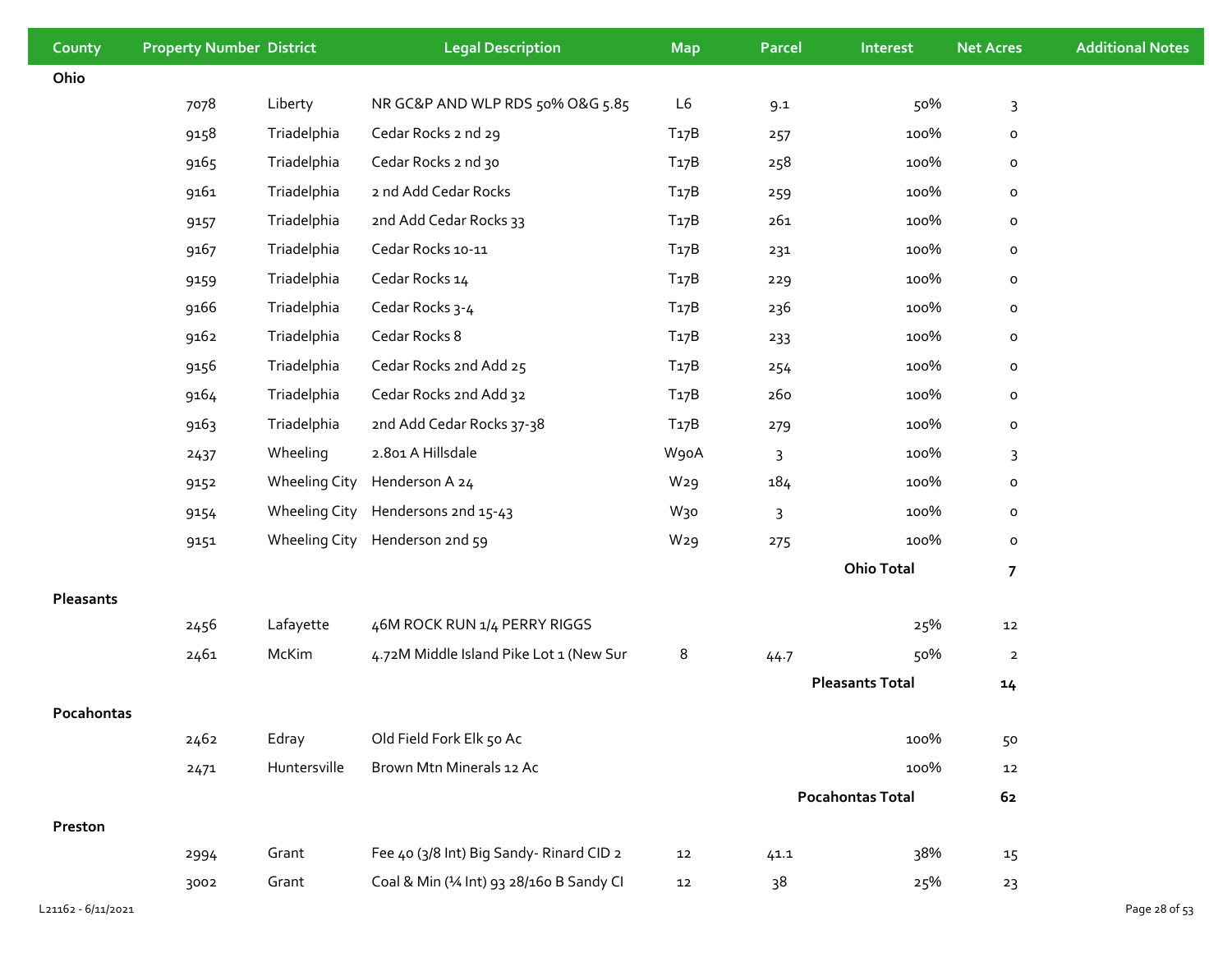| County | <b>Property Number District</b> |          | <b>Legal Description</b>                 | <b>Map</b>     | Parcel                          | Interest | <b>Net Acres</b> | <b>Additional Notes</b> |
|--------|---------------------------------|----------|------------------------------------------|----------------|---------------------------------|----------|------------------|-------------------------|
|        | 6296                            | Grant    | Min (Less Coal) 2.58 A L Sandy           | 29             | 27.1                            | 100%     | 3                |                         |
|        | 2671                            | Grant    | Coal 250.10 Nr Brandonville CID 2-103    | $21$           | 10                              | 100%     | 269              |                         |
|        | 2750                            | Grant    | Min (Less Coal) (1/12 Int)               | ${\bf 21}$     | 41                              | 8%       | 23               |                         |
|        | 2513                            | Grant    | Min 18.42 A Big Sandy (& Timber Until 8- | 4              | 12                              | 100%     | 18               |                         |
|        | 2531                            | Grant    | Min 3.585 (2/3 Int) Laurel Run           | 26             | 7                               | 33%      | $\mathbf{1}$     |                         |
|        | 2555                            | Grant    | Coal 212.51 (34 Int) Big Sandy CID 2-98  | *see title wor |                                 | 75%      | 159              |                         |
|        | 2669                            | Grant    | O-G (1/10) 75 Blackburn Run              | 11             | 19, 19.1                        | 10%      | 8                |                         |
|        | 2928                            | Kingwood | Min 102 (Less Coal-Bakers 2) Noah Gross  | 5              | 28                              | 13%      | 13               |                         |
|        | 2893                            | Kingwood | O-G 123.75 Greens Run                    | 3 & 7          | 12, 12.1, 13, 13.1              | 100%     | 124              |                         |
|        | 2645                            | Kingwood | OG (1/12 Int) M& K Pike                  | 11             | 25                              | 8%       | 22               |                         |
|        | 2642                            | Kingwood | O-G (1/7 Int) 81.35 Howesville           | 19             | $17\,$                          | 14%      | 12               |                         |
|        | 7665                            | Kingwood | 1A Min Birds Cr                          | 14             | 4.11                            | 100%     | $\mathbf{1}$     |                         |
|        | 2606                            | Kingwood | (1/12 Int) M & K Pike                    | 11             | 25                              | 8%       | 4                |                         |
|        | 2728                            | Kingwood | Min (Exec Coal) Under Lot-Three Fork     | 15             | $\overline{7}$                  | 100%     | $\mathbf{1}$     |                         |
|        | 2890                            | Kingwood | O-G 72 Hovatter                          | 5 & 10         | 68 & 9                          | 100%     | 72               |                         |
|        | 2929                            | Kingwood | Min 6.10 Thomas Fortney Tr               | 10             | $\mathbf{1}$                    | 100%     | 6                |                         |
|        | 2756                            | Kingwood | O-G 1.19 M&K Pike                        | 6              | 31.1                            | 100%     | $\mathbf{1}$     |                         |
|        | 2891                            | Kingwood | O-G 8o 1⁄2 Leo Barlow                    | 10             | 18                              | 100%     | 80               |                         |
|        | 2678                            | Kingwood | O-G 100 (1/6 Int) Borgman Farm           | 11             | 65,66                           | 17%      | 17               |                         |
|        | 2924                            | Kingwood | Min 16 26/160 (.50 U F Coal) Freeland Tr | 5              | 5,5.1,5.2,6                     | 13%      | $\overline{2}$   |                         |
|        | 2927                            | Kingwood | Min 91 (11 U-F Coal) Bucklew & Fields Tr | 5              | 10 29.11, 51, 51.               | 100%     | 91               |                         |
|        | 2607                            | Kingwood | O-G (1/6 Int) Borgman Farm               | ${\bf 11}$     | 65,66                           | 17%      | 17               |                         |
|        | 2892                            | Kingwood | O-G 161 Morgan Run                       | 11             | 58                              | 100%     | 161              |                         |
|        | 2926                            | Kingwood | Min 283.73 (210.15 UF Coal)              |                | (valley), 26(va 27-27.9 & 196 { | 13%      | 36               |                         |
|        | 2894                            | Kingwood | O-G 79.88 Lick Run                       | $20\,$         | 8                               | 100%     | 80               |                         |
|        | 2620                            | Lyon     | Min 62.3 (1/6 Int ) Maple Run            | 17             | 24                              | 17%      | ${\bf 10}$       |                         |
|        | 2613                            | Lyon     | Min 4 (1/6 Int) Raccoon Cr               | $17$           | 23.1                            | 17%      | $\mathbf{1}$     |                         |
|        | 2679                            | Lyon     | O-G 52.21 (1/30 Int) Braines Run         | 6              | 1, 1.1                          | 3%       | $\overline{2}$   |                         |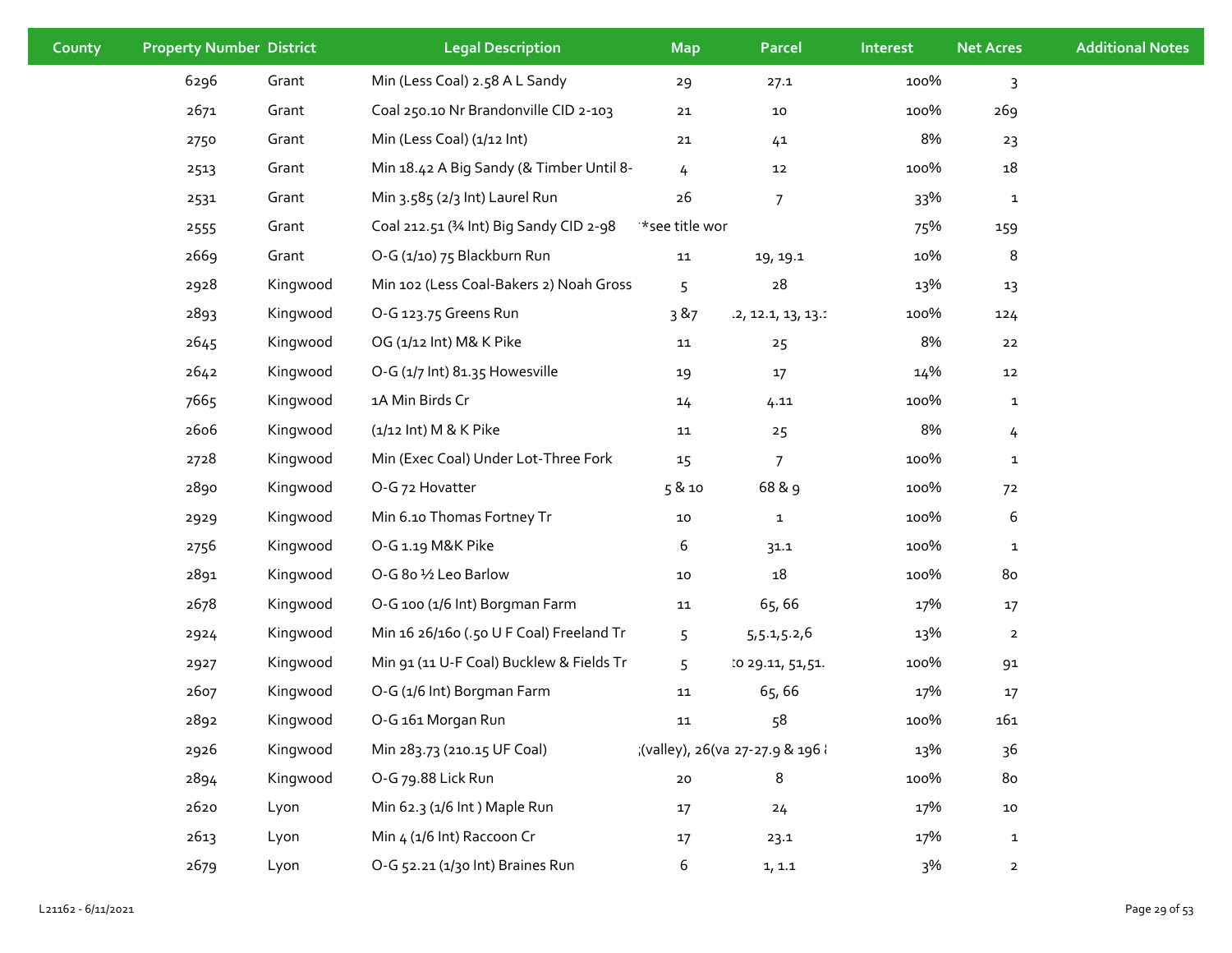| County | <b>Property Number District</b> |          | <b>Legal Description</b>                  | <b>Map</b>     | <b>Parcel</b>       | Interest | <b>Net Acres</b> | <b>Additional Notes</b> |
|--------|---------------------------------|----------|-------------------------------------------|----------------|---------------------|----------|------------------|-------------------------|
|        | 2614                            | Lyon     | Min 4.50 (1/6 Int) Sandy Cr               | 17             | 37                  | 17%      | $\mathbf{1}$     |                         |
|        | 2654                            | Lyon     | Min 5(1/2 Int) Birds Cr                   | 10             | 9, 12.3, 12         | 50%      | 3                |                         |
|        | 2617                            | Lyon     | Min 52.65 (1/6 Int) Maple Run             | 17             | 28                  | 17%      | 9                |                         |
|        | 2615                            | Lyon     | Min 1.36 (1/6 Int) Sandy Cr               | $17$           | 32.1, 35            | 17%      | $\mathsf{o}$     |                         |
|        | 2883                            | Pleasant | Coal 233.75 (1/2 Int Beaver Cr)           | $18\,$         | 5, 19.1             | 50%      | 117              |                         |
|        | 2879                            | Pleasant | Coal 233.75 (1/2 Int) Beaver Cr           | $18\,$         | 5, 19.1             | 50%      | 117              |                         |
|        | 2631                            | Pleasant | Coal 24 (1/2 Int) Sandy Cr TA Dev         | 16             | $\mathbf{1}$        | 50%      | 12               |                         |
|        | 2836                            | Pleasant | O-G 177 (8/45 Int) Cheat Hill             | 3 <sup>1</sup> | 14                  | 18%      | 31               |                         |
|        | 2705                            | Pleasant | 3 Ft Vein Coal & Mining Rts 74 78/160 Cra | 33             | $21$                | 100%     | 74               |                         |
|        | 2494                            | Pleasant | O-G 177 (8/45 Int) Cheat Hill             | 31             | 14                  | 18%      | 3 <sup>2</sup>   |                         |
|        | 2666                            | Pleasant | Coal 24 (1/2 Int) Sandy Cr TA Dev CID 1-7 | 16             | $p/o$ 1             | 50%      | 12               |                         |
|        | 2878                            | Pleasant | OG 4 Beech Run                            | 31             | 25                  | 100%     | 4                |                         |
|        | 2495                            | Pleasant | Min 2.80 A Morgan Run CID 2 Par 58        | 26             | $\mathbf{1}$        | 100%     | 3                |                         |
|        | 6280                            | Portland | Min 11 15/16 (1/7 Int) Spruce Run         | 36             | $p/o$ 28            | 14%      | $\mathbf{2}$     |                         |
|        | 2874                            | Portland | Coal 120.5 (9/10 Int) Calvert CID 2-34    | 41             | 6, 6.1, 7, 7.1      | 90%      | 108              |                         |
|        | 2499                            | Portland | MIN UNDER 9350 SQ FT LOT 2 RUTHBE         | 13             | 27                  | 100%     | $\mathsf{o}\,$   |                         |
|        | 2872                            | Portland | Coal 108.625 (9/10 Int) Young Tr CID 2-3  | 41             | 1, 1.1, 1.4, 5, 5.1 | 90%      | 98               |                         |
|        | 6273                            | Portland | Min 83.2 (1/7 Int) Rodamer CID 3-37       | 36 & 43        | 381, 1.1, 1.2, 1    | 14%      | 12               |                         |
|        | 6274                            | Portland | Min (1/14 Int) 16 1/2 Spruce Run          | 36 & 43        | $1/028$ & p/o 1.    | 7%       | $\mathbf{1}$     |                         |
|        | 2693                            | Portland | Coal (1/2 Int) 113.59 Miller-Crane Tr     | $18\,$         | 25.1                | 50%      | 57               |                         |
|        | 6279                            | Portland | Min 90 (1/7 Int) S P Everly Tr CID 2-49   | 35 & 36        | p/o 7 & p/o 28      | 14%      | 13               |                         |
|        | 6272                            | Portland | Min (2 Trs) 39 (1/7 Int) NR Rodamer CID 3 | 43             | 1, 1.1              | 14%      | 6                |                         |
|        | 2704                            | Portland | Min (2/3 Int) 15.09 Freeland Church CID 2 | 25             | 19, 22, 23          | 67%      | 10               |                         |
|        | 2703                            | Portland | Min 4.75 Freeland Church                  | 25             | $22\,$              | 100%     | 5                |                         |
|        | 2702                            | Portland | Min (1/3 Int) 111.05 Freeland Church      | 25             | 18, 19              | 33%      | 37               |                         |
|        | 2701                            | Portland | Coal (1/2 Int) 370 Crane Lakin Tr         | 19             | 1.1, 2, 4, 4.1, 8   | 50%      | 185              |                         |
|        | 2699                            | Portland | Coal (1/2 Int) 225.875 C B Bishop Tr      | 18             | 1, 20, 20.1, 20.2   | 50%      | 113              |                         |
|        | 2695                            | Portland | Coal (1/2 Int) 60 J. A. Lenhart           | 18             | 14                  | 50%      | 30               |                         |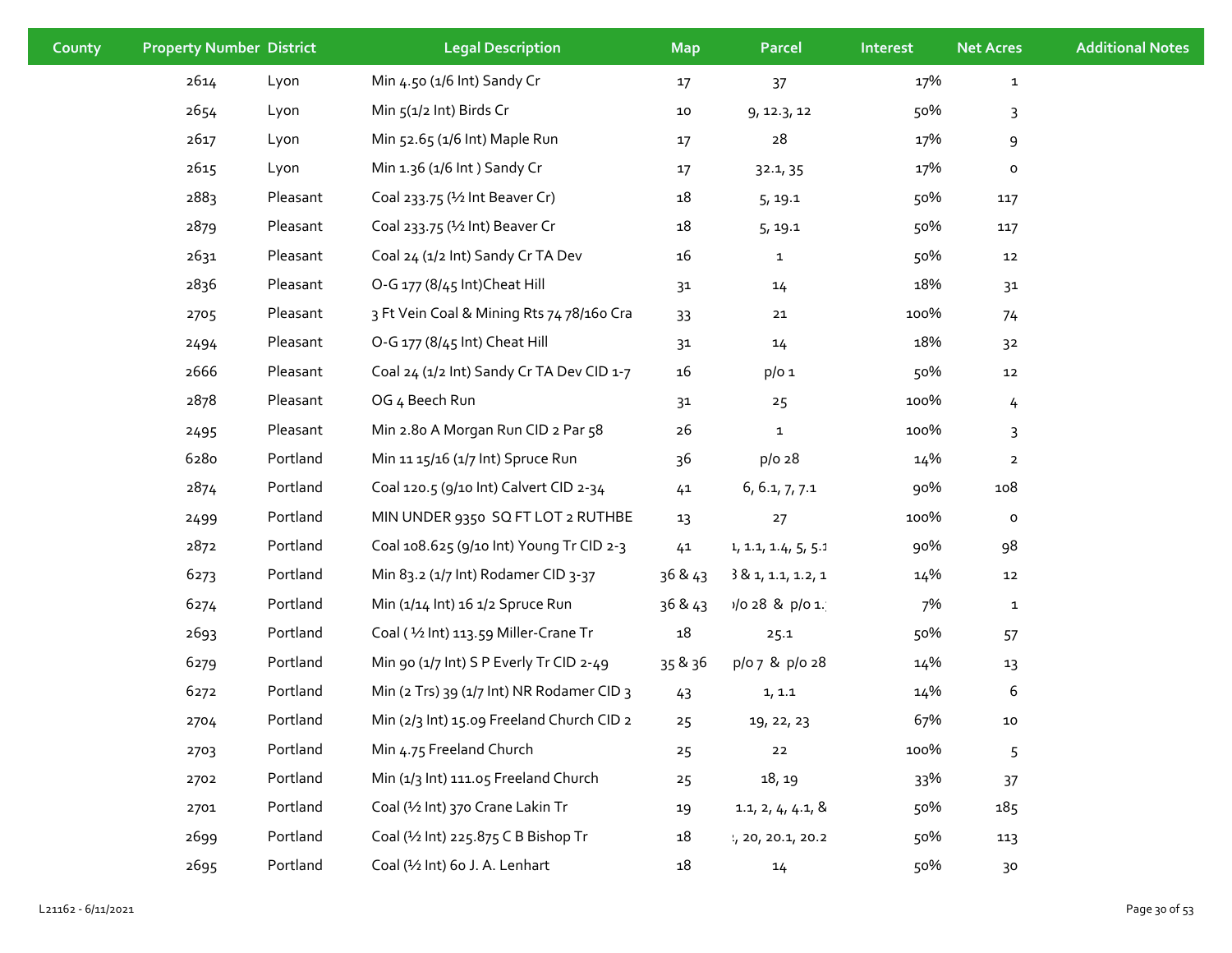| County | <b>Property Number District</b> |          | <b>Legal Description</b>                   | <b>Map</b> | <b>Parcel</b>      | Interest | <b>Net Acres</b> | <b>Additional Notes</b> |
|--------|---------------------------------|----------|--------------------------------------------|------------|--------------------|----------|------------------|-------------------------|
|        | 6278                            | Portland | Min 15 (1/7 Int) Briery Mtn                | 36         | p/o 28             | 14%      | $\mathbf{2}$     |                         |
|        | 8464                            | Portland | Min 1/7 Int (2Trs) 61 60/160 Aurora        | 37         | 25                 | 14%      | 9                |                         |
|        | 2966                            | Portland | Coal 57 (9/10 Int) Scott Felton Tr-CID 2/3 | 54         | p/o 10             | 90%      | 51               |                         |
|        | 2965                            | Portland | Coal 13.875 H W Bucklew (9/10 Int) CID 2   |            |                    | 90%      | 12               |                         |
|        | 2964                            | Portland | Coal 25 Missoure Hiscox (9/10 Int) CID 2-  |            |                    | 90%      | 23               |                         |
|        | 2963                            | Portland | Coal 60 Cassill & Felton Tr (9/10 Int) ICD | 34         | 3.1, 23.2, 23.3,   | 90%      | 54               |                         |
|        | 2962                            | Portland | Coal 235.5 Geo R Beatty Tr (9/10 Int) CID  | 34         | p/o 11             | 90%      | 212              |                         |
|        | 2875                            | Portland | Min (1/2 Int) 93 137/160 Snowy Creek Cid   | 38         | 36                 | 50%      | 47               |                         |
|        | 7667                            | Portland | Coal 55.93 (1/3 of 1/2 Int O-G) Lick Run   | 31         | 48                 | 17%      | 9                |                         |
|        | 2877                            | Portland | O-G 81.5 & 21.25 Briery Min Mtn Run        | 14 & 19    | 13 & 30, 31, 32    | 100%     | 82               |                         |
|        | 6170                            | Portland | Coal 55.93 (1/3 of 1/2 INT O-G) Lick Run   | 31         | 48                 | 17%      | 9                |                         |
|        | 6268                            | Portland | Min 15 (1/7 Int) Briery Mtn                | 36         | $p/o$ 28           | 14%      | $\overline{2}$   |                         |
|        | 6269                            | Portland | Min 90 (1/7 Int) S P Everly Tr CID 2-49    | 35 & 36    | p/o 7 & p/o 28     | 14%      | 13               |                         |
|        | 6270                            | Portland | Min 11 15/16 (1/7 Int) Spruce Run          | 36         | $p/o$ 28           | 14%      | $\overline{2}$   |                         |
|        | 6271                            | Portland | Min 25 (1/7 Int) Bald Knob CID 3-37        | 36 & 43    | 381, 1.1, 1.2, 1   | 14%      | 4                |                         |
|        | 2871                            | Portland | Coal 157 (9/10 Int) Leroy Garner Tr-CID 2  | 35         | 4 (top portion),   | 90%      | 141              |                         |
|        | 2961                            | Portland | Coal 305 (9/10 Int) W M Whetsell Tr-CID    | 35         | 4                  | 90%      | 275              |                         |
|        | 6281                            | Portland | Min 25 (1/7 Int) Bald Knob CID 3-37        | 36 & 43    | 381, 1.1, 1.2, 1   | 14%      | 4                |                         |
|        | 2570                            | Portland | O-G (1/2 Int) 5 6/8 Briery Mtn             | $14\,$     | $p/o$ 3            | 50%      | 3                |                         |
|        | 6283                            | Portland | Min 83.2 (1/7 Int) Rodamer CID 3-37        | 36 & 43    | 381, 1.1, 1.2, 1   | 14%      | 12               |                         |
|        | 6282                            | Portland | Min (2 Trs) 39 (1/7 Int) NR Rodamer CID 3  | 43         | 1, 1.1             | 14%      | 6                |                         |
|        | 3003                            | Portland | Min (2/5 Int) 40 Cheat Hill CID 2-45       | 23         | 15                 | 40%      | 16               |                         |
|        | 2692                            | Portland | Coal (1/2 Int) 80 Teets Tr CID 1-51        | 14         | 8                  | 50%      | 40               |                         |
|        | 2568                            | Portland | Coal 61.875 GM Bishop Tr CID 2-34          | 34         | 29                 | 100%     | 62               |                         |
|        | 6284                            | Portland | Min (1/14 Int) 16 1/2 Spruce Run           | 36 & 43    | v/o 28 & p/o 1.    | 7%       | $\mathbf{1}$     |                         |
|        | 2627                            | Portland | Coal (1/4 of 1/4) 214 rinard-White CID 1-6 | 16         | }, 23.1, 24, 25, 3 | 25%      | 54               |                         |
|        | 2640                            | Portland | O-G 18 (1/2 Int) Pt Apple Orchard-Salt Lic | 31         | 51                 | 50%      | 9                |                         |
|        | 6285                            | Portland | Min 92 (1/7 Int) Evely Tr                  | 36         | 19                 | 14%      | 13               |                         |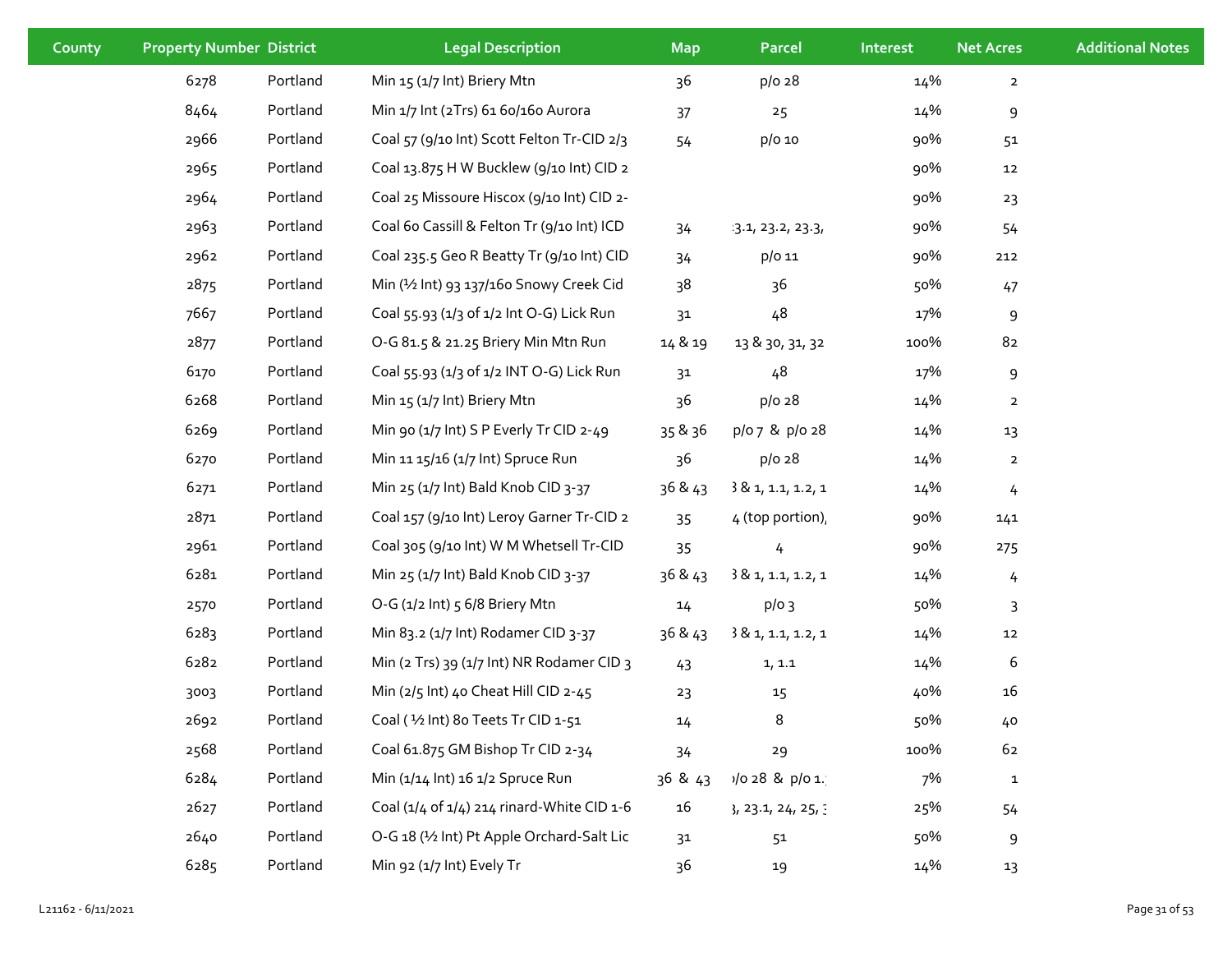| County | <b>Property Number District</b> |          | <b>Legal Description</b>                    | <b>Map</b>     | Parcel         | Interest | <b>Net Acres</b> | <b>Additional Notes</b> |
|--------|---------------------------------|----------|---------------------------------------------|----------------|----------------|----------|------------------|-------------------------|
|        | 2691                            | Portland | Coal (1/2 Int) 108.39 Childs Tr CID 1-48    | 14             | 9, 14, 19      | 50%      | 54               |                         |
|        | 2873                            | Portland | Coal 263.1 SP Whetsell Tr (9/10 Int) CID 2  | 34             | $p/O_4$        | 90%      | 237              |                         |
|        | 8463                            | Reno     | Min (1/24 Int) 50 Buffalo Cr                | 31             | 14             | 4%       | $\overline{2}$   |                         |
|        | 5433                            | Reno     | O-G 20 Ac (1/16 Int) Birch Root             | 26             | 29             | 6%       | $\mathbf{1}$     |                         |
|        | 4537                            | Reno     | O-G 41.75 & 8 76/160 Sandy Cr               | 24             | 10, 10.1, 10.2 | 100%     | 50               |                         |
|        | 2523                            | Reno     | MIN (1/16 INT) 126 BUFFALO HIL              | 3 <sup>1</sup> |                | 6%       | 8                |                         |
|        | 2622                            | Reno     | Min 17 (2/9 Int) Buffalo Hill               | 26             | 3.1            | 22%      | 4                |                         |
|        | 2681                            | Reno     | Min (1/10 Int) 35 Buffalo Cr                | 25             | 26             | 10%      | 4                |                         |
|        | 4447                            | Reno     | Min 2.50 Sandy Cr                           | 18             | 30             | 100%     | 3                |                         |
|        | 2986                            | Reno     | Min 105 (Less Coal) Min Rt                  | 18             | $p/o$ 1        | 100%     | 105              |                         |
|        | 2745                            | Reno     | Min (1/24 Int) (6 Trs) 214 Buffalo Hill CID | 3 <sup>2</sup> | 27, 27.1, 27.2 | 4%       | 9                |                         |
|        | 2744                            | Reno     | Min (1/16 Int) 126 Buffalo Hill             | 31             | $12 - 12.4$    | 6%       | 8                |                         |
|        | 2680                            | Reno     | Min (1/10 lnt) 126-100-100-50-40-38 1/2     | 31             | 13             | 10%      | 45               |                         |
|        | 2985                            | Reno     | Min 6 (Less Coal) A Shaman Sr Tr            | 18             | 8.5,38         | 100%     | 6                |                         |
|        | 2687                            | Union    | O-G (1/2 Int) 10.77 Salt Lick               | 5              | 23             | 50%      | 5                |                         |
|        | 2662                            | Union    | Min & OG (1/2 Int) 40 White                 | 3 <sup>2</sup> | 4.1            | 50%      | ${\bf 20}$       |                         |
|        | 2661                            | Union    | Min 188.23 (1/20 Int) Salt Lake             | 582            | 7 & 12         | 5%       | 9                |                         |
|        | 2660                            | Union    | Min 83.8 (1/15 Int) Wolfe Cr                | 37             | 3              | 7%       | 6                |                         |
|        | 2491                            | Union    | Min 188.23 (1/20 Int) Salt Lick CID 1-35 (B | 5              | 7              | 5%       | 9                |                         |
|        | 2684                            | Union    | Min (1/2 Int) 58 Salt Lick CID 1-38         | 5              | 14, 14.1       | 50%      | 29               |                         |
|        | 2683                            | Union    | Min 15 (1/3 int) Kensinger Run              | $10\,$         | 9              | 33%      | 5                |                         |
|        | 2832                            | Union    | Min (3/20 Int) 45 Aurora CID 2-18           | ${\bf 21}$     | 117            | 15%      | $\overline{7}$   |                         |
|        | 2623                            | Union    | Min 83.8 (1/15 Int) Wolfe Cr                | 37             | 3              | 7%       | 6                |                         |
|        | 2749                            | Union    | Min (1/2 Int) 131 3/8 Salt Lick             | 4              | ${\bf 21}$     | 50%      | 66               |                         |
|        | 3004                            | Union    | Min 75 Salt Lick                            | 9              | 5.3            | 100%     | 75               |                         |
|        | 2682                            | Union    | Min 83.8 (3/10 Int) Wolfe Cr.               | 37             | 3              | 30%      | 25               |                         |
|        | 2527                            | Valley   | O-G 10 150/160 (1/12 INT) M & K PIKE        | 18             | 3              | 8%       | $\mathbf{1}$     |                         |
|        | 2956                            | Valley   | O-G 88.63 (1⁄4 Int) Bull Run                | 5              | 28, 28.1       | 25%      | 22               |                         |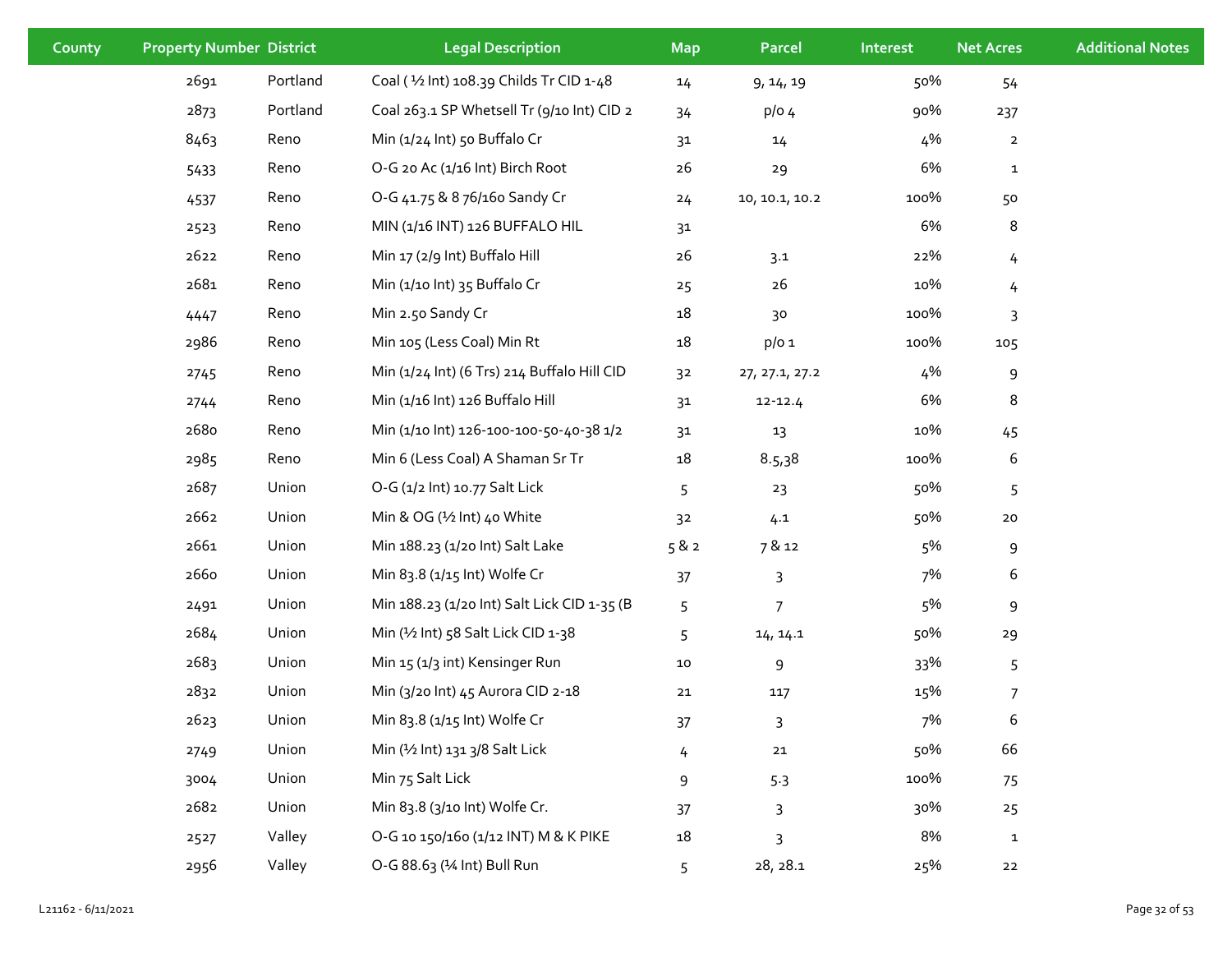| County | <b>Property Number District</b> |                     | <b>Legal Description</b>                   | <b>Map</b> | Parcel            | Interest             | <b>Net Acres</b> | <b>Additional Notes</b> |
|--------|---------------------------------|---------------------|--------------------------------------------|------------|-------------------|----------------------|------------------|-------------------------|
|        | 2652                            | Valley              | O-G 11.8 (1/12 Int) Beerun-Cottrell        | 10         | 46.2              | 8%                   | $\mathbf{1}$     |                         |
|        | 2653                            | Valley              | O-G 45 (1/12 Int) Dillons Cr-White         | $20\,$     | $17$              | 8%                   | $\overline{4}$   |                         |
|        | 2485                            | Valley              | Coal 43.9 (1/2 Int O-G) Fields Creek CID 2 | 24 & 28    | 85 & 3            | 50%                  | 22               |                         |
|        | 2610                            | Valley              | O-G 11.8 (1/12 Int) Beerun-Cottrell        | 6          | p/o 47.3          | 8%                   | $\mathbf{1}$     |                         |
|        | 2611                            | Valley              | O-G 45 (1/12 Int) Dillions Cr              | ${\bf 20}$ | 17                | 8%                   | 4                |                         |
|        | 2855                            | Valley              | Min (Less 4 Ft Vein) 158.63 T Fortney Tr   | 25 & 29    | 8, 9, 25, 35, 35  | 54%                  | 85               |                         |
|        | 2846                            | Valley              | Min 68 (9.56 U-F) Mary Hawley Tr CID 2-    | 26         | Various           | 54%                  | 36               |                         |
|        | 2847                            | Valley              | Coal O-G & Min 23 Mary A. Hawley Tr        | 26         | 33                | 100%                 | 23               |                         |
|        | 2867                            | Valley              | Min 4.06&Coal (Less Elk Lick)10 (Less Su   | 12         | 24                | 15%                  | 4                |                         |
|        | 2848                            | Valley              | Min 38.50 (28.78 U-Free) S P & J S Hawle   | 26         | 51, 51.2-51.8     | 53%                  | $21\,$           |                         |
|        | 2830                            | Valley              | Min 23.53 C E Keefover Tr CID 2-83         | 25         | 106               | 54%                  | 13               |                         |
|        | 2856                            | Valley              | Min (Less 4 Ft Vein) 53.81 E Fortney CID   | 29         | 37                | 100%                 | 54               |                         |
|        | 2857                            | Valley              | Min (Less 4 Ft Vein) 179.23 (126.49) U-Fr  | 29         | 38                | 54%                  | 96               |                         |
|        | 2858                            | Valley              | Min (Less 4 Ft Vein) 43.92 Fortney Tr CID  | 29         | 35.1              | 100%                 | 44               |                         |
|        | 2860                            | Valley              | Min 14.22 CE Keefover Tr                   | 26         | 48                | 100%                 | 14               |                         |
|        | 2861                            | Valley              | Min (Less 4 Ft Vein) 158.20 F B Fairfax Tr | 25         | 71.1, 71.2, 71.3, | 100%                 | 158              |                         |
|        | 2865                            | Valley              | Coal Min & Mining Rts Under 1/2 A Bethel   | 29         | 26                | 100%                 | $\mathbf{1}$     |                         |
|        |                                 |                     |                                            |            |                   | <b>Preston Total</b> | 4,926            |                         |
| Putnam |                                 |                     |                                            |            |                   |                      |                  |                         |
|        | 2780                            | Buffalo             | Min 47 Ac Criner Ld                        | 150        | $21\,$            | 100%                 | 47               |                         |
|        | 3021                            | <b>Buffalo</b>      | 1/2 of 83 AC min Honey Cut                 | 143        | 19                | 50%                  | 42               |                         |
|        | 3056                            | <b>Buffalo</b>      | Min 75 Ac 18 Mile Crk & 13 Mile Crk        | 124        | 8                 | 100%                 | 75               |                         |
|        | 2771                            | Buffalo             | 2.5 Ac Ohio 18 Mile Crk                    | 131        | 25.1              | 50%                  | $\mathbf{1}$     |                         |
|        | 3010                            | Buffalo             | 19.17 Acres Minerals                       | 140        | 2.1               | 100%                 | 19               |                         |
|        | 9067                            | Buffalo             | 1.285 Ac                                   | 130        | 14.1              | 100%                 | $\mathbf{1}$     |                         |
|        | 3057                            | <b>Buffalo Corp</b> | 1/2 Min of 17.66 Ac 18 Mile Crk            | 133        | 36                | 50%                  | $\boldsymbol{9}$ |                         |
|        | 3065                            | Curry               | 2/5 of 62.50 Ac Sycamore Crk               | 261        | 13                | 40%                  | 25               |                         |
|        | 2762                            | Curry               | 1/2 int Min 35.50 Ac                       | 300        | 6                 | 50%                  | 18               |                         |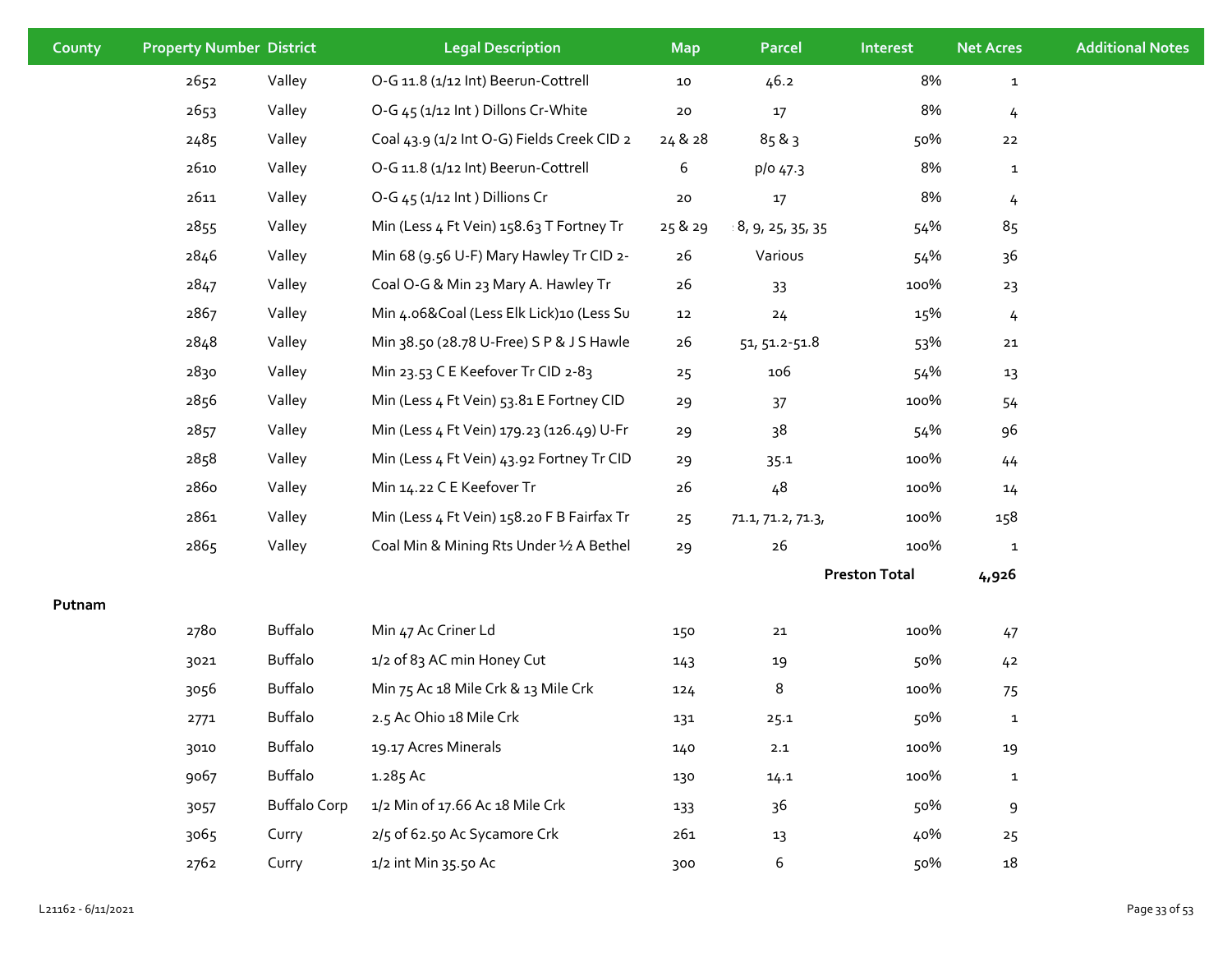| County | <b>Property Number District</b> |       | <b>Legal Description</b>                 | <b>Map</b> | Parcel           | Interest | <b>Net Acres</b> | <b>Additional Notes</b> |
|--------|---------------------------------|-------|------------------------------------------|------------|------------------|----------|------------------|-------------------------|
|        | 3064                            | Curry | 1/5 of 36.50 Ac                          |            |                  | 20%      | $\overline{7}$   |                         |
|        | 3063                            | Curry | 50/100 Ac Min Laywell Crk                | 261        | 12               | 100%     | $\mathbf{1}$     |                         |
|        | 3060                            | Curry | 1/2 of 10 Ac Lick Crk                    | 272        | 33               | 50%      | 5                |                         |
|        | 3016                            | Curry | 1/4 of 115 Ac Min                        | 242        | 45               | 25%      | 29               |                         |
|        | 2781                            | Curry | Min 87 Ac Clymers Crk                    | 291        | $25 - 28$        | 100%     | 87               |                         |
|        | 3067                            | Curry | 1/2 of 6 Ac Min Clymers Crk              | 301        | 24               | 50%      | 3                |                         |
|        | 3068                            | Curry | 1/2 of 22 Ac Min Reserved                | 261        | 19               | 50%      | 11               |                         |
|        | 3066                            | Curry | 1/6 of 1/2 of 20 Ac Min Trace Crk        | 252        | 16               | 8%       | $\overline{2}$   |                         |
|        | 3076                            | Curry | 21/144 Int 75.60 Ac Oil, Gas & Other Min | 19         | 33               | 15%      | 11               |                         |
|        | 2760                            | Curry | 1/2 int Min 40 Ac Cert #126              | 283        | ${\bf 28}$       | 50%      | 20               |                         |
|        | 3007                            | Curry | 1/3 of 110 Ac Min & 10 Ac Min            | 261        | 7, 7.1, 7.2, 7.3 | 33%      | 40               |                         |
|        | 3008                            | Curry | Min 47.50 AC May Land                    | 283        | 18               | 100%     | 48               |                         |
|        | 3011                            | Curry | Min 30 Ac Trace Fork                     | 271        | ${\bf 11}$       | 100%     | 30               |                         |
|        | 3012                            | Curry | Min 81.50 Ac Chapman Land                | 271        | 13.1             | 100%     | 82               |                         |
|        | 6795                            | Curry | 1/4 Int 20 Ac & 40 Ac Min Mac-Wood LD,   | 252        | 6 and subs       | о%       | 64               |                         |
|        | 3015                            | Curry | 1/4 of 100 Ac Min                        | 272        | 7,7.2,7.3        | 25%      | 25               |                         |
|        | 2761                            | Curry | 1/2 int Min 35.50 Ac                     | 300        | 6                | 50%      | 18               |                         |
|        | 7193                            | Curry | Min 78 Ac                                | 274        | 5, 5.1           | 100%     | 78               |                         |
|        | 3070                            | Curry | 1/24 of 48 Ac Min T R Mccallister        | 283        | 5                | 4%       | $\overline{2}$   |                         |
|        | 3027                            | Curry | 1/2 Of 65.75 AC MIN Sams Fork            | 253        | 21               | 50%      | 33               |                         |
|        | 3030                            | Curry | 1/2 of 28 Ac Min                         | 33         | $\mathbf{1}$     | 50%      | 11               |                         |
|        | 3031                            | Curry | 1/5 Of 38.5 AC MIN NR Hurricane          | 261        | 46, 47, 48       | 20%      | 8                |                         |
|        | 3033                            | Curry | Min $45$ AC                              | 300        | 7, 9             | 100%     | 45               |                         |
|        | 3013                            | Curry | 1/2 of 124.50 Ac Min Mud Lick            | 261        | 19               | 50%      | 62               |                         |
|        | 3082                            | Curry | Min 1/2 of 42.62 Ac Big Hurrican Crk     | 243        | 42               | 50%      | 21               |                         |
|        | 3074                            | Curry | 4.992 Ac Min Browns Crk                  | 253        | 36.13            | 50%      | $\overline{2}$   |                         |
|        | 3071                            | Curry | 1/24 of 47 Ac Min Thomas Adkins          |            |                  | 4%       | $\overline{2}$   |                         |
|        | 2785                            | Curry | Min Under Lots 202 Thru & In-Cluding Lo  | 230C       | 9.4, 9.5, 9.6, 1 | 100%     | $\mathbf{1}$     |                         |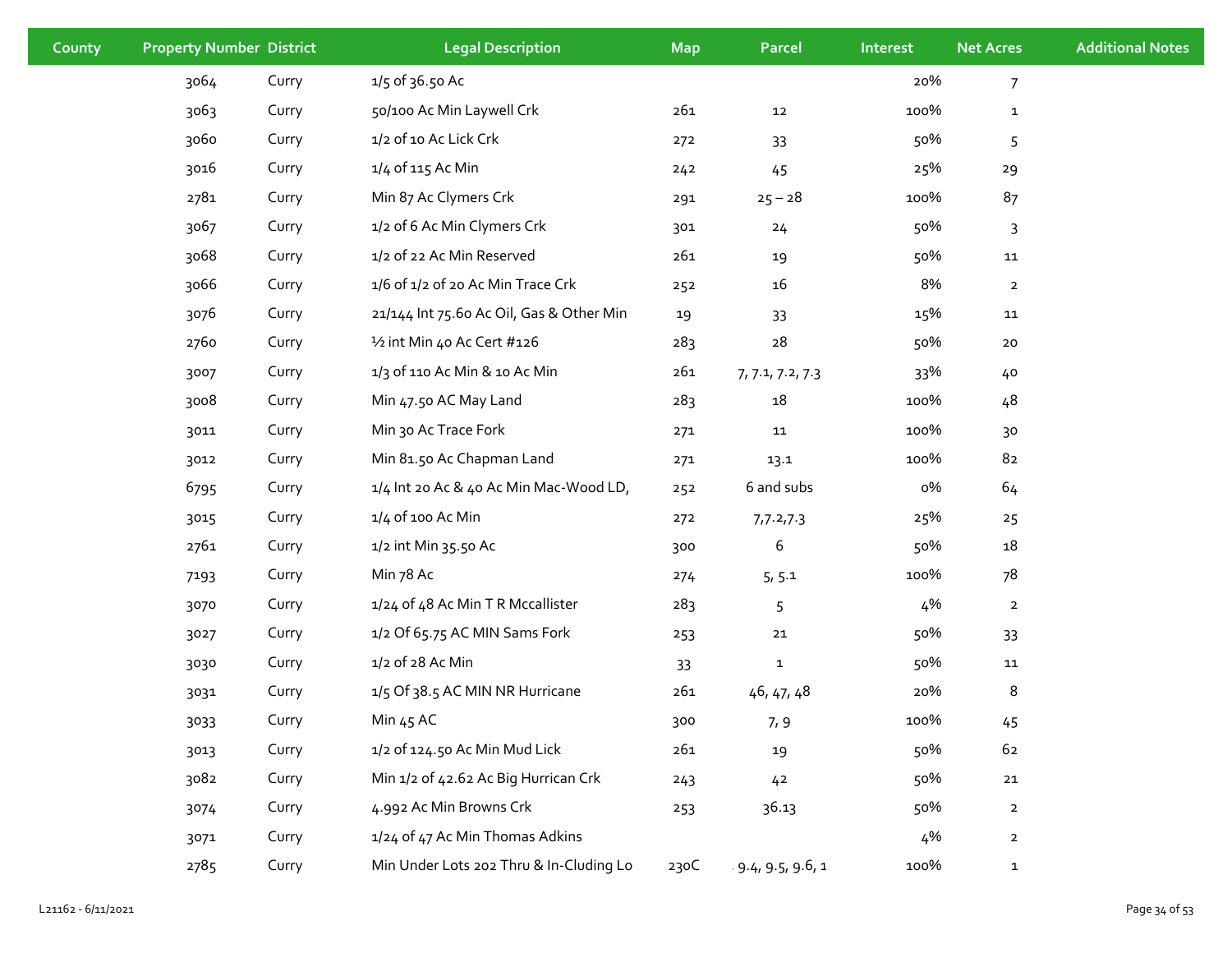| County | <b>Property Number District</b> |       | <b>Legal Description</b>                     | <b>Map</b>    | <b>Parcel</b>    | Interest | <b>Net Acres</b> | <b>Additional Notes</b> |
|--------|---------------------------------|-------|----------------------------------------------|---------------|------------------|----------|------------------|-------------------------|
|        | 2792                            | Curry | 1/4 Int Oil & Gas 1/2 Int In 61 A Bill Casdo | 273           | 5, 5.1, 5.2      | 13%      | 8                |                         |
|        | 3083                            | Curry | Min 30 Ac Grover Setliff Land                | 291           | 4                | 100%     | 30               |                         |
|        | 3081                            | Curry | Minerals Only Nr Hurricane Par 1 (51.35)     | (Hurricane Co | 1,7              | 100%     | 54               |                         |
|        | 3080                            | Curry | 1/6 of 19.95 Ac Min Bridge Crk               | 264           | 5                | 17%      | 3                |                         |
|        | 3079                            | Curry | 1/2 of Min 22.50 Ac Browns Crk               | 263           | ${\bf 11}$       | 50%      | ${\bf 11}$       |                         |
|        | 3077                            | Curry | Min 11 Ac Reserved                           | 261           | 19               | 50%      | 11               |                         |
|        | 3075                            | Curry | 7/144 Int 75.60 Ac Oil. Gas & Other Min      | 251           | ${\bf 22}$       | 5%       | $\frac{1}{4}$    |                         |
|        | 8968                            | Curry | 1/11 of 122 Ac Min Turkey Crk                | 292           | 28, 28.1, 28.2   | 9%       | ${\bf 11}$       |                         |
|        | 3073                            | Curry | 4.22 Ac Min Browns Crk                       | 253           | 36.14            | 50%      | $\overline{2}$   |                         |
|        | 3072                            | Curry | 1/2 Min 5 Ac Lawrence Casdorph Land          | 273           | 6                | 12%      | $\mathbf{1}$     |                         |
|        | 3038                            | Poca  | $1/2$ of 73 AC                               | 218           | ${\bf 20}$       | 50%      | 37               |                         |
|        | 3093                            | Poca  | 2/96 Int in 117 Ac LHF                       | 157           | p/o 46.1         | 2%       | $\overline{a}$   |                         |
|        | 3009                            | Poca  | Min 69.6 AC David Land                       | 158           | 14, 15           | 100%     | 70               |                         |
|        | 2786                            | Poca  | Min 66.47 AC Poca Hills                      | 218           | 27               | 100%     | 66               |                         |
|        | 3094                            | Poca  | Mineral in 50 Acre                           | 208           | 14, 15, 15.1, 16 | 100%     | 50               |                         |
|        | 9069                            | Poca  | 2.8134 Ac Min                                | 208           | 47.6             | 100%     | 3                |                         |
|        | 3092                            | Poca  | 2/96 Int in 117 Ac LHF                       | 157           | p/o 46.1         | 2%       | $\overline{a}$   |                         |
|        | 3090                            | Poca  | 2/96 Int in 117 Ac LHF                       | 157           | p/o 46.1         | 2%       | $\overline{2}$   |                         |
|        | 3089                            | Poca  | 2/96 Int In 145 AC LHF                       | 166           | 16 and subs      | 2%       | 3                |                         |
|        | 3088                            | Poca  | 2/96 Int in 145 Ac LHF                       | 166           | 16 and subs      | 2%       | $\mathsf{3}$     |                         |
|        | 3087                            | Poca  | 2/96 Int in 145 Ac LHF                       | 166           | 16 and subs      | 2%       | $\mathsf{3}$     |                         |
|        | 3086                            | Poca  | 2/96 Int in 145 Ac LHF                       | 166           | 16 and subs      | 2%       | 3                |                         |
|        | 3091                            | Poca  | 2/96 Int in 117 Ac LHF                       | 157           | p/o 46.1         | 2%       | $\overline{2}$   |                         |
|        | 2784                            | Scott | Min Reserved on 19.43 Ac River & Hills       | 195           | 37               | 100%     | 19               |                         |
|        | 2787                            | Scott | Min Reserved Lot 1 Sec 1 Coon Crk Subd       | 214           | 48.2             | 50%      | $\mathbf{2}$     |                         |
|        | 2788                            | Scott | Min Reserved Lot 2 Sec 1 Coon Crk Subd       | 214           | 33.5             | 50%      | $\mathbf{1}$     |                         |
|        | 2789                            | Scott | 1/2 of 21 Ac Min Little Scary                | 225           | 58.4             | 25%      | 5                |                         |
|        | 2790                            | Scott | Min 3.3 Ac Bills Crk                         | 215           | 17.1             | 100%     | 3                |                         |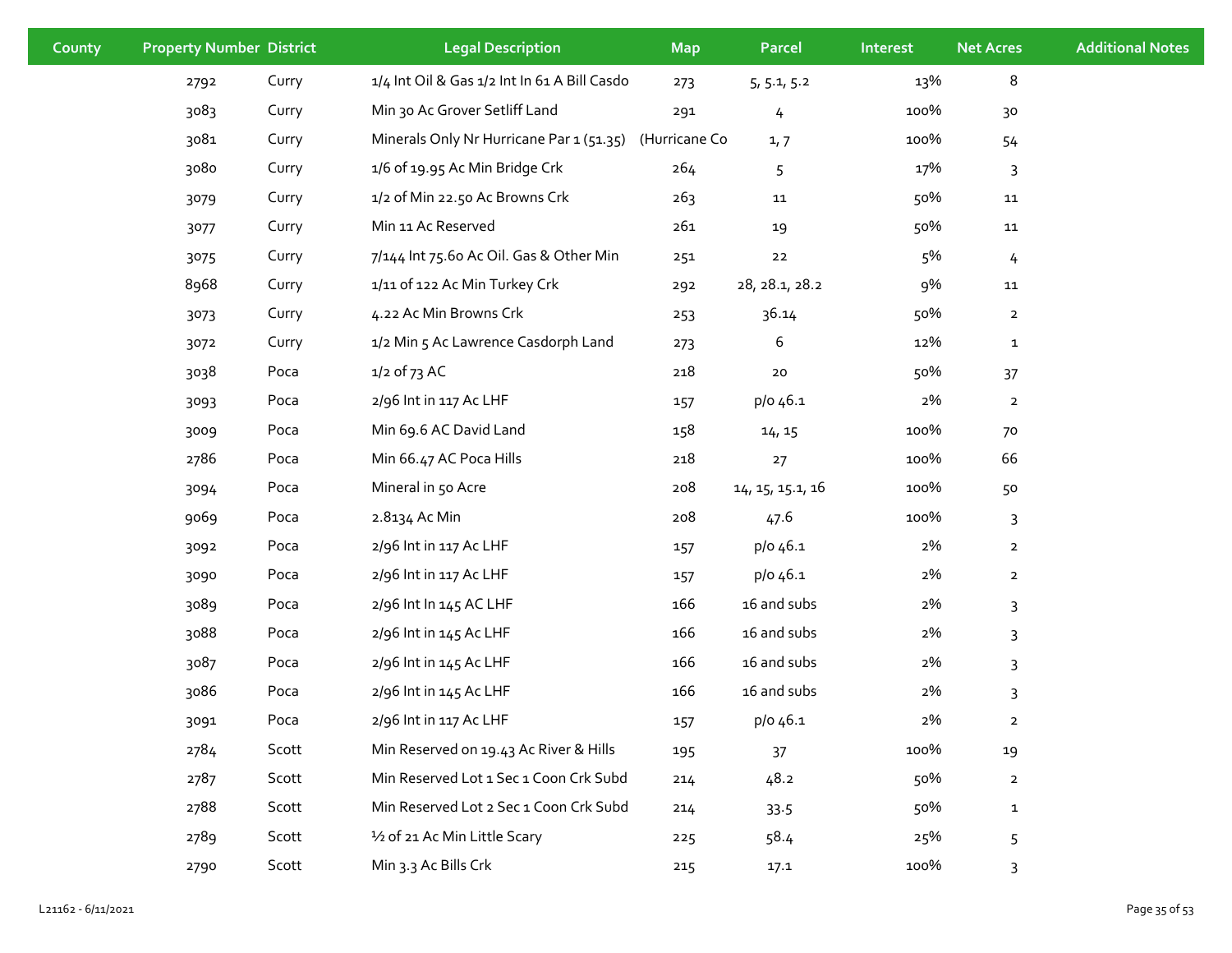| County | <b>Property Number District</b> |                     | <b>Legal Description</b>                     | <b>Map</b> | Parcel           | Interest | <b>Net Acres</b> | <b>Additional Notes</b> |
|--------|---------------------------------|---------------------|----------------------------------------------|------------|------------------|----------|------------------|-------------------------|
|        | 2791                            | Scott               | 2.75 AC Min & 1.12 AC Min Res                | 223K       | 10, 13           | 100%     | 4                |                         |
|        | 2776                            | Scott               | Min 5.07 Ac Bills Creek                      | 215        | 6.1              | 100%     | 5                |                         |
|        | 3048                            | Scott               | 1/2 of 75 AC MIN Valley & Hills              | 224        | 76 and subs      | 50%      | 38               |                         |
|        | 3101                            | Scott               | Min 11.47 Ac Bills Crk                       | 215        | 6                | 100%     | 11               |                         |
|        | 3142                            | Scott               | 1/2 of 15 Ac Reserved                        | 224        | 111              | 50%      | 8                |                         |
|        | 4088                            | Scott               | 1/7 OF 118 AC BIG SCARY                      | 244        | 12, 13           | 14%      | 17               |                         |
|        | 3046                            | Scott               | MIN 0.601 AC Hedrick Rd                      | 224        | 11, 63.5         | 100%     | $\mathbf{1}$     |                         |
|        | 3102                            | Scott               | 1/2 of 24 Ac Min Meddings Land               | 213        | p/o 61           | 50%      | 12               |                         |
|        | 3100                            | Scott               | Min 4 Ac Valley Land                         | 224        | 54               | 100%     | 4                |                         |
|        | 3099                            | Scott               | Min 15/16 of 111.50 Ac, 15.50 Ac & 84.50     | 234 & 224  | วร (111 ac) & 92 | 94%      | 198              |                         |
|        | 3018                            | Scott               | 1/4 Min Reserved 4.9 Ac & 24 Ac              | 213        | 45.1             | 25%      | $\boldsymbol{7}$ |                         |
|        | 3049                            | Scott               | MIN 21.60 AC Rocky Step                      | 214        | 67               | 100%     | $22$             |                         |
|        | 3047                            | Scott               | MIN 2.19 AC Hedrick Rd                       | 24         | 63.6             | 100%     | $\overline{2}$   |                         |
|        | 3043                            | Scott               | 642-1/16/2400 Int Min 850.67 Ac Scary C      | 244        | 25               | 3%       | 23               |                         |
|        | 3019                            | Scott               | 20.33 Ac Min Reserved                        | 205        | $10\,$           | 100%     | $20\,$           |                         |
|        | 3103                            | Scott               | 2/3 of 20 1/3 Ac Min NR Scott                | 224        | p/o 54           | 67%      | 14               |                         |
|        | 2778                            | <b>Teays Valley</b> | Min 4.27 Ac Reserved                         | 21         | 1, 2             | 100%     | 4                |                         |
|        | 3118                            | <b>Teays Valley</b> | 1/12 Int Min 84.75 Ac                        | 190        | $22$             | 8%       | $\overline{7}$   |                         |
|        | 9072                            | <b>Teays Valley</b> | Min 1.409 Ac Rt 35                           |            |                  | 100%     | $\mathbf{1}$     |                         |
|        | 6432                            | <b>Teays Valley</b> | Min Tract 5 (3 Ac), Tract 6, Tract 3 (2.5 Ac | 161A       | 5, 6, 13         | 100%     | 13               |                         |
|        | 2777                            | <b>Teays Valley</b> | Min Lots 5, 6 & 7 (26 Ac) Kennedy L D        | 170        | 28.1             | 100%     | 26               |                         |
|        | 6433                            | <b>Teays Valley</b> | Min Tract 1-A (10 Ac) Cedar View Farm        |            |                  | 100%     | 10               |                         |
|        | 3109                            | <b>Teays Valley</b> | 1.17 Acres                                   | 191        | 45.4             | 100%     | $\mathbf{1}$     |                         |
|        | 3106                            | <b>Teays Valley</b> | 1/6 Int Min 80 Ac                            | 200        | ${\bf 20}$       | 17%      | 13               |                         |
|        | 3107                            | <b>Teays Valley</b> | 1/6 Int Min 90 Ac                            | 211        | 22               | 17%      | 15               |                         |
|        | 3110                            | <b>Teays Valley</b> | Mineral Int in 8.99 Ac                       | 181        | 25.2             | 100%     | 9                |                         |
|        | 3112                            | <b>Teays Valley</b> | Min in 9.64 Ac                               | 151        | 12               | 100%     | 10               |                         |
|        | 3111                            | <b>Teays Valley</b> | 1/2 of 1/5 Und Int Min 60 Ac & 18 Ac         | 191        | 45               | о%       | 24               |                         |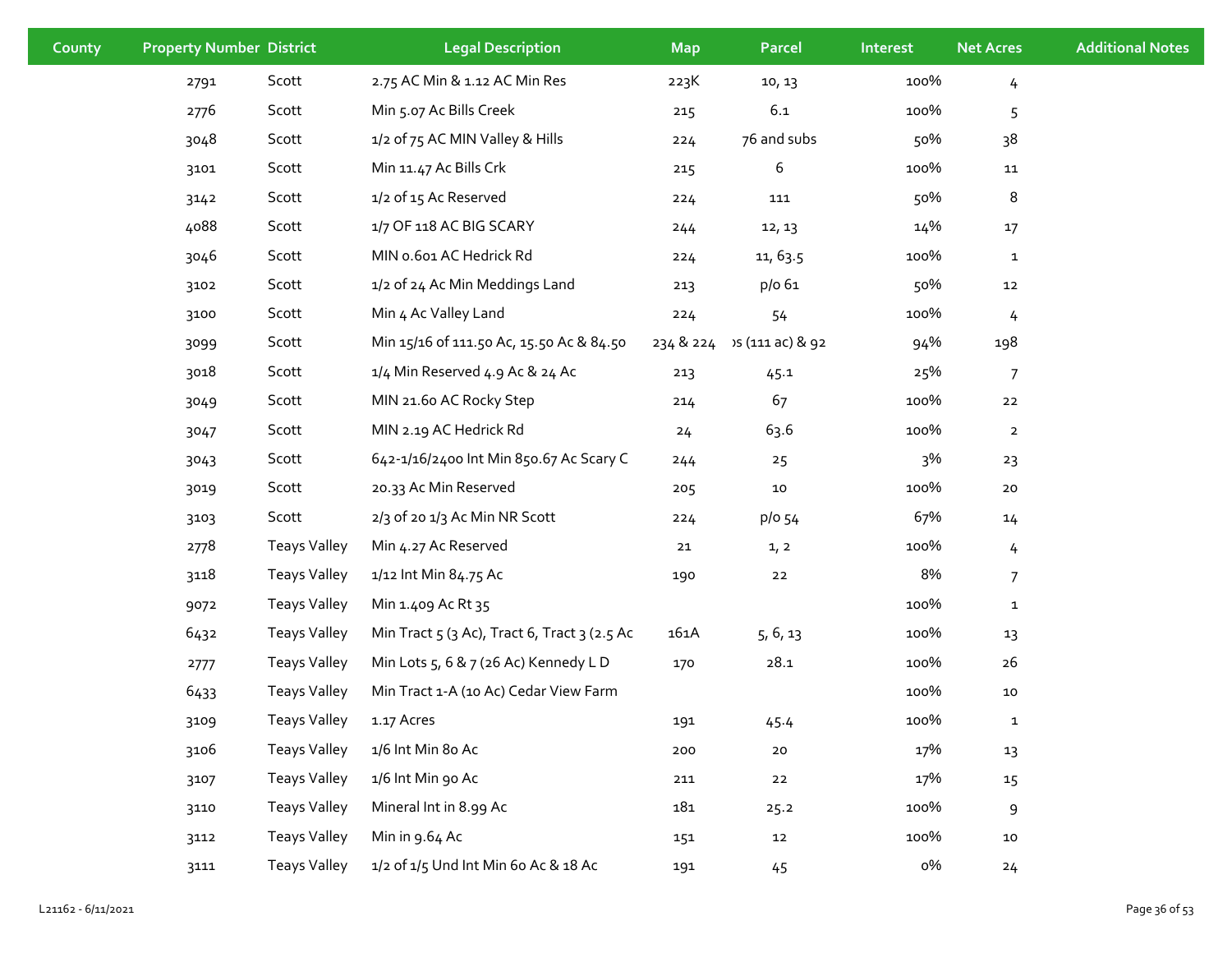| County  | <b>Property Number District</b> |                     | <b>Legal Description</b>                         | <b>Map</b>     | Parcel           | Interest            | <b>Net Acres</b> | <b>Additional Notes</b> |
|---------|---------------------------------|---------------------|--------------------------------------------------|----------------|------------------|---------------------|------------------|-------------------------|
|         | 3054                            | <b>Teays Valley</b> | 50 Ac Min Sugar Camp                             | 192            | 16               | 100%                | 50               |                         |
|         | 3114                            | <b>Teays Valley</b> | All Coal, Oil, Gas & Min 6.53 Ac                 | 151            | 12.3             | 100%                | $\overline{7}$   |                         |
|         | 3115                            | <b>Teays Valley</b> | 2/3 of 1/2 of 8o Ac Min Valley LD                | 200            | 20               | 33%                 | 27               |                         |
|         | 3116                            | <b>Teays Valley</b> | 2/3 of 1/2 of 90 Ac Min Big Hurricane            | 211            | 22               | 33%                 | 30               |                         |
|         | 5728                            | Union               | $1/5$ Of $1/3$ Int of $1/2$ Min 90.50 Ac Reserve | 155            | 24               | 3%                  | 3                |                         |
|         | 6800                            | Union               | 1/15 Int Oil, Gas & Mineral 124 Acres Exc        | 136            | 50               | 7%                  | 8                |                         |
|         | 6801                            | Union               | 1/15 Int Oil, Gas & Mineral 124 Acres Exc        | 136            | 50               | 7%                  | 8                |                         |
|         | 5730                            | Union               | 1/5 of 1/3 Int of 3/4 Min 81.50 Ac Quigley       | 156            | 3 and subs       | 5%                  | 4                |                         |
|         | 2775                            | Union               | 1/2 of 6 & 43 Sq Poles Min Shank Land            | 153            | p/o 33           | 50%                 | 3                |                         |
|         | 3126                            | Union               | 1/2 Int of 1/6 of 306 Ac Min                     |                |                  | 8%                  | 24               |                         |
|         | 3139                            | Union               | Min 113.75 Ac Pleasant Rd                        | 155            | $\mathbf{1}$     | 100%                | 42               |                         |
|         | 3127                            | Union               | 1/2 Int of 1/6 of 306 Ac Min                     |                |                  | 8%                  | 24               |                         |
|         | 5729                            | Union               | 1/5 of 1/3 Int o 1/2 Oil & Gas 74 Ac 18 Mile     | P/O 135        | 31, 31.1         | 3%                  | $\overline{2}$   |                         |
|         | 3133                            | Union               | 1/8 of 114.50 Ac S W Fisher Land                 | 128            | 9, 9.1, 9.2, 9.3 | 13%                 | 14               |                         |
|         | 3135                            | Union               | 1/2 of 11.50 Ac Min Shank Land                   | 153            | 33               | 50%                 | 6                |                         |
|         | 3148                            | Union               | Min .05 & Min 1.17 A Red House                   | 74             | 5.3              | 75%                 | $\mathbf{1}$     |                         |
|         | 3138                            | Union               | Min 121 1/8 Ac 18 Mile Crk                       | 136            | $\overline{7}$   | 100%                | 121              |                         |
|         | 3121                            | Union               | 1/3 Int Min 137.75 Ac 18 Mile 1 Crk Less C       |                |                  | 67%                 | 92               |                         |
|         |                                 |                     |                                                  |                |                  | <b>Putnam Total</b> | 2,383            |                         |
| Raleigh |                                 |                     |                                                  |                |                  |                     |                  |                         |
|         | 4847                            | <b>Beckley Corp</b> | Min (Ex Coal) Lot 252Mid-City Add                | 30             | 144, 144.1       | 100%                | $\mathsf{o}\,$   |                         |
|         | 4846                            | <b>Beckley Corp</b> | Min (Ex Coal) 0.23 Acn Kanawha St                |                |                  | 100%                | $\mathsf{o}\,$   |                         |
|         | 4844                            | <b>Beckley Corp</b> | Min (Ex Coal) 0.33 A Beckley                     | 10             | 204, 204.1, 205  | 100%                | o                |                         |
|         | 4845                            | <b>Beckley Corp</b> | Min (Ex Coal) 0.71 A Beckley                     |                |                  | 100%                | $\mathbf{1}$     |                         |
|         | 4842                            | Marsh Fork          | Oil & Gas 5.5 ACS 1/2 INT Massey Br              | 23             | 24               | 50%                 | 3                |                         |
|         | 4849                            | Marsh Fork          | O & G Lots 18-19 & Pt Lot 14 Honaker Bo          | 13A            | p/o insert       | 100%                | $\mathbf{2}$     |                         |
|         | 4850                            | Marsh Fork          | O&G Lot 9 & Pt Lots 7 & 8 Honaker Bott           | 13A            | p/o insert       | 100%                | $\overline{a}$   |                         |
|         | 4848                            |                     | Shady Springs Min (Ex Coal) 2 Ac Piney           | 4 <sup>2</sup> | $\overline{a}$   | 100%                | $\overline{2}$   |                         |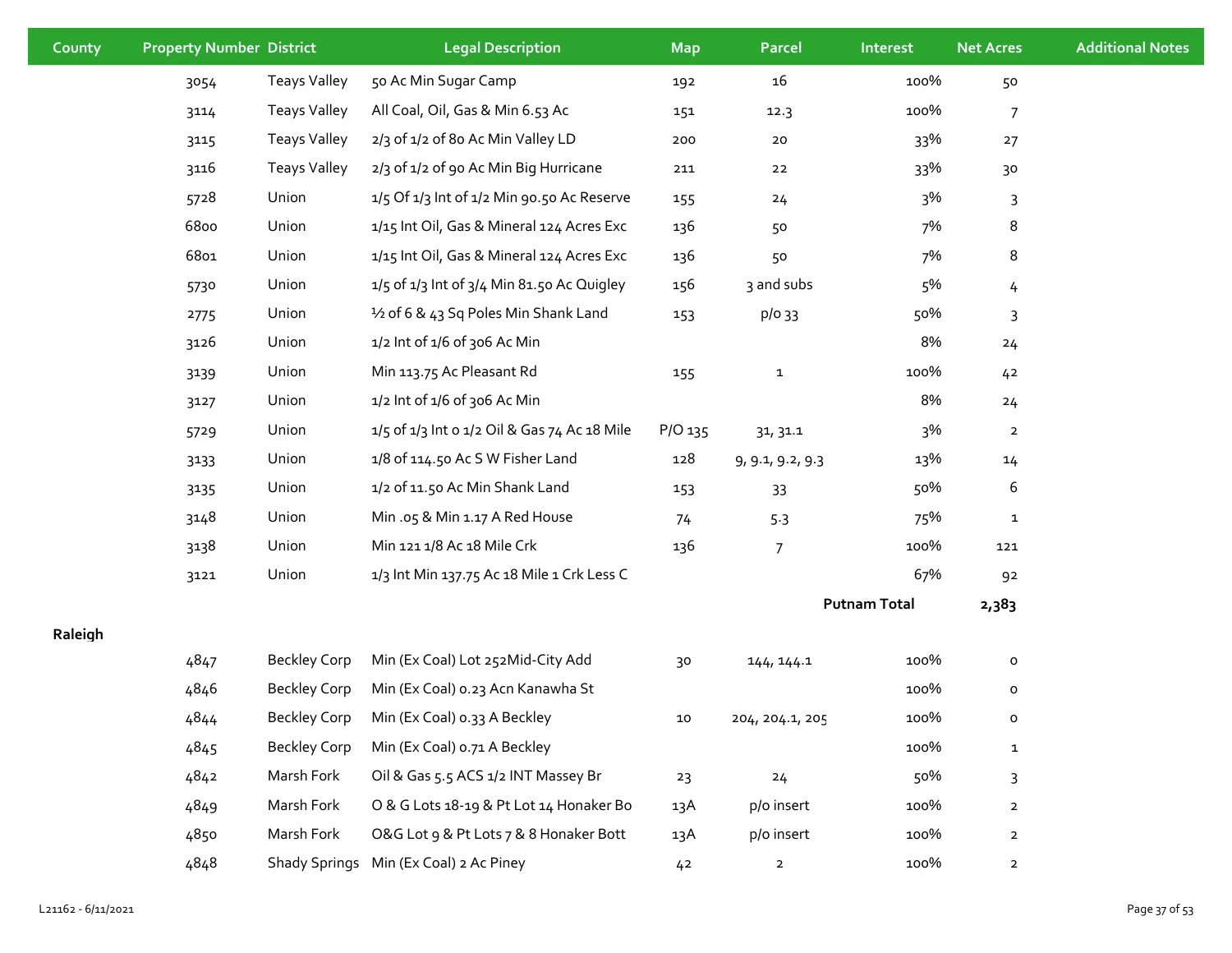| County   | <b>Property Number District</b> |                      | <b>Legal Description</b>                             | <b>Map</b>   | Parcel          | Interest              | <b>Net Acres</b> | <b>Additional Notes</b> |
|----------|---------------------------------|----------------------|------------------------------------------------------|--------------|-----------------|-----------------------|------------------|-------------------------|
|          | 4851                            |                      | Shady Springs Min (Ex Coal) 3.33 Ac Piney & Fat Crks |              |                 | 100%                  | 3                |                         |
|          | 2805                            | <b>Shady Springs</b> | Min (EX Coal) 5.982 Acs 4-H Rd                       |              |                 | 100%                  | 6                |                         |
|          | 4841                            | Slab Fork            | 100 Ac Ex Coal 1/4 of 1/6 UND INT Slab F             | $P/O$ 9      | 14.8, 15, 16, 1 | 4%                    | 4                |                         |
|          | 4843                            | Town                 | Min (EX Coal) Piney (1/5 Int)                        | 35           | 54              | 20%                   | $\overline{2}$   |                         |
|          | 6656                            | Trap Hill            | Min 3 Acs Trap Hill                                  |              |                 | 100%                  | 3                |                         |
|          | 6394                            | Trap Hill            | Min 57.1 Ac Ex Coal Breckenrge 12-5000               |              |                 | 1%                    | $\mathsf{o}\,$   |                         |
|          | 2804                            | Trap Hill            | 8.91 Ac Oil & Gas Sandlick                           | 8            | 43              | 100%                  | $9\,$            |                         |
|          | 6395                            | Trap Hill            | Min 57.1 Ac Ex Coal Breckenrge 12-5000               |              |                 | 1%                    | $\mathsf{o}$     |                         |
|          |                                 |                      |                                                      |              |                 | <b>Raleigh Total</b>  | 39               |                         |
| Randolph |                                 |                      |                                                      |              |                 |                       |                  |                         |
|          | 4426                            | Huttonsville         | 9 AC 1/6 INT E RICH MTN #2 (MAP 103-2                | 103          | 2.1             | 11%                   | $\mathbf{1}$     |                         |
|          | 6883                            |                      | Roaring Creek Min. 1 Ac (Map 113-41.5)               | 113          | 41.5            | 100%                  | $\mathbf{1}$     |                         |
|          |                                 |                      |                                                      |              |                 | <b>Randolph Total</b> | $\mathbf{2}$     |                         |
| Ritchie  |                                 |                      |                                                      |              |                 |                       |                  |                         |
|          | 2829                            | Grant                | OGM <sub>3</sub> A 143PO Big Run                     | 22           | $P/O$ 32        | 100%                  | 3                |                         |
|          | 3153                            | Grant                | 1/2 OGM 48 & 31361.5 SQ FT Big Run                   | 22           | 3 <sup>2</sup>  | 100%                  | 49               |                         |
|          | 6660                            | Grant                | 1/2 OGM 2.76 Ac NFHR                                 | 48           | 33              | 50%                   | $\mathbf{1}$     |                         |
|          | 6713                            | Grant                | OGM 3.433 Ac (Lot #3) Hughes River                   | 52           | 3 <sup>2</sup>  | 100%                  | 3                |                         |
|          | 7684                            | Harrisville          | 1/4 OGM #3 Ac Harrisville                            | $\mathbf{1}$ | 20.1            | 25%                   | $\mathsf{o}\,$   |                         |
|          | 7495                            | Murphy               | 1/2 OGM .515 Ac Burnt House                          |              |                 | 50%                   | $\mathsf{o}\,$   |                         |
|          | 4082                            | Murphy               | 1/5376 OGM 261.75 AC DRY RUN SPRUC                   | 28 & 29      | 51.1 & 18       | о%                    | $\mathsf{o}\,$   |                         |
|          | 4084                            | Murphy               | 1/2688 OGM 100 AC DRY FK SPRUCE                      | 29           | 19              | о%                    | o                |                         |
|          | 2827                            | Murphy               | 1/7 OGM 6.87 AC Bear Run                             | 22           | $17$            | 14%                   | $\mathbf{1}$     |                         |
|          | 2825                            | Murphy               | 1/7 OGM 6.87 AC Bear Run                             | $22$         | $17$            | 14%                   | $\mathbf{1}$     |                         |
|          | 2824                            | Murphy               | 1/7 OGM 6.87 AC Bear Run                             | ${\bf 22}$   | $17\,$          | 14%                   | $\mathbf{1}$     |                         |
|          | 2823                            | Murphy               | 1/7 OGM 6.87 AC Bear Run                             | ${\bf 22}$   | $17\,$          | 14%                   | $\mathbf{1}$     |                         |
|          | 2822                            | Murphy               | 1/7 OGM 6.87 AC Bear Run                             | $22$         | 17              | 14%                   | $\mathbf 1$      |                         |
|          | 6659                            | Murphy               | 1/7 OGM 6.87 Ac Bear Run                             | $22$         | $17$            | 14%                   | $\mathbf{1}$     |                         |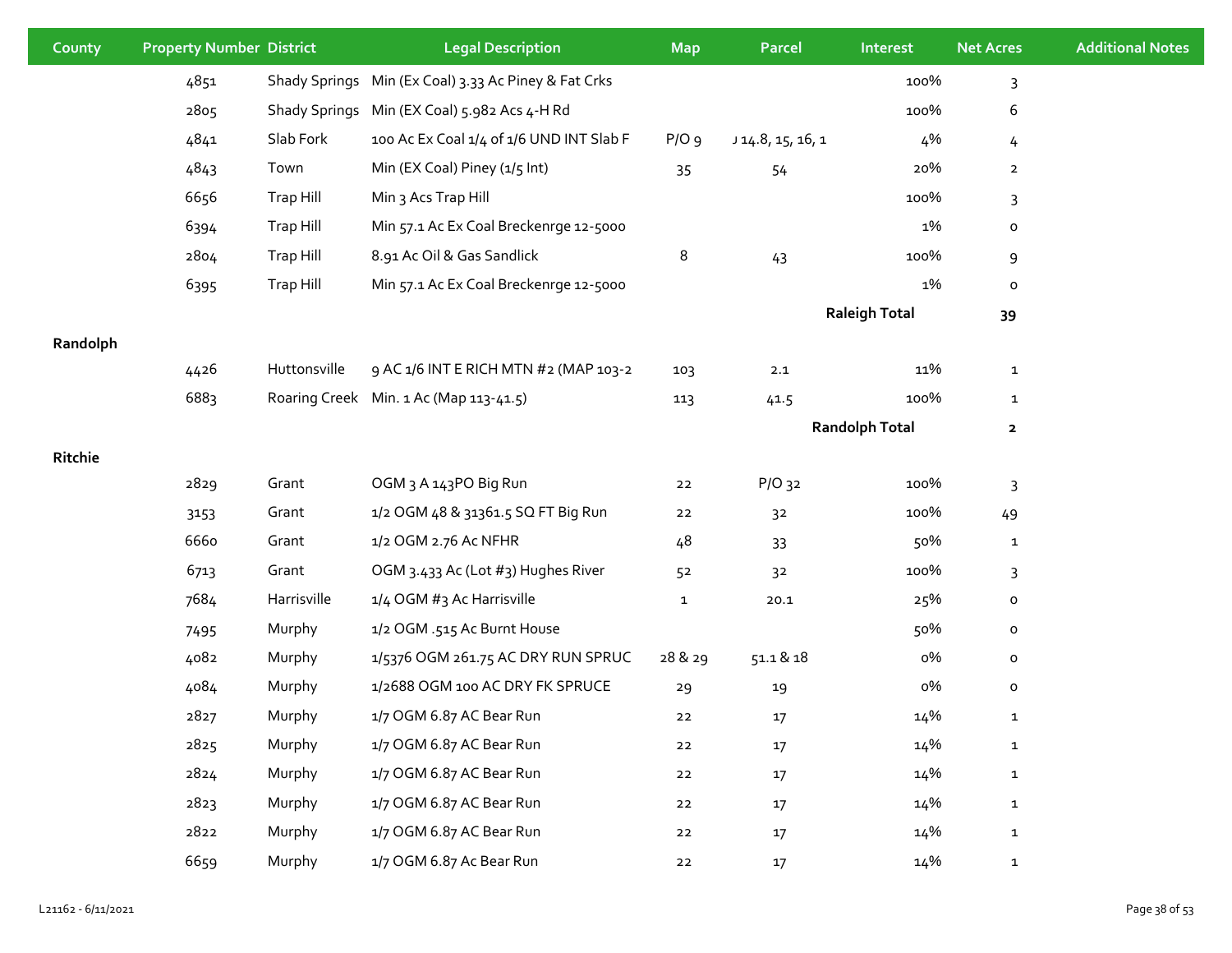| County | <b>Property Number District</b> |        | <b>Legal Description</b> | <b>Map</b>     | <b>Parcel</b>      | Interest             | <b>Net Acres</b> | <b>Additional Notes</b> |
|--------|---------------------------------|--------|--------------------------|----------------|--------------------|----------------------|------------------|-------------------------|
|        | 2828                            | Murphy | 1/7 OGM 6.87 AC Bear Run | ${\bf 22}$     | $17\,$             | 14%                  | $\mathbf{1}$     |                         |
|        |                                 |        |                          |                |                    | <b>Ritchie Total</b> | 64               |                         |
| Roane  |                                 |        |                          |                |                    |                      |                  |                         |
|        | 3311                            | Curtis | 62 1⁄4 OG Frozen Camp    | $\overline{7}$ | 45                 | 25%                  | 16               |                         |
|        | 3276                            | Curtis | 2A 1/2 OG M Reedy        | 4              | 47                 | 50%                  | ${\bf 1}$        |                         |
|        | 3312                            | Curtis | 62 1⁄4 OG Mill Creek     | 10             | $31$               | 25%                  | 16               |                         |
|        | 6309                            | Curtis | 10A 1/5 OG Mill Creek    | 4              | 4                  | 10%                  | $\mathbf{1}$     |                         |
|        | 5599                            | Curtis | 3A 7/64 OG Frozen Camp   | ${\bf 10}$     | 19                 | 11%                  | $\mathsf{o}$     |                         |
|        | 5600                            | Curtis | 5A 1/2 OG M Reedy        | 5              | 47                 | 50%                  | $\mathsf{3}$     |                         |
|        | 3289                            | Curtis | 8.11 A 1/4 OG L Reedy    | 14             | 25, 25.1           | 25%                  | $\mathbf 2$      |                         |
|        | 5601                            | Curtis | 10 1/4 OG Scaffold Run   | 6              | p/o 17             | 25%                  | $\mathsf{3}$     |                         |
|        | 4315                            | Curtis | 124/126 OG M REEDY       |                |                    | 19%                  | $\mathsf{o}\,$   |                         |
|        | 3277                            | Curtis | 5A 1/2 OG M Reedy        | 4              | 48                 | 50%                  | $\mathsf{3}$     |                         |
|        | 4309                            | Curtis | 42A 3/40 OG L REEDY      | 11             | 4                  | 8%                   | 3                |                         |
|        | 3200                            | Curtis | 10A 1/5 OG MILL CREEK    | 4              | 4                  | 20%                  | $\overline{2}$   |                         |
|        | 4312                            | Curtis | 62 24/126 OG M REEDY     | 14             | 9                  | 19%                  | 12               |                         |
|        | 6719                            | Curtis | 76A 1/16 OG L Reedy      | 12             | 45                 | 6%                   | 5                |                         |
|        | 6718                            | Curtis | 11A 1/16 OG L Reedy      | ${\bf 12}$     | 36.1               | 6%                   | $\mathbf{1}$     |                         |
|        | 6717                            | Curtis | 39A 1/16 OG L Reedy      | 11             | 40                 | 6%                   | $\overline{2}$   |                         |
|        | 3199                            | Curtis | 50 1/4 OG MILL CREEK     | 4              | 12, 20             | 25%                  | 13               |                         |
|        | 6714                            | Curtis | 5 OG M Reedy             | $\overline{7}$ | 16                 | 100%                 | 5                |                         |
|        | 4310                            | Curtis | 47A 1/40 OG L REEDY      | 8              | 38                 | 3%                   | $\mathbf{1}$     |                         |
|        | 6716                            | Curtis | 17A 1/4 OG L Reedy       |                |                    | 25%                  | $\frac{1}{2}$    |                         |
|        | 4302                            | Geary  | 5 OG HURRICANE           | $18\,$         | 3, 73.1, 73.3, 73. | 100%                 | 5                |                         |
|        | 3195                            | Geary  | 121A 1/18 OG Lefthand    | 13             | 17, 18, 44         | 5%                   | 6                |                         |
|        | 3193                            | Geary  | 8oA 1/18 OG Lefthand     | 13             | 16, 19             | 6%                   | 4                |                         |
|        | 3169                            | Geary  | 9 OG Hollywood           | $15\,$         | 50                 | 100%                 | 9                |                         |
|        | 3189                            | Geary  | 85A 1/24 OG Two Run      | $14\,$         | ${\bf 21}$         | 4%                   | $\frac{1}{2}$    |                         |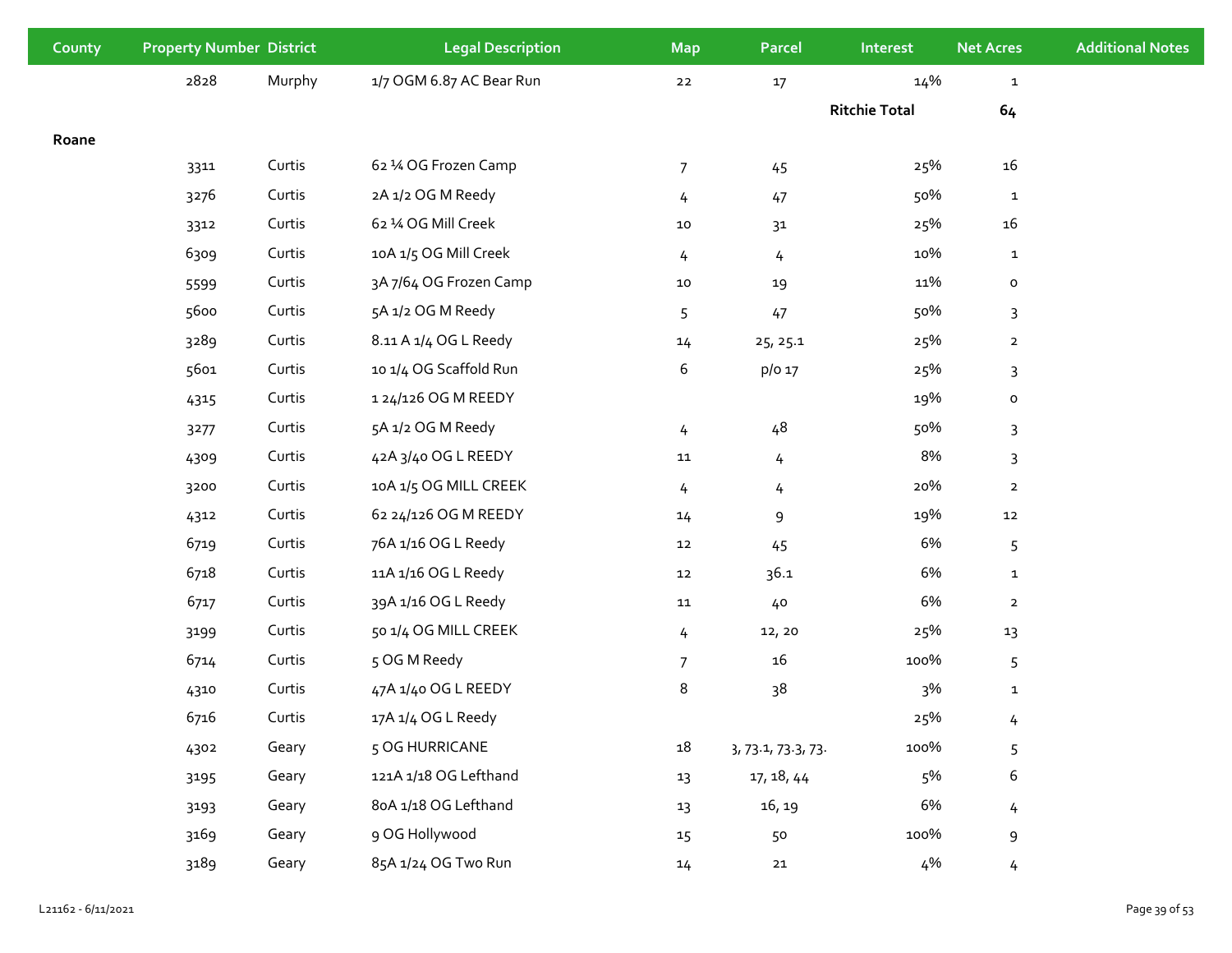| County | <b>Property Number District</b> |        | <b>Legal Description</b>             | <b>Map</b>     | <b>Parcel</b>    | Interest | <b>Net Acres</b> | <b>Additional Notes</b> |
|--------|---------------------------------|--------|--------------------------------------|----------------|------------------|----------|------------------|-------------------------|
|        | 7359                            | Geary  | 29A 1/24 Min Sandy                   |                |                  | 4%       | $\mathbf{1}$     |                         |
|        | 6315                            | Geary  | 83 1/72 OG Sandy                     |                |                  | 1%       | $\mathbf{1}$     |                         |
|        | 6314                            | Geary  | 83 1/72 OG Sandy                     |                |                  | 1%       | $\mathbf{1}$     |                         |
|        | 4303                            | Geary  | 55 2/35 OG HOLLYWOOD PRIME ENER      | $\mathsf 9$    | $\overline{a}$   | 6%       | $\mathsf{3}$     |                         |
|        | 7356                            | Geary  | 4A OG Lefthand Sur Is Map 7 Par 42   | $\overline{7}$ | 72               | 100%     | 4                |                         |
|        | 7357                            | Geary  | 10A 1/12 OG Simmons Run              | 4              | $\overline{7}$   | 8%       | $\mathbf{1}$     |                         |
|        | 6724                            | Geary  | 3.70A OG Grannies Creek              | ${\bf 28}$     | 53               | 100%     | $\overline{4}$   |                         |
|        | 4304                            | Geary  | 88A 11/144 OG SANDY                  | $22$           | 55, 56           | 8%       | 7                |                         |
|        | 7358                            | Geary  | 23A 1/24 OG Sandy                    | $26\,$         | 13               | 4%       | ${\bf 1}$        |                         |
|        | 6785                            | Geary  | 42A 1/2 OG Sandy                     |                |                  | 50%      | $21\,$           |                         |
|        | 7364                            | Geary  | 30A 1/24 OG Sandy                    |                |                  | 4%       | ${\bf 1}$        |                         |
|        | 7360                            | Geary  | 62A 1/18 OG Sandy                    | 9              | 22.1             | 6%       | $\mathsf{3}$     |                         |
|        | 6723                            | Geary  | 8.01A OG Sandy                       | ${\bf 28}$     | 53               | 100%     | 8                |                         |
|        | 6721                            | Geary  | 119A 3/40 OG Lefthand                |                |                  | 8%       | $\mathsf 9$      |                         |
|        | 6722                            | Geary  | 8 OG Lefthand                        | 8              | 46               | 100%     | 8                |                         |
|        | 7362                            | Geary  | 13.25A 2/5 OG Lefthand               | $20\,$         | 5, 5.1, 5.2      | 40%      | 5                |                         |
|        | 7361                            | Geary  | 66A 11/72 OG Grannies Creek Columbia |                |                  | 15%      | 10               |                         |
|        | 3203                            | Geary  | 20 OG HURRICANE                      | P/O 24 & 30    | 12 & 20          | 100%     | ${\bf 20}$       |                         |
|        | 4298                            | Harper | 25 1/10 OG HIGBY                     | 7              | 42               | 10%      | 3                |                         |
|        | 6449                            | Harper | 1 A 1/2 O&G Wolf Camp                |                |                  | 50%      | ${\bf 1}$        |                         |
|        | 7374                            | Harper | 28 1/6 OG Wolf Camp                  |                |                  | 17%      | 5                |                         |
|        | 7372                            | Harper | 1/2 32 Fee Wolf Camp                 | $\overline{7}$ | $26\,$           | 50%      | 16               |                         |
|        | 7369                            | Harper | 16 1/4 OG Wolf Creek                 | 15             | 29, 29.1         | 25%      | 4                |                         |
|        | 7368                            | Harper | 3 OG Wolf Creek                      | 15             | $27$             | 100%     | $\mathsf{3}$     |                         |
|        | 4830                            | Harper | 21 1/6 OG Coxes Fork                 | 8              | $\mathbf{2}$     | 17%      | 4                |                         |
|        | 3324                            | Harper | 40 1/8 OG Coxes Fork                 | 4              | 13,7             | 13%      | 5                |                         |
|        | 4829                            | Harper | 13 1/6 OG COXES FORK                 | 8              | P/O <sub>2</sub> | 17%      | $\overline{2}$   |                         |
|        | 3284                            | Harper | 14 1/16 OG Elk Fork                  | $\mathbf{1}$   | 26, 27           | 17%      | $\overline{2}$   |                         |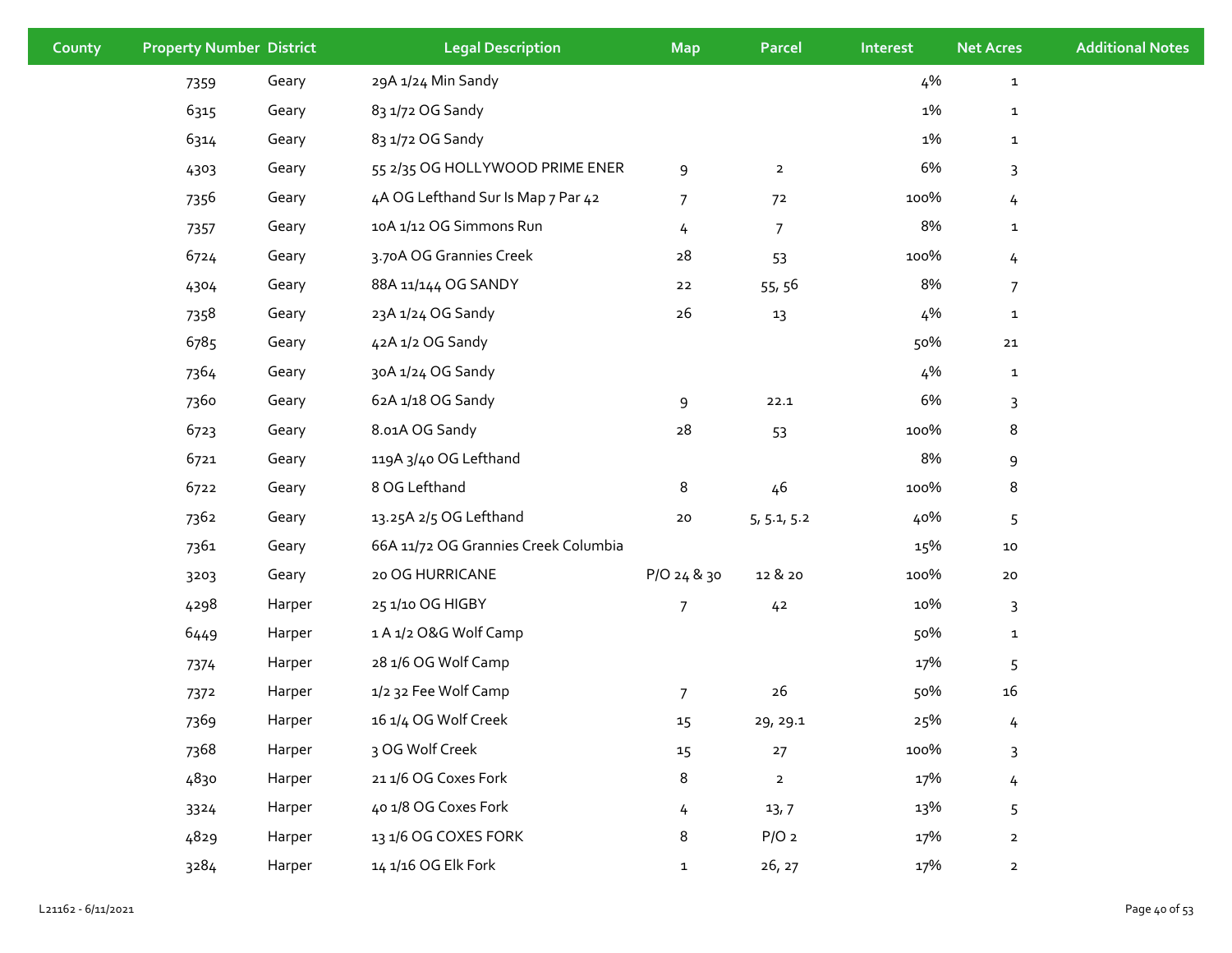| County | <b>Property Number District</b> |        | <b>Legal Description</b>          | <b>Map</b>     | <b>Parcel</b>  | Interest | <b>Net Acres</b> | <b>Additional Notes</b> |
|--------|---------------------------------|--------|-----------------------------------|----------------|----------------|----------|------------------|-------------------------|
|        | 3217                            | Harper | 44 6/7 OG FLAT FORK PENNZOIL-9901 | $\,8\,$        | 23             | 75%      | 34               |                         |
|        | 3216                            | Harper | 28 OG FLAT FORK PENNZOIL-TAYLOR   | 8              | 32             | 100%     | 28               |                         |
|        | 3215                            | Harper | 66A 1/4 OG POCA                   | $\mathsf 9$    | combined with  | 25%      | 17               |                         |
|        | 3219                            | Harper | 14 1/2 OG ELK FORK                | $\mathbf{1}$   | 26, P/O 27     | 50%      | $\overline{7}$   |                         |
|        | 3220                            | Harper | 6o 1/16 OG ELK FORK               | $\overline{2}$ | $\overline{2}$ | 6%       | $\overline{4}$   |                         |
|        | 3221                            | Harper | 35 1/2 OG ELK FORK                | 3              | 19             | 50%      | 18               |                         |
|        | 3214                            | Harper | 54A 1/2 OG WOLF CREEK             | 19             | 33             | 50%      | 27               |                         |
|        | 3213                            | Harper | 105A 1/2 OG WOLF CAMP             | 19             | 16             | 50%      | 53               |                         |
|        | 3290                            | Harper | 39 1/24 OG Poca                   | 25             | 24.1           | 4%       | $\overline{a}$   |                         |
|        | 3218                            | Harper | 46 1/2 OG ELK FORK                | 4              | $\mathbf{1}$   | 50%      | 23               |                         |
|        | 3285                            | Harper | 6 1/2 OG Straight Creek           | 25 & 26        | 6 & 7          | 50%      | 3                |                         |
|        | 3172                            | Harper | .25 Fee Green Creek               | 30             | 4.1            | 100%     | $\mathsf{o}$     |                         |
|        | 3280                            | Harper | 108 41/280 OG Elk Fork            | $\mathbf{1}$   | 23             | 15%      | 16               |                         |
|        | 3182                            | Harper | 10 1/2 OG Flat Fork               | $22$           | $\mathbf{1}$   | 100%     | 11               |                         |
|        | 3279                            | Harper | 113 41/280 OG Elk Fork            | $\mathbf{1}$   | 23             | 15%      | 17               |                         |
|        | 3278                            | Harper | 2 OG Straight Creek               | $26$           | $P/O$ 24, 66   | 100%     | $\overline{a}$   |                         |
|        | 3173                            | Harper | 5 OG Green Creek                  | 29             | 29             | 100%     | 5                |                         |
|        | 3283                            | Harper | 23 1/4 OG White Oak               | 25             | $\mathbf{1}$   | 25%      | 6                |                         |
|        | 3212                            | Harper | 6A OG POCA                        | 23             | 45, 46, 48     | 100%     | 6                |                         |
|        | 4831                            | Reedy  | 20 1/24 OG L REEDY                | 11             | 43             | 4%       | $\mathbf{1}$     |                         |
|        | 3263                            | Reedy  | 45 A 7/48 min M Reedy             | 10             | 49             | 15%      | $\overline{7}$   |                         |
|        | 3262                            | Reedy  | 74 1/12 OG Greenbrier             | 14             | 24             | 50%      | 37               |                         |
|        | 3264                            | Reedy  | 8 1⁄4 OG R Reedy                  | P/O 10         | 39             | 25%      | $\overline{2}$   |                         |
|        | 3261                            | Reedy  | 21/3 OG Wagon Run                 | ${\tt 11}$     | ${\bf 21}$     | 50%      | $\mathbf{1}$     |                         |
|        | 3258                            | Reedy  | 3 OG Sandy                        | 8              | 10             | 100%     | 3                |                         |
|        | 3292                            | Reedy  | 25/18 OG Spring Creek             | $12\,$         | 12, 20         | 100%     | 25               |                         |
|        | 3246                            | Reedy  | 9 1/2 OG Seaman Fork              | 4              | 23             | 50%      | 5                |                         |
|        | 3248                            | Reedy  | 6 1/2 1/2 OG L Reedy              | 16             | 37             | 50%      | 3                |                         |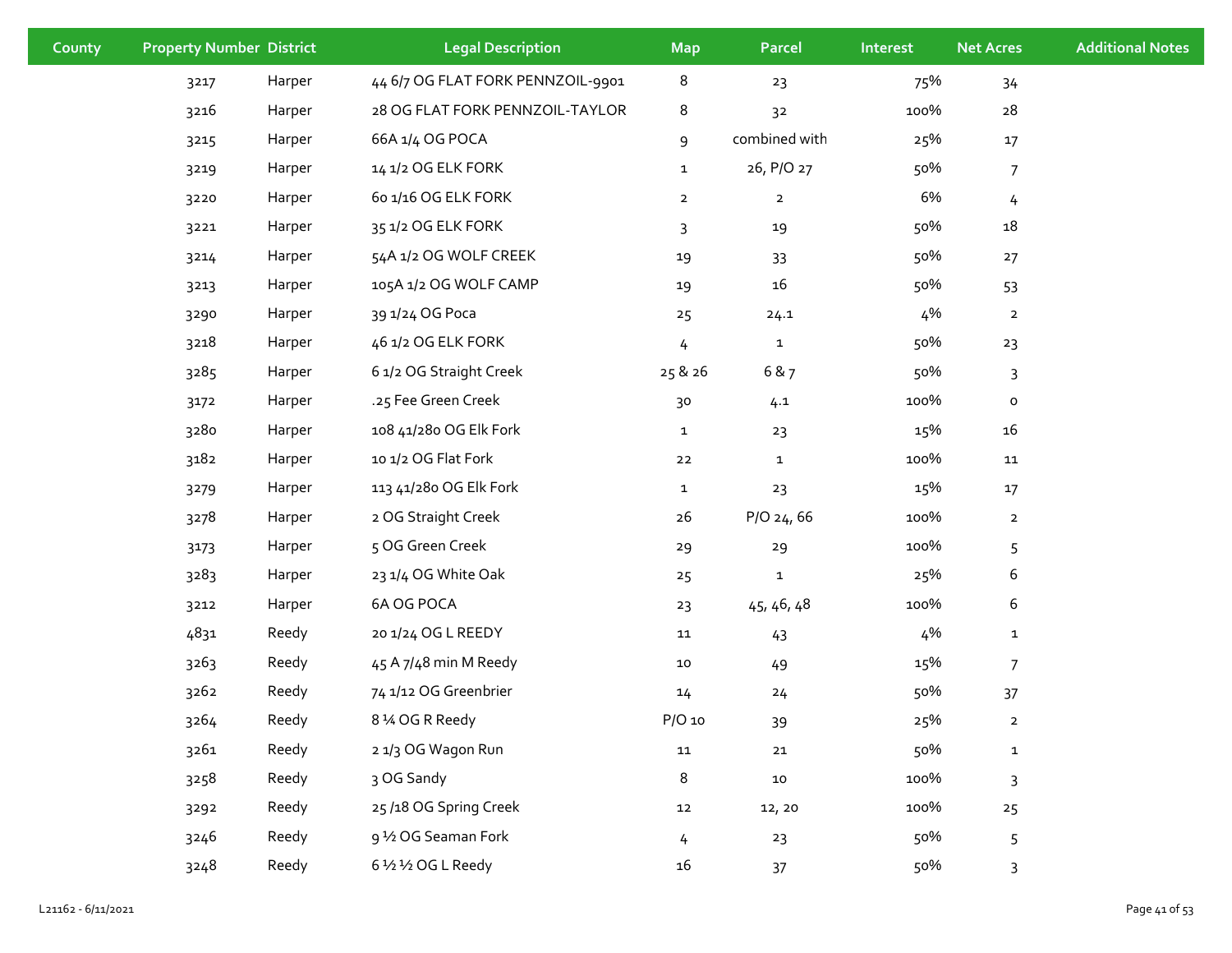| County | <b>Property Number District</b> |            | <b>Legal Description</b>                 | <b>Map</b> | <b>Parcel</b>  | Interest | <b>Net Acres</b> | <b>Additional Notes</b> |
|--------|---------------------------------|------------|------------------------------------------|------------|----------------|----------|------------------|-------------------------|
|        | 3249                            | Reedy      | 28 A 5/12 OG Spring Creek                | $\bf 12$   | 14             | 42%      | 12               |                         |
|        | 3206                            | Reedy      | 120A 1/24 OG SPRING CREEK                | $\bf 12$   | 19             | 4%       | 5                |                         |
|        | 3174                            | Reedy      | 69 1⁄4 OG L Reedy                        | 5          | 34, 34.1       | 25%      | $17\,$           |                         |
|        | 6320                            | Reedy      | 4 1/2 OG R Reedy                         | 5          | 38             | 25%      | $\mathbf{1}$     |                         |
|        | 7353                            | Reedy      | 85A 1/12 OG L Reedy                      |            |                | 8%       | $\overline{7}$   |                         |
|        | 3183                            | Reedy      | 3/7 115.89 OG Bear Run                   | 16         | 17, 17.2       | 43%      | 50               |                         |
|        | 6319                            | Reedy Corp | 12 1/8 Min Reedy                         | 10         | 46             | 13%      | $\overline{a}$   |                         |
|        | 3266                            | Reedy Corp | 12 1/4 Min Reedy                         | 10         | 46             | 25%      | 3                |                         |
|        | 3267                            | Reedy Corp | 12 1/24 Min Reedy                        | ${\bf 10}$ | 46             | 8%       | $\mathbf{1}$     |                         |
|        | 7693                            | Smithfield | 110 1/12 OG Henry Fork                   |            |                | 8%       | 9                |                         |
|        | 6975                            | Smithfield | 90 1/32 OG Rush Creek                    |            |                | 3%       | 3                |                         |
|        | 7384                            | Smithfield | 95A 15/128 OG Dry Fork Triad-Tariff Unit |            |                | 12%      | ${\bf 11}$       |                         |
|        | 7692                            | Smithfield | 49 1/16 OG Henry Fork                    | 8          | p/o 1, p/o 2   | 6%       | 3                |                         |
|        | 6969                            | Smithfield | 60 1/2 OG Henry Fork                     |            |                | 50%      | 30               |                         |
|        | 3286                            | Smithfield | 7 OG Rush Creek                          | 30         | 14             | 25%      | $\mathbf{1}$     |                         |
|        | 6532                            | Smithfield | 2A 1/16o OG Henry Fork                   |            |                | 1%       | $\mathsf{o}$     |                         |
|        | 6414                            | Smithfield | 40A 1/64 OG Orchard Run Power Gas-Lo     |            |                | 2%       | $\mathbf{1}$     |                         |
|        | 6534                            | Smithfield | 54A 2/1920 OG Clover                     |            |                | о%       | $\mathsf{o}\,$   |                         |
|        | 3281                            | Smithfield | 110 A 1/24 OG Rush Creek                 | 8          | P/O7           | 4%       | 5                |                         |
|        | 7379                            | Smithfield | 13 2/9 OG Poca                           | ${\bf 20}$ | $26$           | 22%      | 3                |                         |
|        | 6970                            | Smithfield | 21 All Min Rush Run                      |            |                | 100%     | ${\bf 21}$       |                         |
|        | 6971                            | Smithfield | 63 All Min Rush Run                      |            |                | 100%     | 63               |                         |
|        | 3227                            | Smithfield | 30 OG SAND RUN                           | 8          | 23             | 100%     | 30               |                         |
|        | 4297                            | Smithfield | 135 SQ RDS OG POCA                       | ${\bf 21}$ | 26 (gen. area) | 100%     | $\mathbf{1}$     |                         |
|        | 7381                            | Smithfield | 52 2/9 OG Henry Fork                     |            |                | 22%      | 12               |                         |
|        | 7378                            | Smithfield | 6o 2/9 OG Poca                           | 20         | 5              | 22%      | 13               |                         |
|        | 7380                            | Smithfield | 10 1/6 OG Poca                           |            |                | 17%      | $\overline{a}$   |                         |
|        | 6972                            | Smithfield | 80 1/4 OG Rush Run                       |            |                | 25%      | 20               |                         |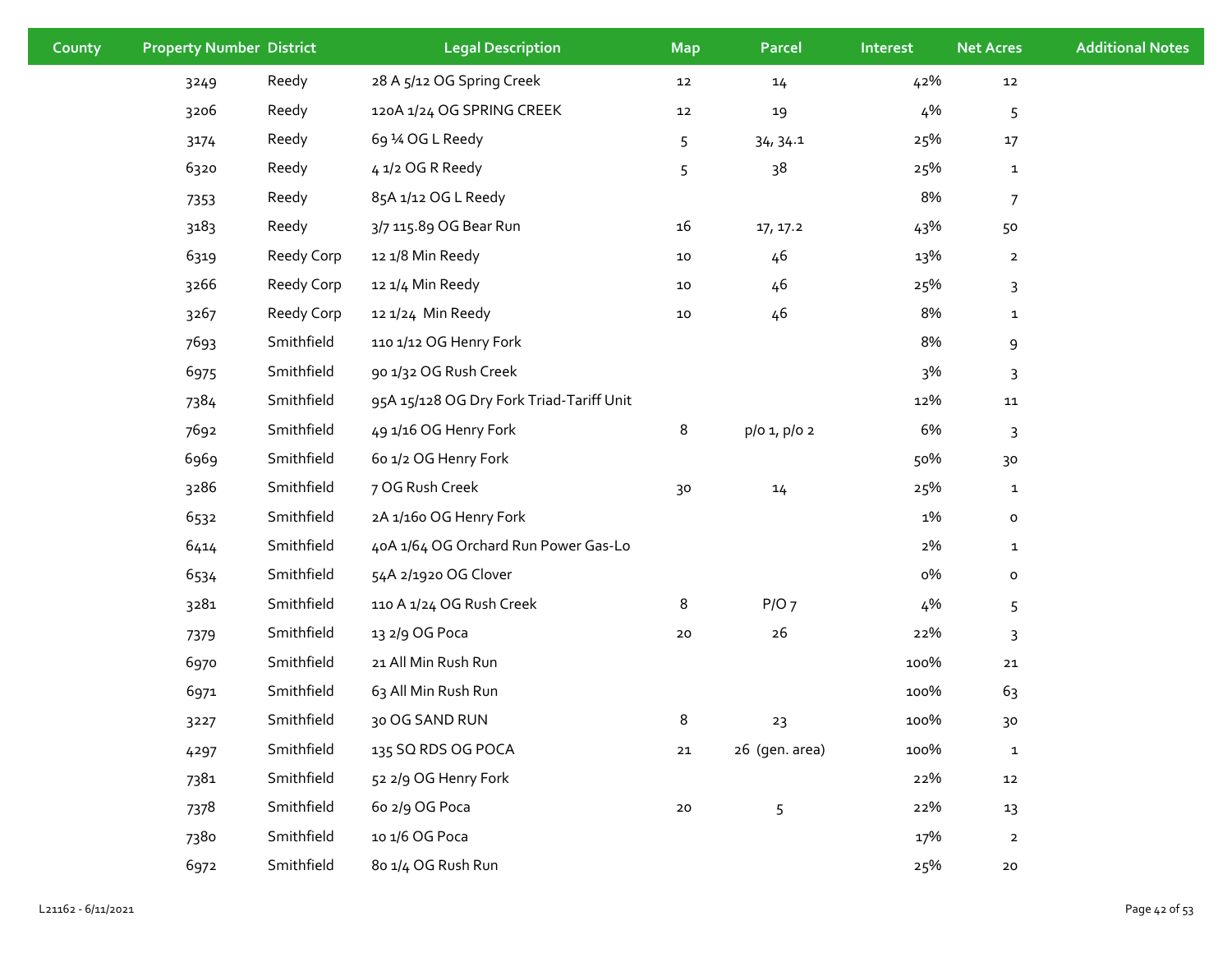| County | <b>Property Number District</b> |            | <b>Legal Description</b>           | <b>Map</b>     | <b>Parcel</b>    | Interest | <b>Net Acres</b> | <b>Additional Notes</b> |
|--------|---------------------------------|------------|------------------------------------|----------------|------------------|----------|------------------|-------------------------|
|        | 6413                            | Smithfield | 69A 3/256 OG Poca                  |                |                  | 1%       | $\mathbf{1}$     |                         |
|        | 6973                            | Smithfield | 78 46/72 OG Henry Fork             |                |                  | 64%      | 50               |                         |
|        | 6974                            | Smithfield | 47 55/72 OG Hays Fork              |                |                  | 76%      | 36               |                         |
|        | 7377                            | Smithfield | 67 1/9 OG Johnson                  |                |                  | 11%      | $\overline{7}$   |                         |
|        | 7389                            | Spencer    | 100A 1/360 OG Boggs Fork McKown-SB |                |                  | о%       | $\mathsf{o}\,$   |                         |
|        | 6342                            | Spencer    | 19A 1/14 OG Little Creek           |                |                  | 7%       | $\mathbf{1}$     |                         |
|        | 3175                            | Spencer    | 5A 1/8 OG Lick Fork                | 27             | $1.2\,$          | 13%      | $\mathbf{1}$     |                         |
|        | 3176                            | Spencer    | 251 1/21 OG Toms Run               | 485            | 3, 3.1, 3.2 & 42 | 5%       | 12               |                         |
|        | 3259                            | Spencer    | 3 OG Daniel Run                    | 28             | 6                | 100%     | 3                |                         |
|        | 6454                            | Spencer    | 21/4 OG Tanner Run                 | $22$           | 11.2             | 25%      | $\mathbf{1}$     |                         |
|        | 7388                            | Spencer    | 1/24 34 OG Spring Creek            |                |                  | 4%       | $\mathbf{1}$     |                         |
|        | 6839                            | Spencer    | 5 3/4 OG Pep Run                   | 19             | $35\,$           | 75%      | 4                |                         |
|        | 3185                            | Spencer    | 3/5 Int 67 Fee Spring Creek        | 38             | 3                | 60%      | 40               |                         |
|        | 6533                            | Spencer    | 1/2 7 2/10 OG Laurel               |                |                  | 50%      | 4                |                         |
|        | 3255                            | Spencer    | 8 3/8 OG Spring Creek              | 12             | 31               | 75%      | 6                |                         |
|        | 3254                            | Spencer    | 1/2 6 OG West Fork                 | 6              | 19, 19.1, 28     | 50%      | 3                |                         |
|        | 6340                            | Spencer    | 8A 3/8 OG Spring Creek             | 12             | p/o 31           | 38%      | 3                |                         |
|        | 6334                            | Spencer    | 26 1/16 OG Beaver Dam              | $\overline{2}$ | ${\bf 11}$       | 6%       | 4                |                         |
|        | 3243                            | Spencer    | 83 1/4 OG MISSOURI FORK            | 36             | 1, 1.1, 1.2      | 100%     | 83               |                         |
|        | 3236                            | Spencer    | 27 3/8 OG BEAR TREE                | $16\,$         | 10, 10.1, 11     | 100%     | 27               |                         |
|        | 3184                            | Spencer    | 100 1/6 OG Lick Fork               | 21 & 26        | 83, 84, 85 & 16  | 17%      | $17\,$           |                         |
|        | 3308                            | Spencer    | 8A 1/2 OG Riley Addn               | 22B            | 1.2              | 50%      | $\overline{4}$   |                         |
|        | 3310                            | Spencer    | 26A 1/2 OG Spring Creek            | 3              | 7.1, 9           | 50%      | 13               |                         |
|        | 3317                            | Spencer    | 7A 1/2 OG Riley Addn               | $22B$          | 1, 1.1, 1.2      | 50%      | 4                |                         |
|        | 6337                            | Spencer    | 22 1/8 OG Spring Creek             |                |                  | 13%      | 3                |                         |
|        | 7394                            | Spencer    | 3 11/12 OG Goff Run                |                |                  | 92%      | 3                |                         |
|        | 7395                            | Spencer    | 15A 3/64 OG Little Creek           |                |                  | 5%       | $\mathbf{1}$     |                         |
|        | 3306                            | Spencer    | 45 1/21 OG Spring Creek            | $\overline{a}$ | 26               | 5%       | $\mathbf{2}$     |                         |
|        |                                 |            |                                    |                |                  |          |                  |                         |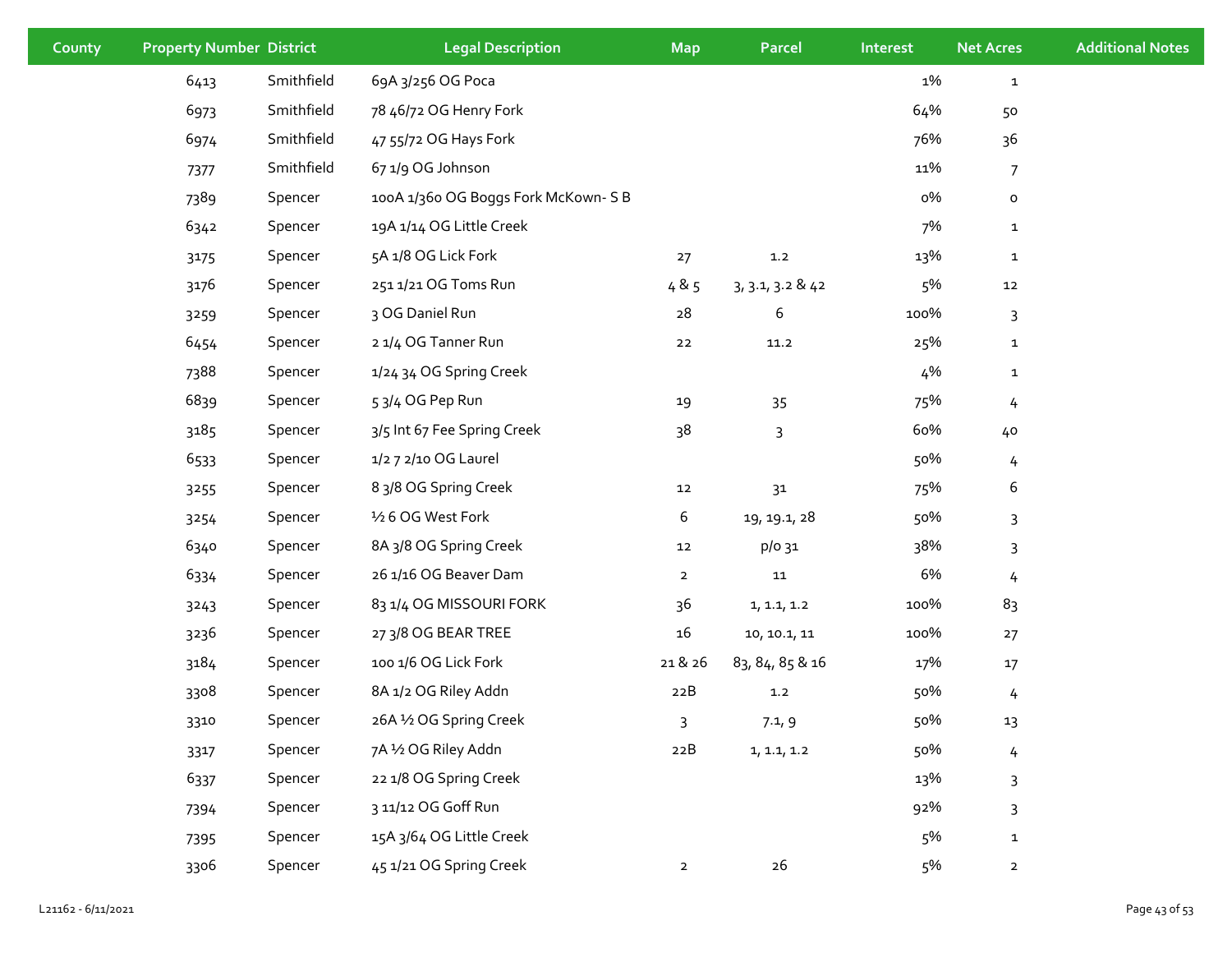| County | <b>Property Number District</b> |         | <b>Legal Description</b>    | <b>Map</b> | <b>Parcel</b>      | Interest | <b>Net Acres</b> | <b>Additional Notes</b> |
|--------|---------------------------------|---------|-----------------------------|------------|--------------------|----------|------------------|-------------------------|
|        | 7396                            | Spencer | 4A 1/4 OG Barnes Run        |            |                    | 25%      | $\mathbf{1}$     |                         |
|        | 6336                            | Spencer | 6 1/4 Min Spring Creek      |            |                    | 25%      | $\overline{2}$   |                         |
|        | 3316                            | Spencer | 28A 1⁄2 OG Miller Run       | 12         | 39,43              | 50%      | 14               |                         |
|        | 3302                            | Spencer | 3 1/7 OG Little Creek       | 8          | 27                 | 14%      | $\mathsf{o}\,$   |                         |
|        | 3303                            | Spencer | 16 1/7 OG Little Creek      | 8          | 18, 19, 25, 39     | 14%      | $\overline{a}$   |                         |
|        | 3304                            | Spencer | 17 1/7 OG Little Creek      | 8          | /0 18, 19, 25, 3   | 14%      | $\overline{2}$   |                         |
|        | 3305                            | Spencer | 15 1/21 OG Triplett         | 5          | 12, 13, 14         | 5%       | 15               |                         |
|        | 3313                            | Spencer | 6 1/2 OG West Fork          | 6          | 28                 | 50%      | 3                |                         |
|        | 7392                            | Spencer | 337A 1/12 OG Boggs Fork     |            |                    | 2%       | 8                |                         |
|        | 3325                            | Spencer | 81 1⁄4 OG Triplett          | 19         | $\overline{2}$     | 25%      | ${\bf 20}$       |                         |
|        | 6335                            | Spencer | 6 1/2 OG Slate              | 29         | $\mathbf{1}$       | 50%      | 3                |                         |
|        | 3321                            | Spencer | 15A 1/2 OG Island Run       | 30         | 32, 33, 42         | 50%      | 8                |                         |
|        | 6333                            | Spencer | 26 1/8 OG Spring Creek      |            |                    | 13%      | 3                |                         |
|        | 3322                            | Spencer | 28A 1/2 Min Little Creek    | $12$       | 19                 | 50%      | 14               |                         |
|        | 3323                            | Spencer | 21A 1⁄4 OG Little Creek     | 4          | , 17.3, 17.4, 17.5 | 25%      | 5                |                         |
|        | 3319                            | Spencer | 365 1⁄4 OG Nancy Run        | 11         | 28, 29             | 25%      | 91               |                         |
|        | 3268                            | Spencer | 8 A 1/2 OG Riley Addn       | 22B        | $1.2\,$            | 50%      | $\overline{4}$   |                         |
|        | 3270                            | Spencer | 66 A 1/2 OG Ravenswood Pike | 22B        | 1, 1.1, 21.2       | 50%      | 33               |                         |
|        | 3272                            | Spencer | 21 A 1⁄4 OG Little Creek    | 4          | , 17.3, 17.4, 17.5 | 25%      | 5                |                         |
|        | 7393                            | Spencer | 30A 1/18 OG Lick Fork       |            |                    | 2%       | $\mathbf{1}$     |                         |
|        | 7391                            | Spencer | 30A 1/18 OG Lick Fork       |            |                    | 2%       | $\mathbf{1}$     |                         |
|        | 3274                            | Spencer | 26 A 1/2 OG Spring Creek    | 3          | 7.1, 9             | 50%      | 13               |                         |
|        | 7390                            | Spencer | 337A 1/12 OG Boggs Fork     |            |                    | 2%       | 8                |                         |
|        | 3320                            | Spencer | 66A 1/2 OG Ravenswood Pike  | 28         | $\rm 28$           | 50%      | 33               |                         |
|        | 6787                            | Walton  | 8 1/2 OG Rock Creek         | 9          | 7.1                | 50%      | 4                |                         |
|        | 6727                            | Walton  | 54 1/2 OG Round Knob        | 6          | 23                 | 50%      | 27               |                         |
|        | 6728                            | Walton  | 123A 1/16 OG Poca           | 11         | 39                 | 6%       | 8                |                         |
|        | 6786                            | Walton  | 114 2/10 OG Sandy           |            |                    | 20%      | 23               |                         |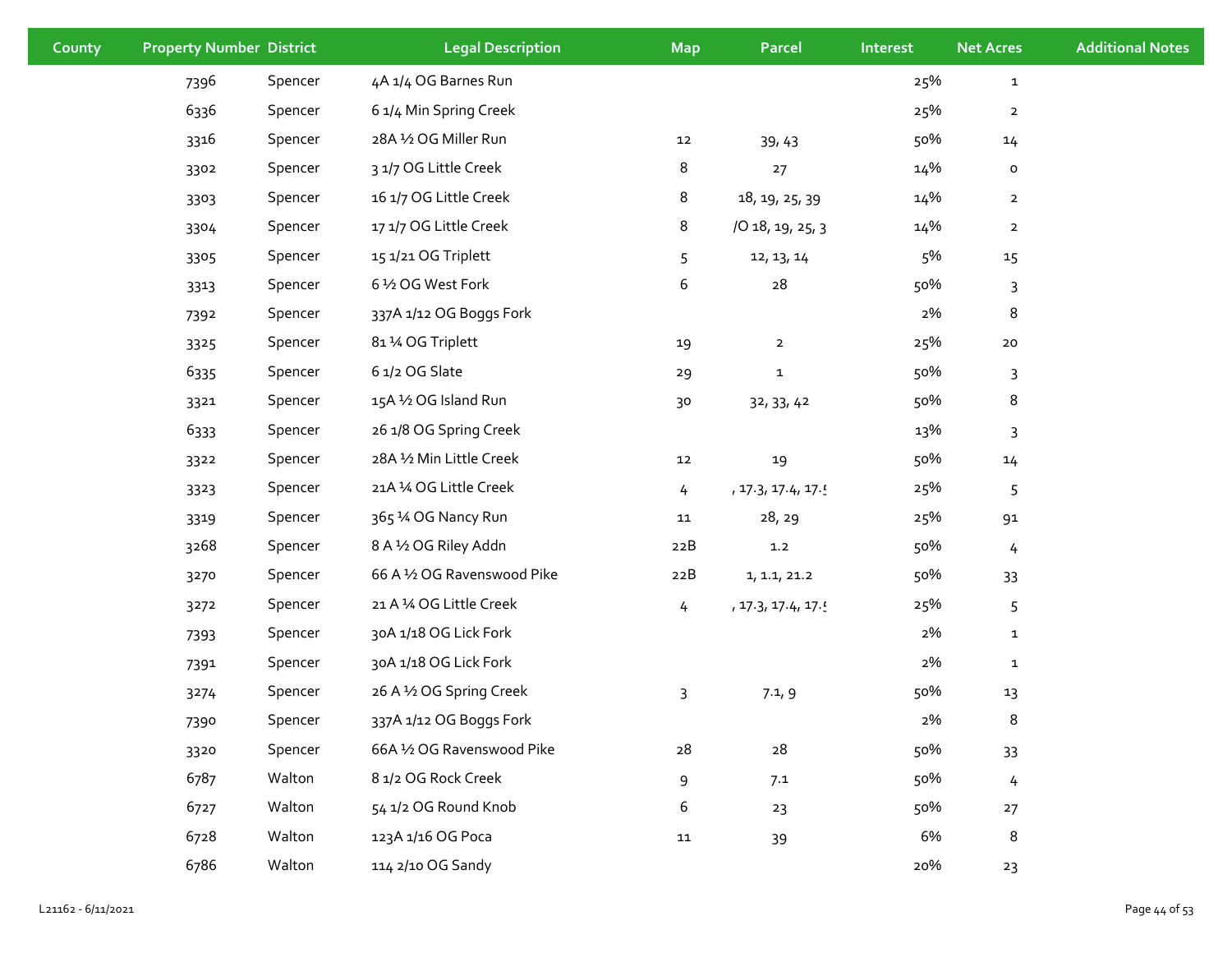| County | <b>Property Number District</b> |        | <b>Legal Description</b>    | <b>Map</b>     | <b>Parcel</b>       | Interest | <b>Net Acres</b> | <b>Additional Notes</b> |
|--------|---------------------------------|--------|-----------------------------|----------------|---------------------|----------|------------------|-------------------------|
|        | 6789                            | Walton | 95A 1/16 OG Poca            |                |                     | 6%       | 6                |                         |
|        | 3179                            | Walton | 103A 1/6 OG Johnson         | 9 & 12         | 46 & 2, 35          | 17%      | $17\,$           |                         |
|        | 3178                            | Walton | 32A 1/3 OG Johnson          | 9              | 46                  | 33%      | 11               |                         |
|        | 3177                            | Walton | 103A 1/6 OG Johnson         | 9 & 12         | 46 & 2, 35          | 17%      | $17\,$           |                         |
|        | 6325                            | Walton | 1/78 72 OG Big Lick         |                |                     | 1%       | $\mathbf{1}$     |                         |
|        | 6326                            | Walton | 1/78 100 OG Silket Fork     |                |                     | 1%       | $\mathbf{1}$     |                         |
|        | 3186                            | Walton | 56 1/5 OG Sandy             | 27             | 5, 5.1              | 20%      | 11               |                         |
|        | 3287                            | Walton | 6 OG Rock Creek             | 24             | 17                  | 100%     | 6                |                         |
|        | 6332                            | Walton | 14 1/8 OG Lefthand          | 28             | 57                  | 13%      | $\overline{2}$   |                         |
|        | 6330                            | Walton | 12A 1/2 Gas Rock Creek      | 14             | $18\,$              | 50%      | 6                |                         |
|        | 6327                            | Walton | 100 1/6 OG Silket Fork      | $\overline{2}$ | 14                  | 17%      | $17\,$           |                         |
|        | 7416                            | Walton | 105A 1/12 OG Green Creek    | 22             | 2, 2.4              | 8%       | $\mathsf 9$      |                         |
|        | 4726                            | Walton | 35A 1/18o OG MCKOWN CREEK   | 19, 20         | 9,1                 | 1%       | $\mathsf{o}\,$   |                         |
|        | 4725                            | Walton | 28A 1/18o OG GREEN CREEK    | 26             | $\mathbf{2}$        | 1%       | $\mathsf{o}\,$   |                         |
|        | 7413                            | Walton | 18 1/8 OG Lefthand          |                |                     | 13%      | $\overline{2}$   |                         |
|        | 7412                            | Walton | 16 1/4 OG Lefthand Columbia |                |                     | 25%      | 4                |                         |
|        | 5594                            | Walton | 18A 3/16 OG POCA            | 12             | 64                  | 19%      | 3                |                         |
|        | 6535                            | Walton | 59A 2/240 OG Lefthand       | 30             | 9                   | 1%       | $\mathsf{o}$     |                         |
|        | 6537                            | Walton | 78A 2/1920 OG Lefthand      | 19             | 65, 65.1, 65.2,     | о%       | $\mathsf{o}\,$   |                         |
|        | 3234                            | Walton | 20 1/2 OG POCA              | 11             | P/O 21, 21.1        | 50%      | 10               |                         |
|        | 6539                            | Walton | 32 A 1/36 OG Poca           |                |                     | 3%       | $\mathbf{1}$     |                         |
|        | 7404                            | Walton | 15 1/5 OG Lefthand          |                |                     | 20%      | $\mathsf{3}$     |                         |
|        | 3230                            | Walton | 120 1/6 OG GREEN CREEK      | 23             | $+1, 41.1, 41.2, 4$ | 17%      | 20               |                         |
|        | 3235                            | Walton | 130 1/2 OG BIG LICK         | 386            | 6.1, 36.2 & 6, 7    | 50%      | 65               |                         |
|        | 7397                            | Walton | 1/6 Int 12.43 Fee Lefthand  | ${\bf 28}$     | 19                  | 17%      | $\overline{2}$   |                         |
|        | 7401                            | Walton | 1/10 18 1/4 OG Poca         |                |                     | 28%      | 5                |                         |
|        | 6538                            | Walton | 122A 1/36 OG Poca           |                |                     | 3%       | $\mathsf{3}$     |                         |
|        | 3244                            | Walton | 15.70 OG Big Lick           | $\overline{3}$ | .1, 11.4, 11.6, 11  | 25%      | 4                |                         |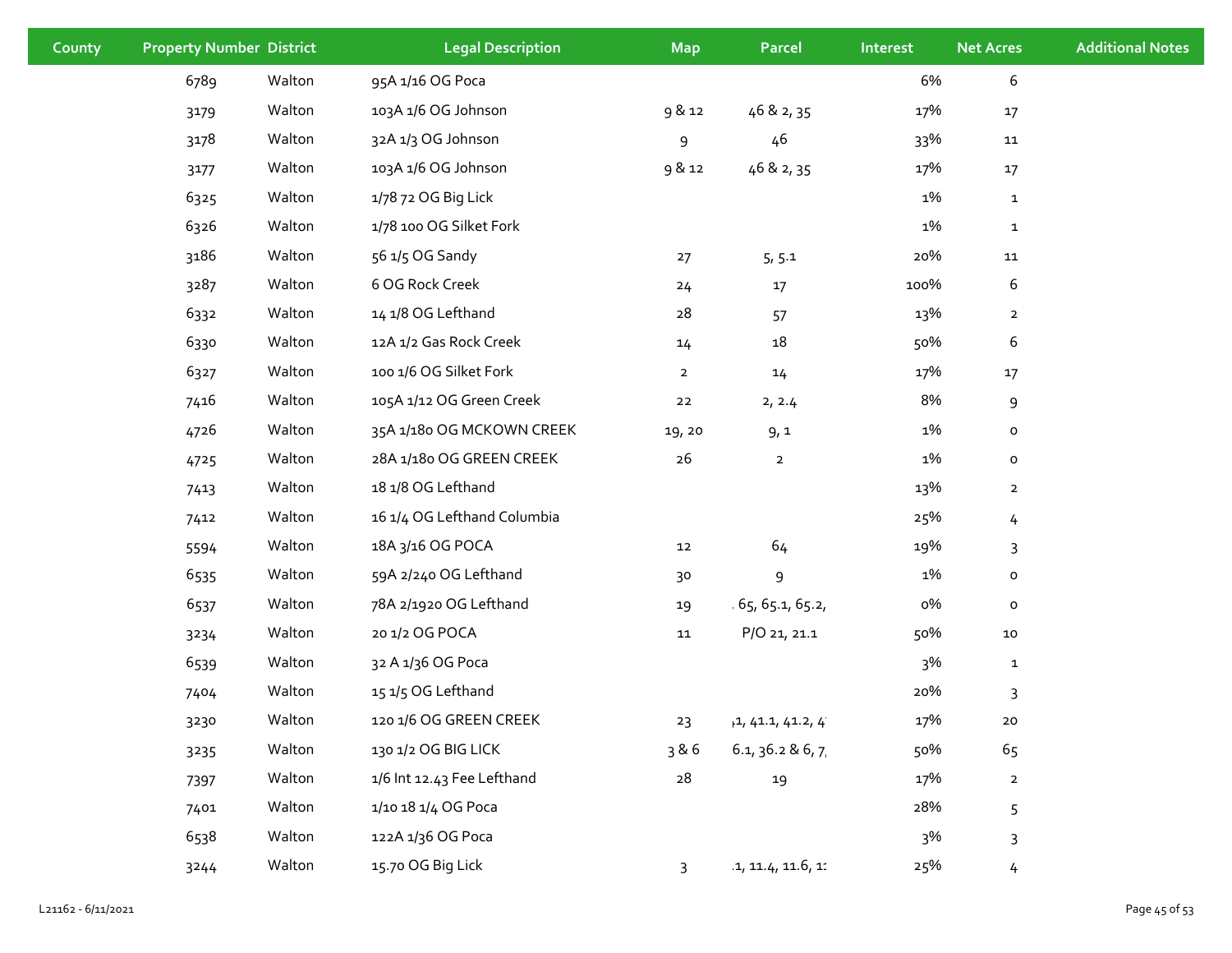| County         | <b>Property Number District</b> |                        | <b>Legal Description</b>                              | <b>Map</b>     | <b>Parcel</b>          | <b>Interest</b>    | <b>Net Acres</b> | <b>Additional Notes</b> |
|----------------|---------------------------------|------------------------|-------------------------------------------------------|----------------|------------------------|--------------------|------------------|-------------------------|
|                | 3228                            | Walton                 | 56 1/5 OG SANDY                                       | 23 & 27        | $4, 55, 60$ & $5, 5$ . | 20%                | 11               |                         |
|                | 7408                            | Walton                 | 1.5 Sur 1/2 OG Rock Creek                             | 19             | 47                     | 50%                | $\mathbf{1}$     |                         |
|                | 4723                            | Walton                 | 7A 1/10 OG POCA                                       | 12             | 53                     | 10%                | $\mathbf{1}$     |                         |
|                | 3288                            | Walton                 | 14 1/4 OG Big Creek                                   | 8              | 29                     | 25%                | 4                |                         |
|                |                                 |                        |                                                       |                |                        | <b>Roane Total</b> | 1,882            |                         |
| <b>Summers</b> |                                 |                        |                                                       |                |                        |                    |                  |                         |
|                | 3363                            |                        | Green Sulpher Cert #204 Tract #114 Acres Min Laurel   | 3 <sup>2</sup> | 50, 52, 34             | 100%               | 14               |                         |
|                | 3364                            |                        | Green Sulpher Cert #556 Tract #11 17 Acres 146 P "Min |                |                        | 100%               | 18               |                         |
|                | 3351                            |                        | Green Sulpher 1 Ac (Mins) Laurel Creek Cert No #45058 |                |                        | 100%               | $\mathbf{1}$     |                         |
|                | 3352                            |                        | Green Sulphur 27 Acres 120 Poles Lick Creek           | 6              | 9                      | 100%               | 28               |                         |
|                | 8750                            |                        | Green Sulphur 66.5 Acres New River Hills              | 32             | $\overline{2}$         | 50%                | 33               |                         |
|                | 3355                            | Greenbrier             | Cert #437 24 Acres & 39 Poles New River               |                |                        | 100%               | 34               |                         |
|                | 3370                            | Greenbrier             | 54 Acres Stone Lick Branch                            | 4              | 48, 48.1               | 50%                | 27               |                         |
|                | 3362                            | Greenbrier             | 4 Acres 20 Poles New river Hills                      |                |                        | 40%                | $\mathbf{2}$     |                         |
|                | 3361                            | Greenbrier             | Cert #427 36 Acres & 80 Poles New River               |                |                        | 100%               | 37               |                         |
|                | 3360                            | Greenbrier             | Cert #432 5 Acres & 40 Poles New River                |                |                        | 100%               | 5                |                         |
|                | 3359                            | Greenbrier             | Cert #431 22 Acres & 80 Poles New River               |                |                        | 100%               | 23               |                         |
|                | 3358                            | Greenbrier             | Cert #436 15 Acres New River Hills Miner              | 3              | 18                     | 100%               | 15               |                         |
|                | 3356                            | Greenbrier             | Cert #435 15 Acres & 40 Poles New River               |                |                        | 100%               | 15               |                         |
|                | 3354                            | Greenbrier             | Cert #438 10 Acres & 48 Poles New River               |                |                        | 100%               | 10               |                         |
|                | 3348                            | Greenbrier             | 2 Acs 40 Poles (Mins) N.R. Hills Cert#450             |                |                        | 100%               | $\overline{2}$   |                         |
|                | 3347                            | Greenbrier             | 5 Acs (Mins) N.R. Hills Cert #450446                  |                |                        | 100%               | 5                |                         |
|                | 3346                            | Greenbrier             | 13Acs 84 P (Mins) N.r> Hills Cerf#450443              |                |                        | 100%               | 14               |                         |
|                | 3345                            | Greenbrier             | Min 30A N R Hills                                     |                |                        | 100%               | 30               |                         |
|                | 3357                            | Greenbrier             | Cert #433 9 Acres & 10 Poles New River                | $\overline{7}$ | $20\,$                 | 100%               | 9                |                         |
|                | 3371                            |                        | Jumping Branc 9 Acres Beech Run Minerals              |                |                        | 100%               | 9                |                         |
|                | 4130                            |                        | Jumping Branc TRACT 6 (6.18 ACRES)                    | 28             | 18                     | 100%               | 6                |                         |
|                | 3326                            | Jumping Branc 40 Acres |                                                       |                |                        | 100%               | 40               |                         |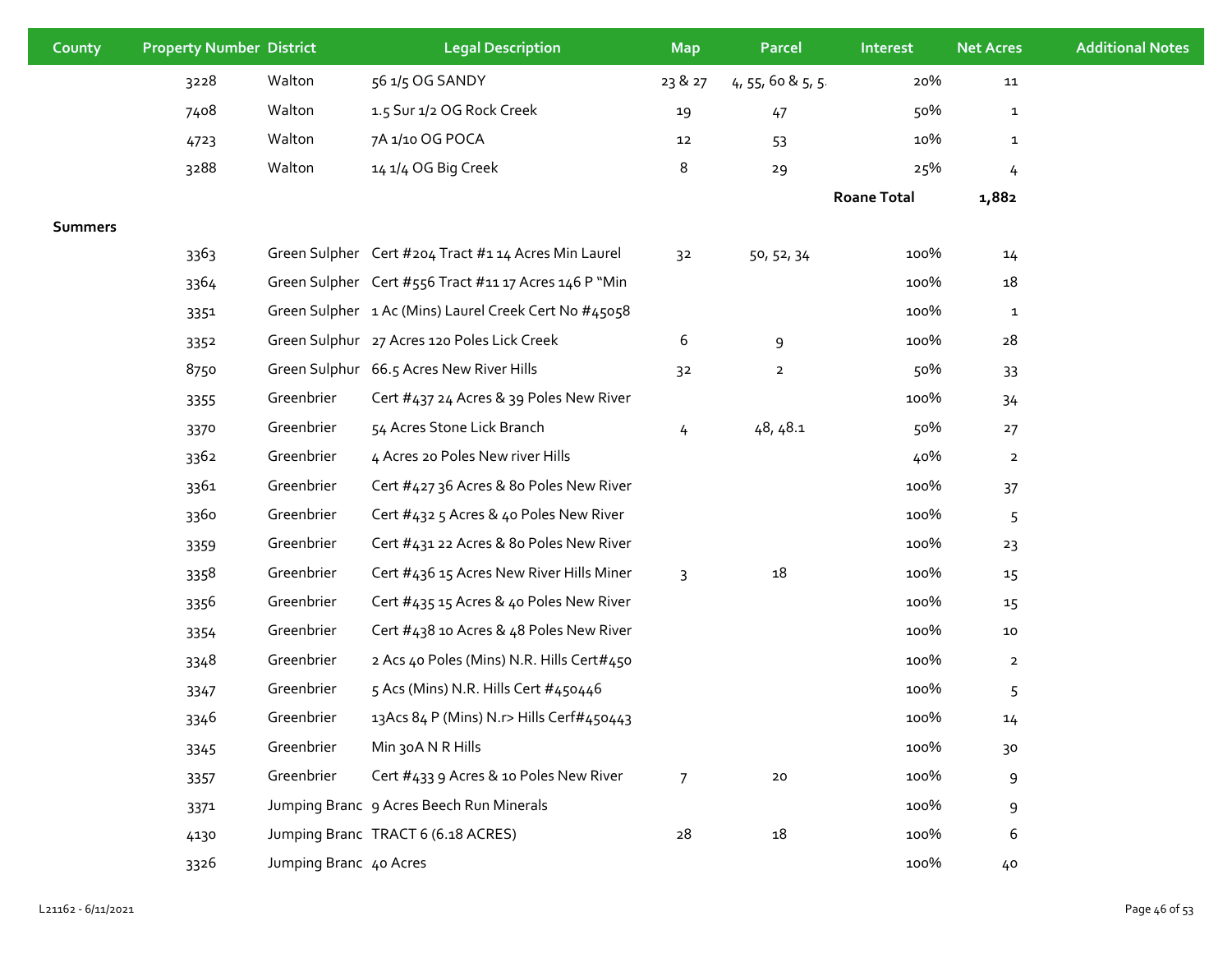| County        | <b>Property Number District</b> |             | <b>Legal Description</b>                               | <b>Map</b>     | <b>Parcel</b>  | Interest             | <b>Net Acres</b>        | <b>Additional Notes</b> |
|---------------|---------------------------------|-------------|--------------------------------------------------------|----------------|----------------|----------------------|-------------------------|-------------------------|
|               | 4131                            |             | Jumping Branc TRACT 17 (6.18 ACRES)                    | 28             | 23             | 100%                 | 6                       |                         |
|               | 3373                            |             | Jumping Branc 2.54 Ac - By Survey White Oak Mtn Min    | 9              | 17.2           | 100%                 | 3                       |                         |
|               | 3366                            |             | Jumping Branc 88 Ac & 8o Poles Little Bluestone Minera | 5              | 12             | 100%                 | 8 <sub>1</sub>          |                         |
|               | 3340                            |             | Jumping Branc Tract 10 (5.39 Acers)                    | 24             | 49             | 100%                 | 5                       |                         |
|               | 3365                            |             | Jumping Branc Cert #572 100 Ac(Mins) Cert No #45633    | 29             | 3              | 100%                 | 100                     |                         |
|               | 3368                            | Pipestem    | 46A M/L Minerals New River Hills Certf#                |                |                | 40%                  | 18                      |                         |
|               | 3369                            | Pipestem    | 36 A M/L Minerals New River Hills Cerf#                |                |                | 40%                  | 14                      |                         |
|               | 3327                            | Pipestem    | 50 Acres Mineral Bluestone Mountain                    | $\overline{2}$ | $\mathbf{1}$   | 100%                 | 50                      |                         |
|               | 3367                            | Talcott     | Cert #340 17 Acres (Min) Big Creek                     |                |                | 100%                 | 17                      |                         |
|               | 3353                            | Talcott     | 60 Acres Hungarts Creek Min-Cert No#4                  | 7,8            | 29.1, 36       | 100%                 | 60                      |                         |
|               | 3328                            | Talcott     | 77 Acres 80 Poles Big Branch "Min"                     |                |                | 26%                  | 20                      |                         |
|               | 3372                            | Talcott     | 50 Acres Minerals Greenbrier River                     | $\,9$          | 31.1           | 50%                  | 25                      |                         |
|               |                                 |             |                                                        |                |                | <b>Summers Total</b> | 776                     |                         |
| <b>Taylor</b> |                                 |             |                                                        |                |                |                      |                         |                         |
|               | 3376                            |             | Booths Creek 81 C.O.G. U.S. 250 1/12 Int               | $\overline{7}$ | 53, 53.1-53.17 | 8%                   | $\overline{7}$          |                         |
|               | 3386                            |             | Booths Creek 11 O.G. Lost Run                          |                |                | 100%                 | 11                      |                         |
|               | 3377                            |             | Booths Creek 10 O.G. 1/2 Int Lost Run                  | 16             | 60,61          | 50%                  | 5                       |                         |
|               | 3414                            |             | Booths Creek 26.25 OG Plummers Run                     | 12             | 59             | 100%                 | 26                      |                         |
|               | 3378                            |             | Booths Creek 107.50 COG BC 1/10 of 1/4 Int Under 13/2  | 13             | 22             | 3%                   | 3                       |                         |
|               | 3389                            | Court House | 1.50 OG                                                |                |                | 100%                 | $\overline{2}$          |                         |
|               |                                 |             |                                                        |                |                | <b>Taylor Total</b>  | 53                      |                         |
| Tyler         |                                 |             |                                                        |                |                |                      |                         |                         |
|               | 8946                            | Ellsworth   | 1/120 Minerals Int Elk Fork                            | 10             | 46             | 1%                   | $\mathbf{1}$            |                         |
|               | 3425                            | Union       | 1/2 MIN 4.17 AC Falls Mills                            | 15             | 31             | 50%                  | $\overline{a}$          |                         |
|               |                                 |             |                                                        |                |                | <b>Tyler Total</b>   | $\overline{\mathbf{3}}$ |                         |
| Upshur        |                                 |             |                                                        |                |                |                      |                         |                         |
|               | 6880                            | Union       | OG 0.65 Ac L Sand Run                                  | 6H             | 83             | 100%                 | $\mathbf{1}$            |                         |
|               | 6877                            | Union       | FS 1/2 Ac Less Sur Big Sand Run                        | 7G             | 57             | 100%                 | $\mathbf{1}$            |                         |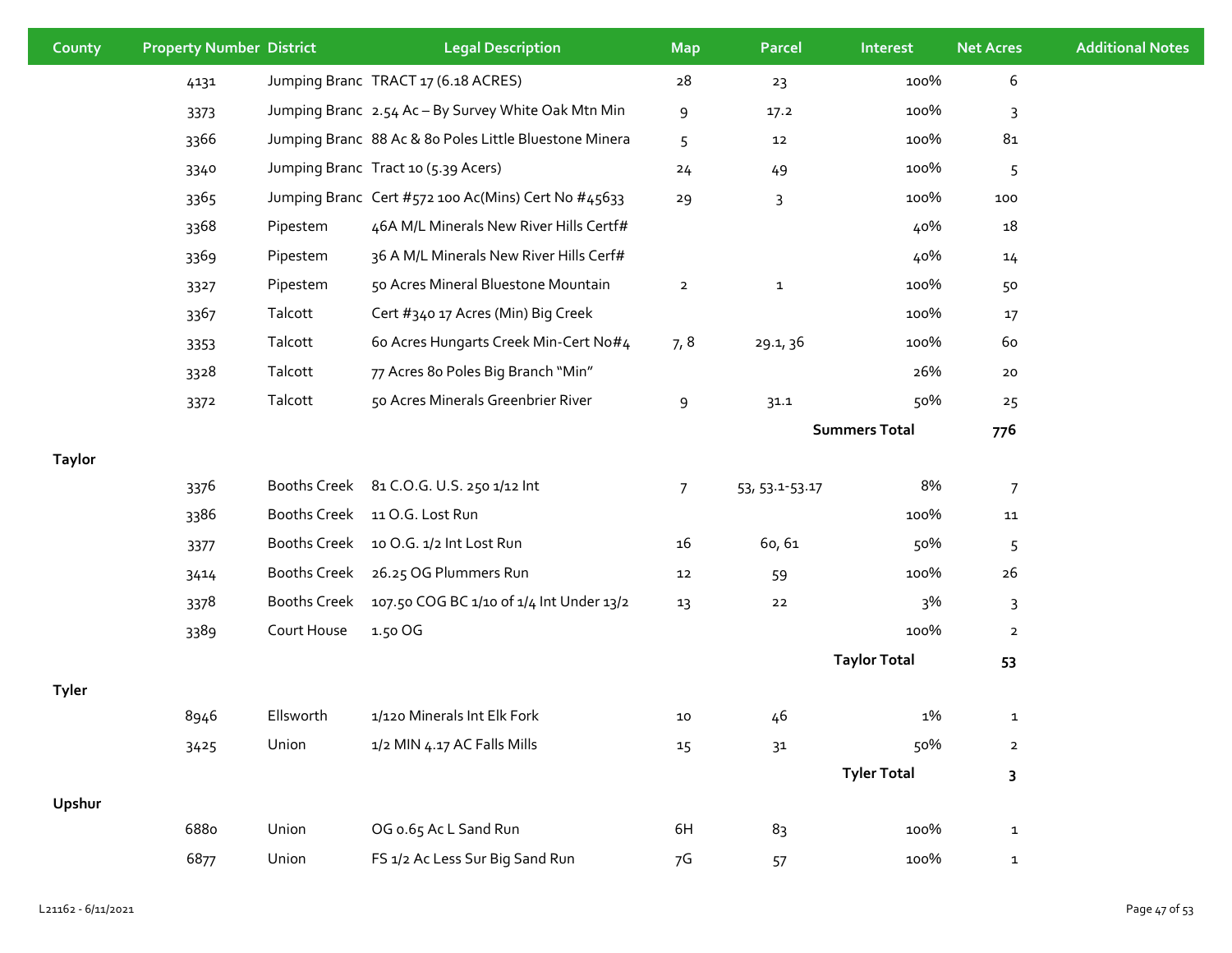| County | <b>Property Number District</b> |        | <b>Legal Description</b>             | <b>Map</b>     | <b>Parcel</b>        | Interest            | <b>Net Acres</b> | <b>Additional Notes</b> |
|--------|---------------------------------|--------|--------------------------------------|----------------|----------------------|---------------------|------------------|-------------------------|
|        | 6878                            | Warren | OG .23 Ac Pecks Run                  | 6C             | $p/O$ 40             | 100%                | 0                |                         |
|        |                                 |        |                                      |                |                      | <b>Upshur Total</b> | $\mathbf{1}$     |                         |
| Wayne  |                                 |        |                                      |                |                      |                     |                  |                         |
|        | 3754                            | Butler | Lot 33 Min Robertson Sub Sandy River | 3 <sup>C</sup> | 25                   | 100%                | $\mathbf{1}$     |                         |
|        | 3755                            | Butler | Lot 36 Min Robertson Sub Sandy River | 3C             | 26                   | 100%                | $\mathbf{1}$     |                         |
|        | 3756                            | Butler | Lot 35 Min Robertson Sub Sandy River | 3C             | 36                   | 100%                | $\mathbf{1}$     |                         |
|        | 3757                            | Butler | Lot 11 Min Robertson Sub Sandy River | 3C             | 37                   | 100%                | $\mathbf{1}$     |                         |
|        | 3798                            | Butler | 10 AC Mineral 12 Pole                | $22$           | 53.1, 53.6           | 100%                | 10               |                         |
|        | 3799                            | Butler | 20 AC Mineral Joels Branch           | 27             | 5                    | 100%                | 20               |                         |
|        | 3742                            | Butler | Lot 6 Min Robertson Sub Sandy River  | 3C             | $\mathbf{1}$         | 100%                | $\mathbf{1}$     |                         |
|        | 3811                            | Butler | 1 Fee Long Branch                    | $20$           | 102.1                | 100%                | $\mathbf{1}$     |                         |
|        | 3813                            | Butler | Parcel Mineral Big Hurricane         | 20             | 98.2                 | 100%                | 4                |                         |
|        | 4099                            | Butler | 5 Min Tabors Creek                   | 20             | $P/O$ 73             | 100%                | 5                |                         |
|        | 4100                            | Butler | 4.68 Min Tabors Creek                | 20             | 73                   | 100%                | 5                |                         |
|        | 3753                            | Butler | Lot 28 Min Robertson Sub Sandy River | 3C             | 24                   | 100%                | $\mathbf{1}$     |                         |
|        | 3638                            | Butler | 92 Min (2/6 Int) Mill Creek          | 25             | $55$ plus subs, $67$ | 33%                 | 31               |                         |
|        | 3743                            | Butler | Lot 7 Min Robertson Sub Sandy River  | 3C             | $\overline{2}$       | 100%                | $\mathbf{1}$     |                         |
|        | 3592                            | Butler | 15 Ac Mineral Trace Creek            | ${\bf 21}$     | 94.1                 | 100%                | 15               |                         |
|        | 3639                            | Butler | 104 Min Minus Coal 12 Pole (3/7 Int) | 22             | 66                   |                     | 22               |                         |
|        | 3744                            | Butler | Lot 8 Min Robertson Sub Sandy River  | 3C             | 5                    | 100%                | $\mathsf{o}\,$   |                         |
|        | 3572                            | Butler | 26.5 Ac Mineral Tug River            | 29             | 11                   | 100%                | 27               |                         |
|        | 3752                            | Butler | Lot 27 Min Robertson Sub Sandy River | 3C             | 21                   | 100%                | $\mathbf{1}$     |                         |
|        | 3700                            | Butler | 1 Ac Min Except Coal Sandy River     | 6              | 12                   | 100%                | $\mathbf{1}$     |                         |
|        | 3745                            | Butler | Lot 9 Min Robertson Sub Sandy River  | 3C             | $\overline{7}$       | 100%                | $\mathsf{o}\,$   |                         |
|        | 3746                            | Butler | Lot 10 Min Robertson Sub Sandy River | 3C             | 8                    | 100%                | $\mathsf{o}\,$   |                         |
|        | 3747                            | Butler | Lot 12 Min Robertson Sub Sandy River | 3C             | 11                   | 100%                | $\circ$          |                         |
|        | 3748                            | Butler | Lot 13 Min Robertson Sub Sandy River | 3C             | $12\,$               | 100%                | $\mathsf{o}\,$   |                         |
|        | 3749                            | Butler | Lot 19 Min Robertson Sub Sandy River | 3C             | $18\,$               | 100%                | o                |                         |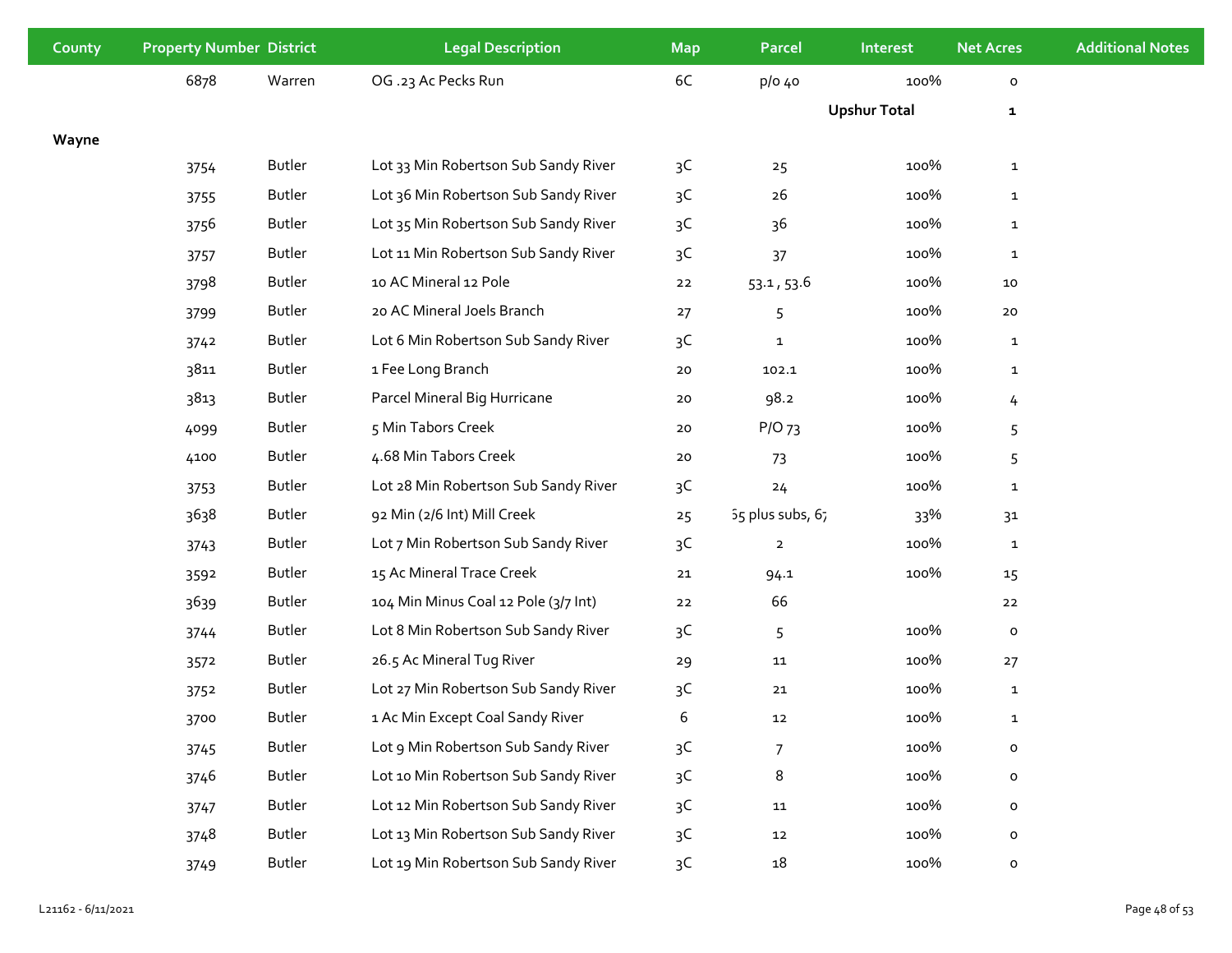| County | <b>Property Number District</b> |             | <b>Legal Description</b>                 | <b>Map</b>     | Parcel              | Interest | <b>Net Acres</b> | <b>Additional Notes</b> |
|--------|---------------------------------|-------------|------------------------------------------|----------------|---------------------|----------|------------------|-------------------------|
|        | 3750                            | Butler      | Lot 20 Min Robertson Sub Sandy River     | 3C             | 19                  | 100%     | $\mathsf{o}\,$   |                         |
|        | 3751                            | Butler      | Lot 26 Min Robertson Sub Sandy River     | 3C             | ${\bf 20}$          | 100%     | $\mathbf{1}$     |                         |
|        | 3800                            | Butler      | 2.5 AC Mineral Tabors Creek              | $20$           | 51, 51.1, 54        | 100%     | 3                |                         |
|        | 3778                            | Ceredo      | .57 Fee Sandy River                      | No Mp          | 46                  | 100%     | $\mathbf{1}$     |                         |
|        | 3688                            | Ceredo      | .70 Min 4 Pole                           | 4              | 5                   | 100%     | $\mathbf{1}$     |                         |
|        | 3598                            | Ceredo      | 3.59 Min                                 | 4              | ${\bf 10}$          | 100%     | 4                |                         |
|        | 4889                            | Ceredo      | 34 Ac oil & Gas Walkers Br               | 9F             | $1 - 107$           | 100%     | 17               |                         |
|        | 3574                            | Ceredo      | 34 Ac oil & Gas Walkers Br               | 9f             | $1 - 107$           | 100%     | 17               |                         |
|        | 3707                            | Ceredo Corp | .o7 Fee                                  | 8              | 130                 | 100%     | o                |                         |
|        | 3702                            | Ceredo Corp | Lot 35 Fee Plat 1, Camden Hts            | $10\,$         | 24                  | 100%     | o                |                         |
|        | 3614                            | Lincoln     | 5.7 Fee Turkey Creek                     | 35             | $\overline{4}$      | 100%     | 6                |                         |
|        | 3801                            | Lincoln     | 16 O&G Tug River                         | 26             | 55                  | 100%     | 16               |                         |
|        | 3803                            | Lincoln     | 44 O&G 12 Pole                           | $\overline{2}$ | $H$ 24.1, 25.1, 27  | 100%     | 44               |                         |
|        | 3765                            | Lincoln     | 305 Mineral Minus Coal 12 Pole           | 8              | 37, 38, 39          | 100%     | 305              |                         |
|        | 3814                            | Lincoln     | 100 Min (1/2 Int) Horse Cr               | 23             | $\mathbf{1}$        | 50%      | 50               |                         |
|        | 3692                            | Lincoln     | 60 X 100 Ft Mineral Tug River            | 44             | 14                  | 100%     | o                |                         |
|        | 3683                            | Lincoln     | 3.39 Mineral Tug River                   | $26$           | 68                  | 100%     | 3                |                         |
|        | 7222                            | Lincoln     | 5 Mineral 12 Pole                        |                |                     | 100%     | 5                |                         |
|        | 6709                            | Lincoln     | 130 O&G (1/24 Int) Tug River             | 43             | 56, 67, 68, 69, 7   | 4%       | 5                |                         |
|        | 3783                            | Lincoln     | 21 Fee Jennies Creek                     | No Mp          | 268                 | 100%     | ${\bf 21}$       |                         |
|        | 3613                            | Lincoln     | 130 O&G (1/24 Int) Tug River             | 43             | 65, 66, 67, 68,     | 4%       | 5                |                         |
|        | 3609                            | Lincoln     | 60 Mineral                               | 25             | $\mathbf 1$         | 100%     | 60               |                         |
|        | 3579                            | Lincoln     | 5 Fee Turkey Creek                       | 35             | 5                   | 100%     | 5                |                         |
|        | 3588                            | Lincoln     | 219.5 Mineral (1/8 Undiv Int) Bull Creek | 38 & 37        | 88 & 61             | 13%      | 27               |                         |
|        | 6221                            | Lincoln     | 130 O&G (1/24 Int) Tug River             | 43             | 5, 66, 67, 68, 69   | 4%       | 5                |                         |
|        | 5573                            | Lincoln     | 27.5 Fee Camp Creek (1/5 Int)            | $26$           | 67                  | 20%      | 3                |                         |
|        | 3576                            | Lincoln     | 78.2 Mineral minus Coal Cotton Hill      | 33             | 3.2, 13.3, 13.4, 13 | 100%     | 78               |                         |
|        | 3577                            | Lincoln     | 100 Mineral Thompson Ridge               | 11             | 4, 12, 7, 122       | 100%     | 100              |                         |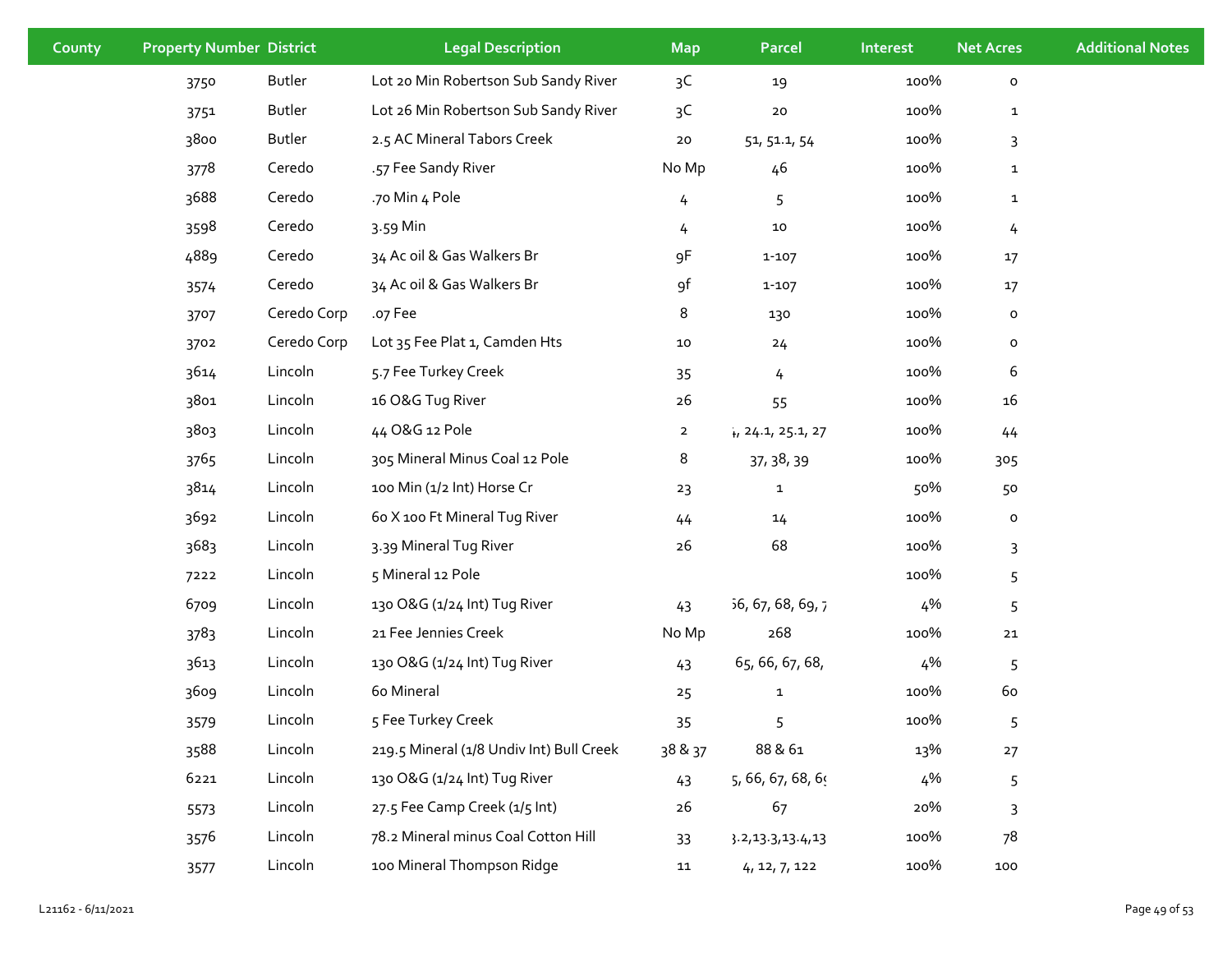| County | <b>Property Number District</b> |           | <b>Legal Description</b>                 | <b>Map</b>     | Parcel                  | <b>Interest</b> | <b>Net Acres</b> | <b>Additional Notes</b> |
|--------|---------------------------------|-----------|------------------------------------------|----------------|-------------------------|-----------------|------------------|-------------------------|
|        | 3578                            | Lincoln   | 5 Fee Turkey Creek                       | 35             | 6                       | 100%            | 5                |                         |
|        | 3600                            | Lincoln   | 195 Min & 3 Gas Wells (1/4 int)          | 37             | 47                      | 25%             | 49               |                         |
|        | 3575                            | Lincoln   | 184 & 1 Gas Well (1/30 INT) Mineral Drag | 27             | 23 plus subs            | 3%              | 6                |                         |
|        | 3788                            | Stonewall | 90 Min (1⁄4 Int) Blue Water              | 55             | 102, 2.3, 5.3, 5        | 25%             | 23               |                         |
|        | 3789                            | Stonewall | 15 Min (1⁄4 Int) Blue Water              | 55             | 102, 2.3, 5.3, 5        | 25%             | 4                |                         |
|        | 3804                            | Stonewall | 90 Min (1/4 Int) Blue Water              | 55             | 102, 2.3, 5.3, 5        | 25%             | 23               |                         |
|        | 3805                            | Stonewall | 25 Min (1/4 Int) Blue Water              | 55             | 102, 2.3, 5.3, 5        | 25%             | 6                |                         |
|        | 3806                            | Stonewall | 60 Min (1/4 Int) Blue Water              | 55             | 102, 2.3, 5.3, 5        | 25%             | 15               |                         |
|        | 3816                            | Stonewall | Lot 10 (1 Ac) Mineral Kiahs Creek        | 42             | 12.8                    | 100%            | $\mathbf{1}$     |                         |
|        | 4111                            | Stonewall | 10 Mineral Beech Fork                    | 4              | 15                      | 100%            | $10\,$           |                         |
|        | 4112                            | Stonewall | 62.9 MINERAL                             | 4              | 15                      | 100%            | 63               |                         |
|        | 4113                            | Stonewall | 35.4 MINERAL BEECH FORK                  | 4              | 17.1                    | 100%            | 35               |                         |
|        | 3787                            | Stonewall | 60 Min (1⁄4 Int) Blue Water              | 55             | 102, 2.3, 5.3, 5        | 25%             | 15               |                         |
|        | 6528                            | Stonewall | 69 O & G (1/6 Int) Big Lynn              | 21             | 22A                     | 3%              | $\overline{2}$   |                         |
|        | 3807                            | Stonewall | 15 Min (1/4 Int) Blue Water              | 55             | 102, 2.3, 5.3, 5        | 25%             | 4                |                         |
|        | 3786                            | Stonewall | 25 Min (1⁄4 Int) Blue Water              | 55             | 102, 2.3, 5.3, 5        | 25%             | 6                |                         |
|        | 3669                            | Stonewall | 97.5 Mineral Edds Branch                 | 16             | $2.5, 2.6, 2.8$ 2.9     | 100%            | 98               |                         |
|        | 3766                            | Stonewall | 28 Mineral 2 Mile                        | 58X            | 46                      | 100%            | 28               |                         |
|        | 4110                            | Stonewall | 12 5/8 MINERAL BARTMAN FORK              | 21             | 3                       | 100%            | 13               |                         |
|        | 3586                            | Union     | 10.295 Min Toms Creek                    | 31             | 8 <sub>0</sub>          | 25%             | 3                |                         |
|        | 6712                            | Union     | 90 Min Minus Coal (1/4 Int)              | 27, 33         | 37.1 & 21, 26           | 25%             | 23               |                         |
|        | 3679                            | Union     | 43 Min (1/2 Int) Wilson Ck               | 3 <sup>2</sup> | 42                      | 50%             | 22               |                         |
|        | 3632                            | Union     | 31.32 Min (5/6 Int)                      | 3 <sup>2</sup> | $1$ and subs, $2$ , $3$ | 83%             | 26               |                         |
|        | 6501                            | Union     | 10.39 Min Camp Creek                     | 5              | 3                       | 100%            | ${\bf 10}$       |                         |
|        | 3697                            | Union     | 2 Mineral Beech Fork                     | 12             | 8                       | 100%            | $\overline{2}$   |                         |
|        | 3584                            | Union     | 55 MIN (1/2 of 1/6 int) Toms Ck          | 30             | 25                      | 8%              | 5                |                         |
|        | 4122                            | Union     | 205 MINERAL MINUS COAL (1/6 INT) WI      | 3 <sup>2</sup> | 14 plus subs            | 17%             | 34               |                         |
|        | 3583                            | Union     | 181.25 MIN Minus Coal (1/9 INT)          | 15             | 3 and subs              | 11%             | 20               |                         |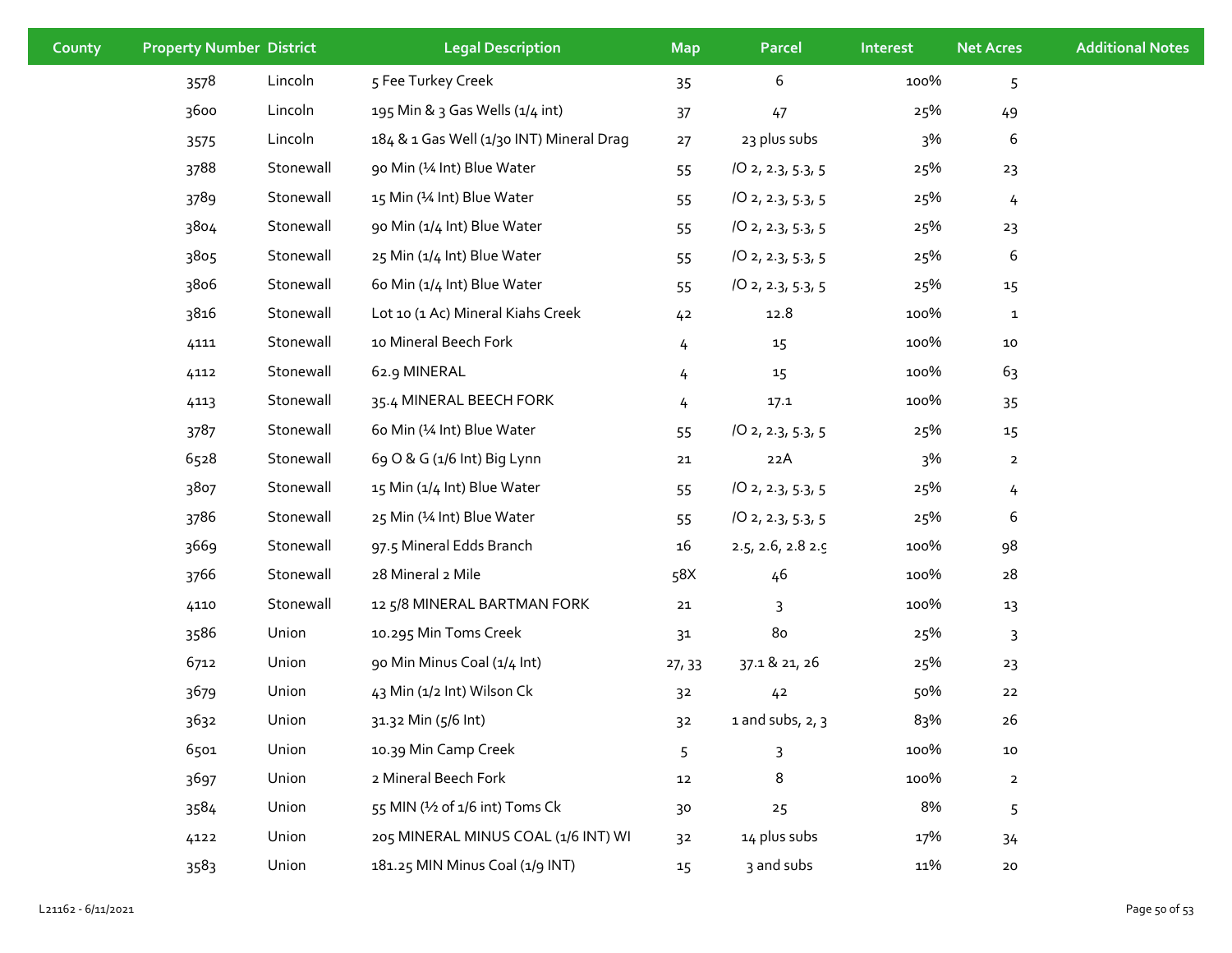| County  | <b>Property Number District</b> |               | <b>Legal Description</b>                 | <b>Map</b>     | Parcel            | Interest           | <b>Net Acres</b> | <b>Additional Notes</b> |
|---------|---------------------------------|---------------|------------------------------------------|----------------|-------------------|--------------------|------------------|-------------------------|
|         | 3582                            | Union         | 53 MIN Minus Coal (1/9 INT)              | 15             | 3 and subs        | 11%                | 6                |                         |
|         | 3581                            | Union         | 15 MIN Minus Coal (1/9 INT)              | 15             | 3                 | 11%                | $\overline{2}$   |                         |
|         | 3587                            | Union         | 82.52 MIN (5/6 int) minus Coal Wilson Cr | 3 <sup>2</sup> | .1, 6.2, 6.4, 6.5 | 83%                | 69               |                         |
|         | 3794                            | Union         | 10.295 Min Toms Creek                    | 31             | 80                | 25%                | $\mathsf{3}$     |                         |
|         | 3780                            | Union         | 87 Mineral (1/36 Int) Millers Fork       | 3 <sup>2</sup> | 31                | 3%                 | $\mathbf{2}$     |                         |
|         | 3790                            | Union         | 55 Mineral (1/6 Int) Toms Cr             | 30             | 25                | 17%                | 9                |                         |
|         | 3791                            | Union         | 40 Mineral (1/2 Int) Lynn Cr             | $\overline{7}$ | 16, 16.1, 16.2    | 50%                | $20\,$           |                         |
|         | 3680                            | Union         | 72.5 Mineral Wilson Creek                | 32             | 42, 45            | 100%               | 73               |                         |
|         | 3793                            | Union         | 10.295 Min Toms Creek                    | 31             | 80                | 50%                | 5                |                         |
|         | 3693                            | Union         | 2.5 Mineral 12 Pole                      | 15             | 84                | 100%               | 3                |                         |
|         | 3764                            | Union         | 87 Min (1/36) Millers Fork               | 3 <sup>2</sup> | $31$              | 3%                 | $\overline{2}$   |                         |
|         | 3758                            | Union         | 15.2 Mineral Millers Fork                | 28             | 43                | 100%               | 15               |                         |
|         | 3706                            | Union         | 2 Mineral Minus Coal                     | 3 <sup>2</sup> | 22                | 100%               | $\overline{2}$   |                         |
|         | 3703                            | Union         | 1 Fee Garrets Ck                         | no map         | 110               | 100%               | $\mathbf{1}$     |                         |
|         | 3792                            | Union         | 1.59 Mineral Big Creek                   | 20             | 6.7               | 100%               | $\mathbf{2}$     |                         |
|         | 3770                            |               | Westmoreland .25 Fee Ohio River          | No Mp          | $10\,$            | 100%               | $\mathsf{o}\,$   |                         |
|         | 3782                            |               | Westmoreland 1.22 Fee Minus 3 Parcels    | no map         | 50                | 100%               | $\mathbf{1}$     |                         |
|         |                                 |               |                                          |                |                   | <b>Wayne Total</b> | 1,693            |                         |
| Webster |                                 |               |                                          |                |                   |                    |                  |                         |
|         | 4721                            | Fork Lick     | 3.25 Ac O&G Elk River                    |                |                   | 100%               | 3                |                         |
|         | 3831                            | Fork Lick     | 5/8 INT 63.75 AC MIN LESS COAL POINT     |                |                   | 63%                | 40               |                         |
|         | 3833                            | Fork Lick     | 33.25 AC MIN LESS COAL POINT MT (1/      |                |                   | 50%                | 17               |                         |
|         | 3825                            | Fork Lick     | 28 Ac O&G Gauley River (21/252)          | 8P             | 3                 | 8%                 | $\overline{2}$   |                         |
|         | 3823                            | Fork Lick     | 78.25 Ac Min Gauley River (1/5 Int)      |                |                   | 20%                | 16               |                         |
|         | 4719                            | Glade         | 2.65 A Min Head Laurel Ck                |                |                   | 100%               | $\mathsf{3}$     |                         |
|         | 4631                            | Hacker Valley | 200A O&G Surgar Creek 4/5 Int            |                |                   | 80%                | 160              |                         |
|         | 4210                            | Hacker Valley | 29.6 AC Min Jerrys Run (1/3 Int)         | 8C             | 1.2, 61.3, 61.4,  | 33%                | 10               |                         |
|         | 4720                            | Holly         | 2.75 Ac Min Elk River                    |                |                   | 100%               | $\mathsf{3}$     |                         |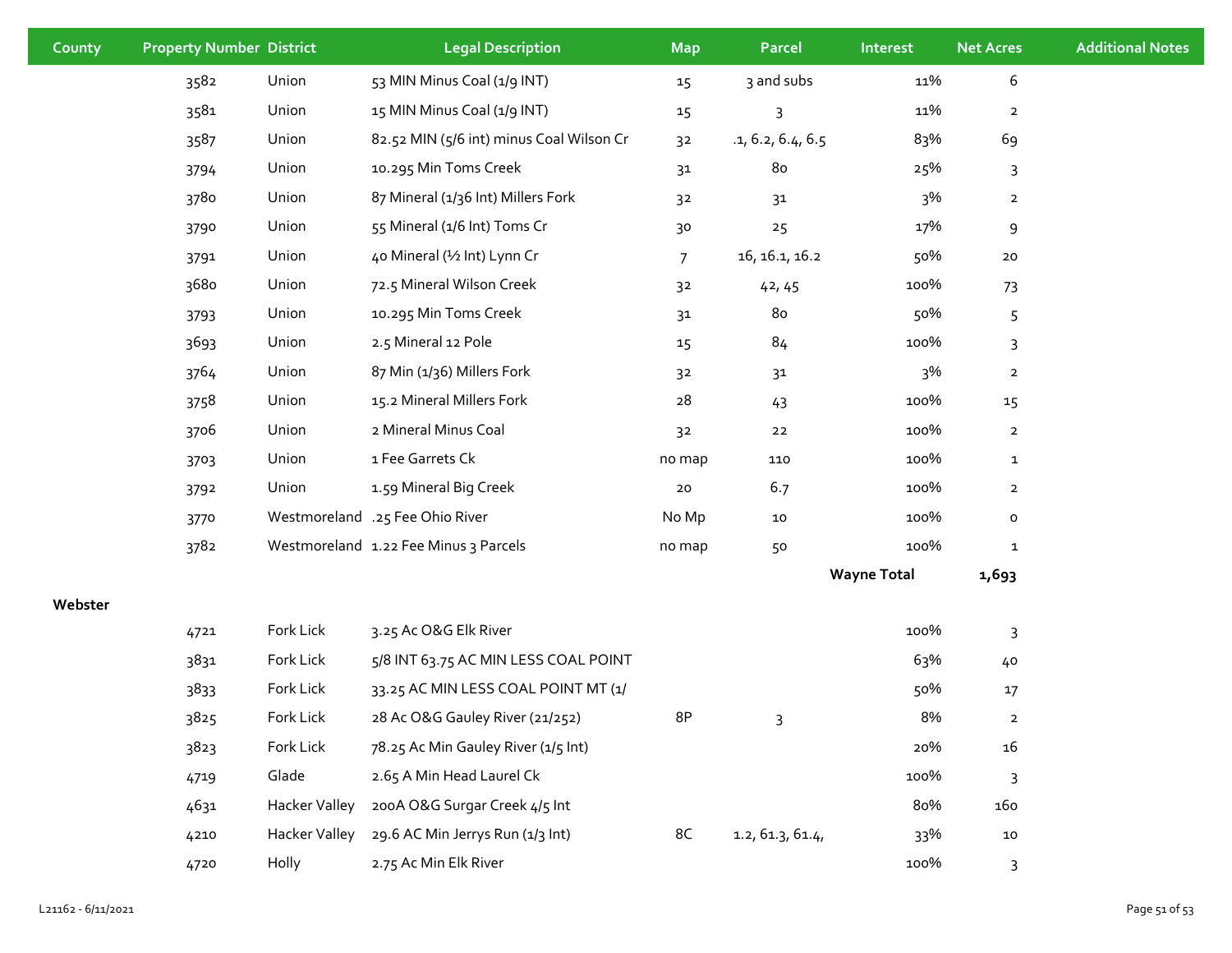| County | <b>Property Number District</b> |           | <b>Legal Description</b>                   | <b>Map</b>     | Parcel       | Interest             | <b>Net Acres</b> | <b>Additional Notes</b> |
|--------|---------------------------------|-----------|--------------------------------------------|----------------|--------------|----------------------|------------------|-------------------------|
|        |                                 |           |                                            |                |              | <b>Webster Total</b> | 253              |                         |
| Wetzel |                                 |           |                                            |                |              |                      |                  |                         |
|        | 8865                            | Green     | 37 Ac Chiselfinger Ridge 5/88 of 3/4 Int O | 12             | 38, 46       | 4%                   | $\overline{a}$   |                         |
|        |                                 |           |                                            |                |              | <b>Wetzel Total</b>  | $\mathbf{z}$     |                         |
| Wirt   |                                 |           |                                            |                |              |                      |                  |                         |
|        | 6968                            |           | Burning Spring M 121/160 Acre Leading Cr   |                |              | 76%                  | $\mathbf{1}$     |                         |
|        | 4020                            | Elizabeth | 1/2 Min 3 1/2 A Reedy Cr                   |                |              | 50%                  | $\overline{2}$   |                         |
|        | 4017                            | Elizabeth | M 1/3 OF 1/2 OF 65 LKR                     | 8              | 113          | 17%                  | 11               |                         |
|        | 4018                            | Elizabeth | M 1/3 OF 1/2 OF 24 152/160 LKR             | $\overline{7}$ | 35           | 17%                  | $\overline{4}$   |                         |
|        | 4022                            | Elizabeth | M 1/2 of 3 3/4 Two Ripple                  | 8              | 105          | 50%                  | $\overline{2}$   |                         |
|        | 4026                            | Newark    | M 1/2 OF 3 LEE CREEK                       | 3              | 40           | 50%                  | $\overline{2}$   |                         |
|        | 4025                            | Reedy     | M 1/2 of 2 1/2 Reedy                       | 8              | 36           | 100%                 | 3                |                         |
|        | 4019                            | Tucker    | M 2/3 OF 1/2 OF 62 LYNN CAMP               | 16             | $17$         | 33%                  | 21               |                         |
|        | 4016                            | Tucker    | M 1/3 of 125 1/16 Lynn Camp                | ${\bf 11}$     | 22, 23       | 33%                  | 42               |                         |
|        |                                 |           |                                            |                |              | <b>Wirt Total</b>    | 86               |                         |
| Wood   |                                 |           |                                            |                |              |                      |                  |                         |
|        | 6672                            | Slate     | 1/4 of 1/4 OGM 160-A Little Kawa River     |                |              | 6%                   | $10\,$           |                         |
|        | 6671                            | Slate     | 1/4 of 1/4 OGM 40-A Mud Lick               |                |              | 6%                   | 3                |                         |
|        | 4034                            | Tygart    | Lot 238 OGM #238 Grandview Manor Ad        | 39             | 25           | 100%                 | $\mathsf{o}\,$   |                         |
|        | 4033                            | Tygart    | Lot 254 Grandview Manor Adn #2 OGM         | 39             | 24 (old 24A) | 100%                 | $\mathsf{o}$     |                         |
|        | 4030                            | Tygart    | Lot 255 OGM #255 Grandview Manor Ad        | 39             | 24           | 100%                 | $\mathsf{o}\,$   |                         |
|        | 4035                            | Tygart    | Lot 253 OGM 253 Grandview Manor Adn        | 39             | 33 (old 32A) | 100%                 | $\mathsf{o}\,$   |                         |
|        | 4032                            | Tygart    | Lot 128 OGM #128 Grandview Manor Ad        | 39             | 89 (old 89A) | 100%                 | $\mathsf{o}\,$   |                         |
|        | 4031                            | Tygart    | Lot 129 OGM #129 Grandview Manor Ad        | 39             | 89           | 100%                 | $\mathsf{o}$     |                         |
|        | 6392                            | Union     | 1/2 Int Worth Cr 6-A 125-P OGM             |                |              | 50%                  | 3                |                         |
|        | 6673                            | Union     | 1/4 Of 1/2 IGN 80-A 131-P St Marys Pike    |                |              | 13%                  | ${\bf 10}$       |                         |
|        | 6675                            | Walker    | 1/4 OGM 411.6-A Lyda Run                   |                |              | 6%                   | 26               |                         |
|        | 6676                            | Walker    | 1/8 of 1/4 Int OGM 74-A 78-P Bull Cr       |                |              | 3%                   | $\overline{a}$   |                         |